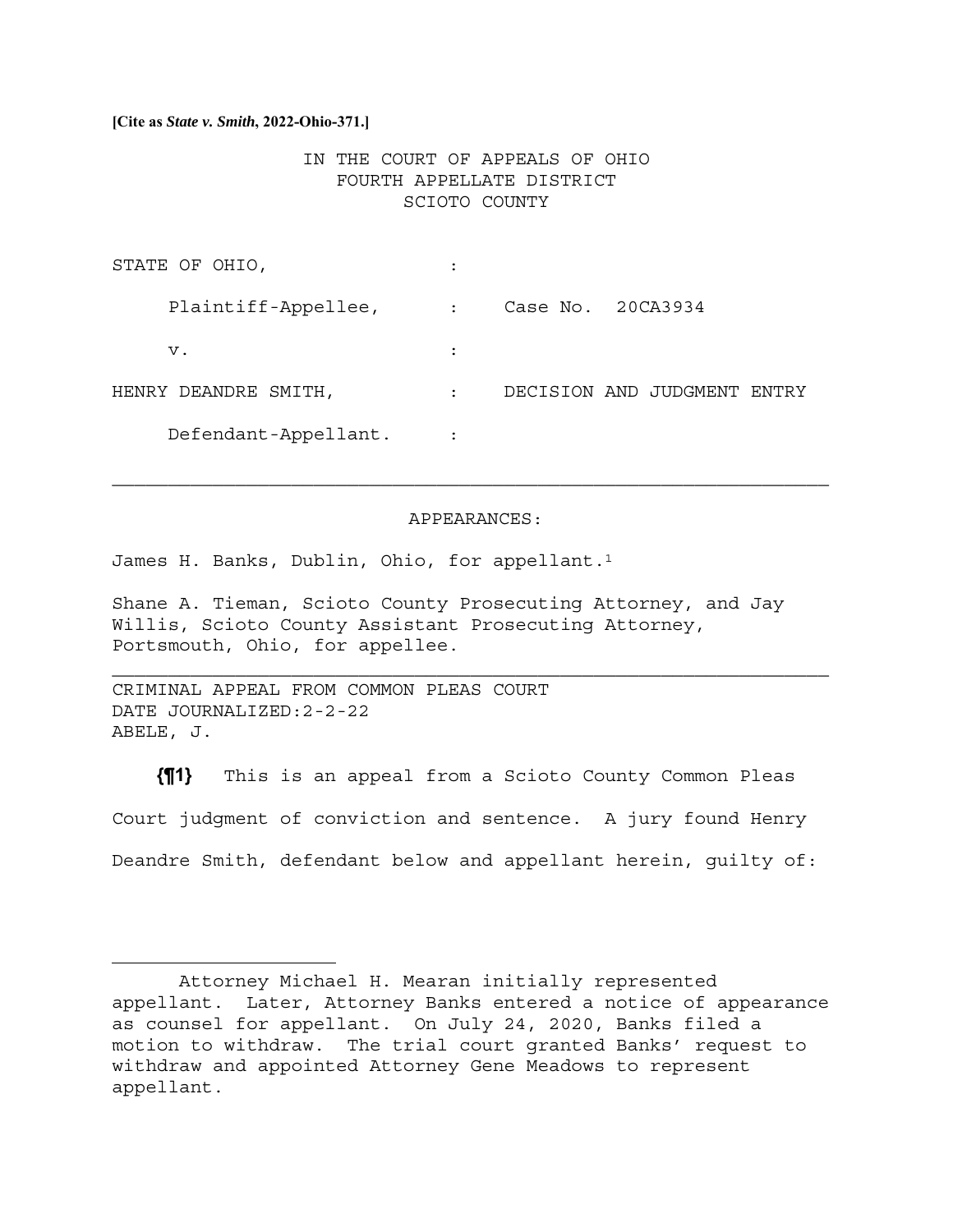# SCIOTO, 20CA3934

(1) trafficking in heroin in violation of R.C. 2925.03(A)(2);<sup>2</sup> (2) possessing heroin in violation of R.C. 2925.11(A); and (3) possessing criminal tools in violation of R.C. 2923.24(A). After the trial court merged the possession offense with the trafficking offense, the court sentenced appellant to serve an eight-year prison term. The court also sentenced appellant to serve 180 days in jail for possessing criminal tools, but ordered that sentence to be served concurrently with the trafficking offense.

**{¶2}** Appellant assigns the following errors for review: FIRST ASSIGNMENT OF ERROR:

> "THE TRIAL COURT ERRED IN ALLOWING THE IMPROPER INTRODUCTION OF EVIDENCE."

SECOND ASSIGNMENT OF ERROR:

"THE DEFENDANT'S CONVICTIONS ARE AGAINST THE MANIFEST WEIGHT AND SUFFICIENCY OF THE EVIDENCE."

THIRD ASSIGNMENT OF ERROR:

"DEFENDANT SMITH'S CONVICTIONS ARE CONTRADICTORY ACCORDING TO THE JURY VERDICTS SUCH TO REQUIRE REVERSAL."

 $^2$  The trial court's sentencing entry and verdict form contain a clerical error. Both recite the offense as R.C. 2925.03(A)(1). The trial court, however, amended the indictment to charge R.C. 2925.03(A)(2).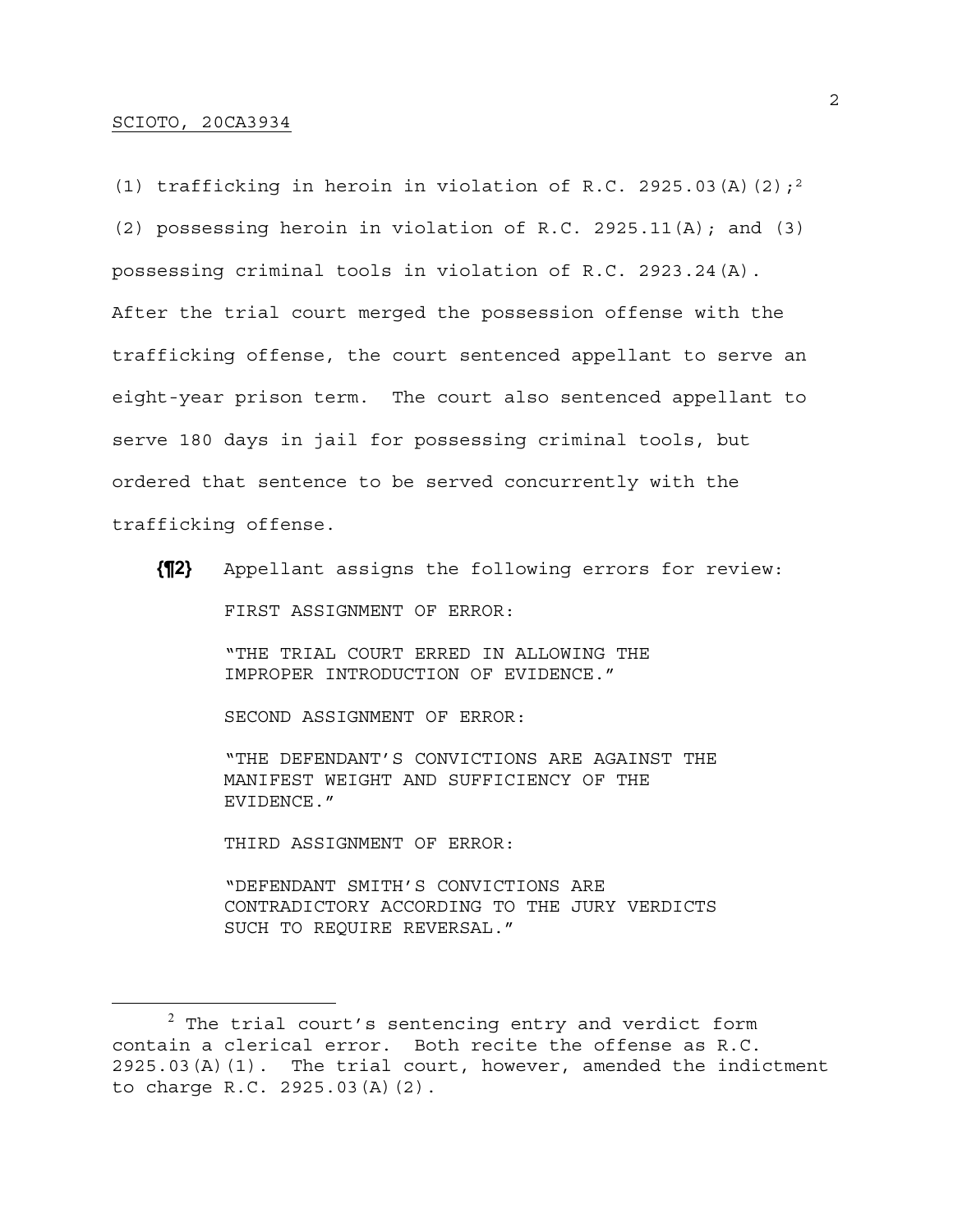FOURTH ASSIGNMENT OF ERROR:

"THE DEFENDANT WAS DENIED EFFECTIVE ASSISTANCE OF COUNSEL SUCH THAT HE IS ENTITLED TO A NEW TRIAL."

FIFTH ASSIGNMENT OF ERROR:

"THE TRIAL COURT ERRED IN SENTENCING THE DEFENDANT."

**{¶3}** During the late-night hours of August 10, 2018, Ohio State Highway Patrol Trooper Nick Lewis stopped a black sportutility vehicle for following a vehicle too closely, for making an unexpected lane change, and for driving 40 miles per hour in a 55 mile-per-hour speed zone. During the ensuing traffic stop, Lewis and another trooper discovered approximately 57 grams of heroin stuffed inside the lining of the backside of the driver's seat. The troopers questioned the three occupants, Carvion McKee, Ernest Whitehead, and appellant, and all stated they did not know that the vehicle contained heroin. The troopers then allowed the occupants to leave and advised them that the prosecutor's office likely would present the matter to a grand jury.

**{¶4}** On August 22, 2019, a Scioto County Grand Jury returned indictments that charged appellant, Whitehead, and McKee with trafficking in heroin in violation of R.C. 2925.03(A)(1), possessing heroin in violation of R.C.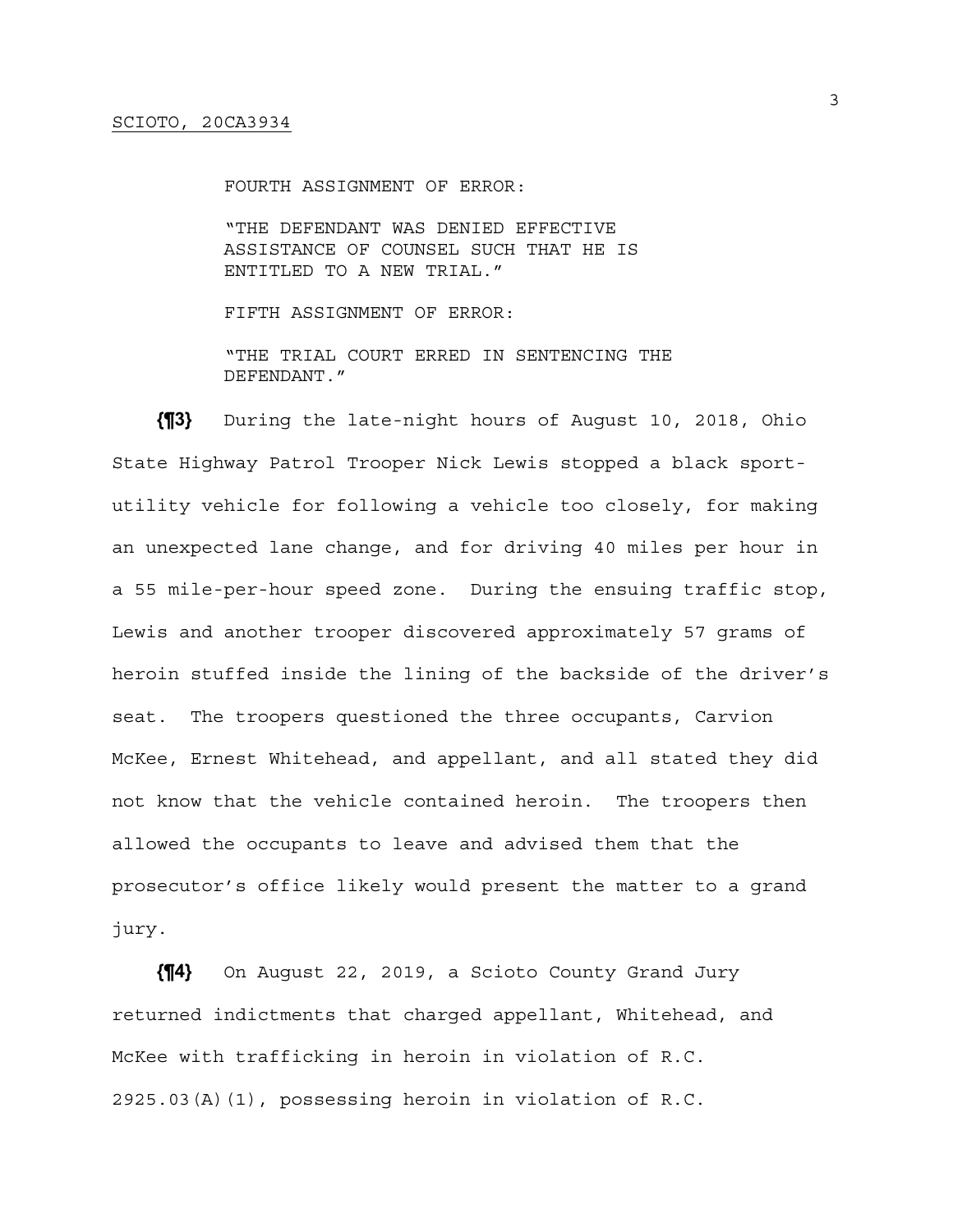## SCIOTO, 20CA3934

2925.11(A), and possessing criminal tools in violation of R.C. 2923.24(A). Appellant and Whitehead entered not guilty pleas.<sup>3</sup>

**{¶5}** On April 23, 2020, appellant filed a motion to suppress the evidence discovered during the traffic stop and vehicle search. Appellant asserted that the trooper lacked a lawful basis to stop and search the vehicle.

**{¶6}** At the July 23, 2020 hearing, appellant's counsel, Attorney Banks, indicated that the parties had agreed to resolve the case, but that appellant recently changed his mind. Apparently, the state offered to reduce the first-degree felony offense, to recommend a two-year prison term, and agree not to object to judicial release. The trial court questioned appellant regarding his decision to reject the plea offer and appellant indicated that he did not believe that he could "sign away [his] freedom for something" he does not support. The court explained the maximum penalties it could impose and allowed appellant to again discuss the matter with counsel.

**{¶7}** After appellant again discussed the plea offer, counsel informed the trial court that appellant wished to reject the state's offer. Attorney Banks also asked the court to allow him to withdraw as counsel. After the court granted Banks'

 $^3$  According to the state, McKee later entered a guilty plea.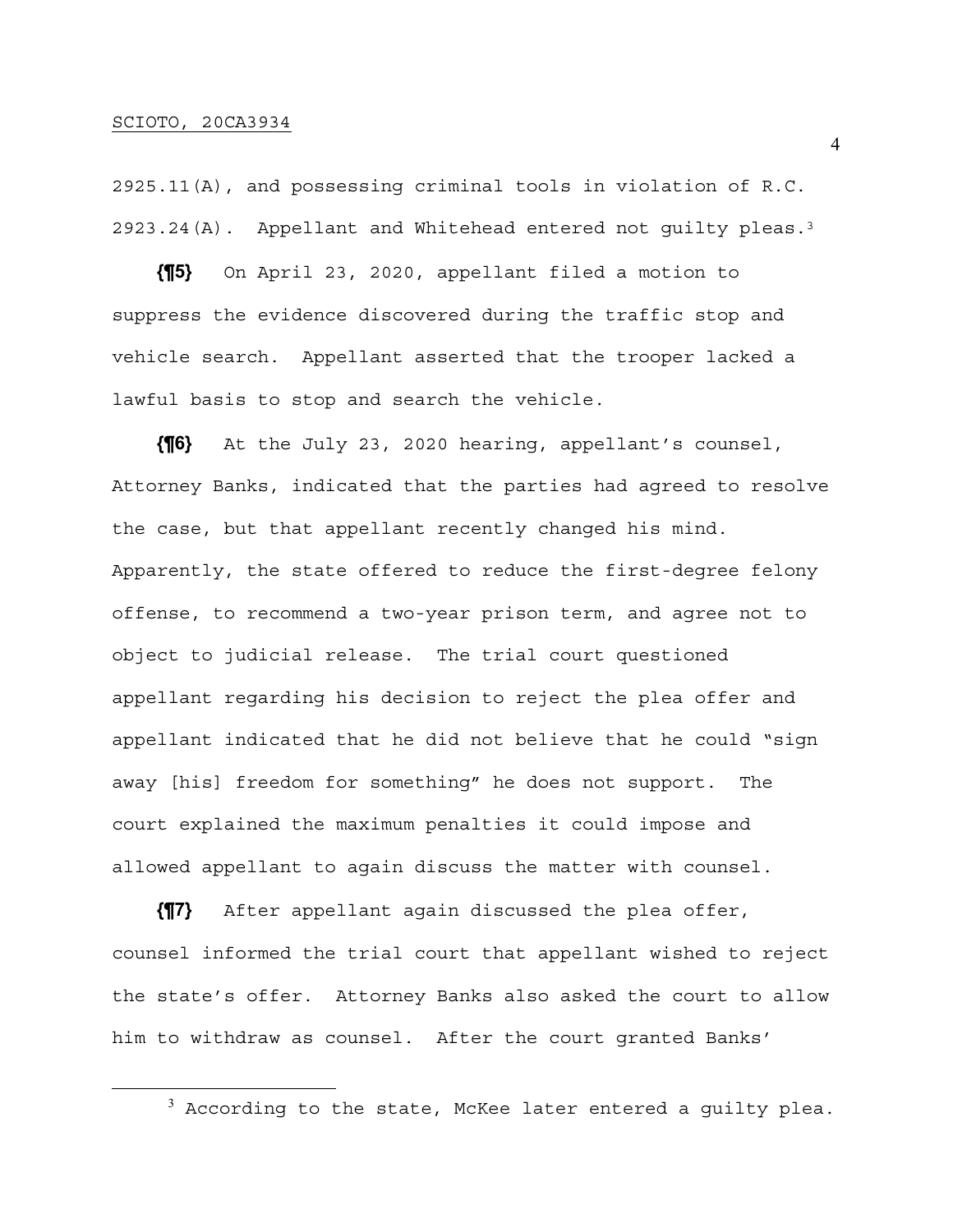motion to withdraw, the court appointed Attorney Gene Meadows to represent appellant. Subsequently, appellant withdrew his motion to suppress evidence.

**{¶8}** The morning of trial, the state filed a motion to amend the indictment. The state asserted that the indictment incorrectly recited the trafficking offense in terms of R.C. 2925.03(A)(1), rather than R.C. 2925.03(A)(2). The prosecutor explained that the amendment did not change the name of the offense or the penalty, and that the case "always [has] been a transport, deliver, shipment type of case."

**{¶9}** Whitehead's counsel did not object to the motion to amend the indictment and agreed that the amendment would not change Whitehead's defense strategy. The court asked Whitehead whether he concurred, and Whitehead responded,  $"$ [y]es."

**{¶10}** Appellant's counsel likewise stated that "the case laws [sic] clear on this." Appellant's counsel further stated, "[w]e can tell by reading the discovery that it was a transport \* \* \* case." Appellant also indicated that the amendment would not change the defense strategy. The trial court thus granted the state's motion to amend the indictment to allege a violation of R.C. 2925.03(A)(2).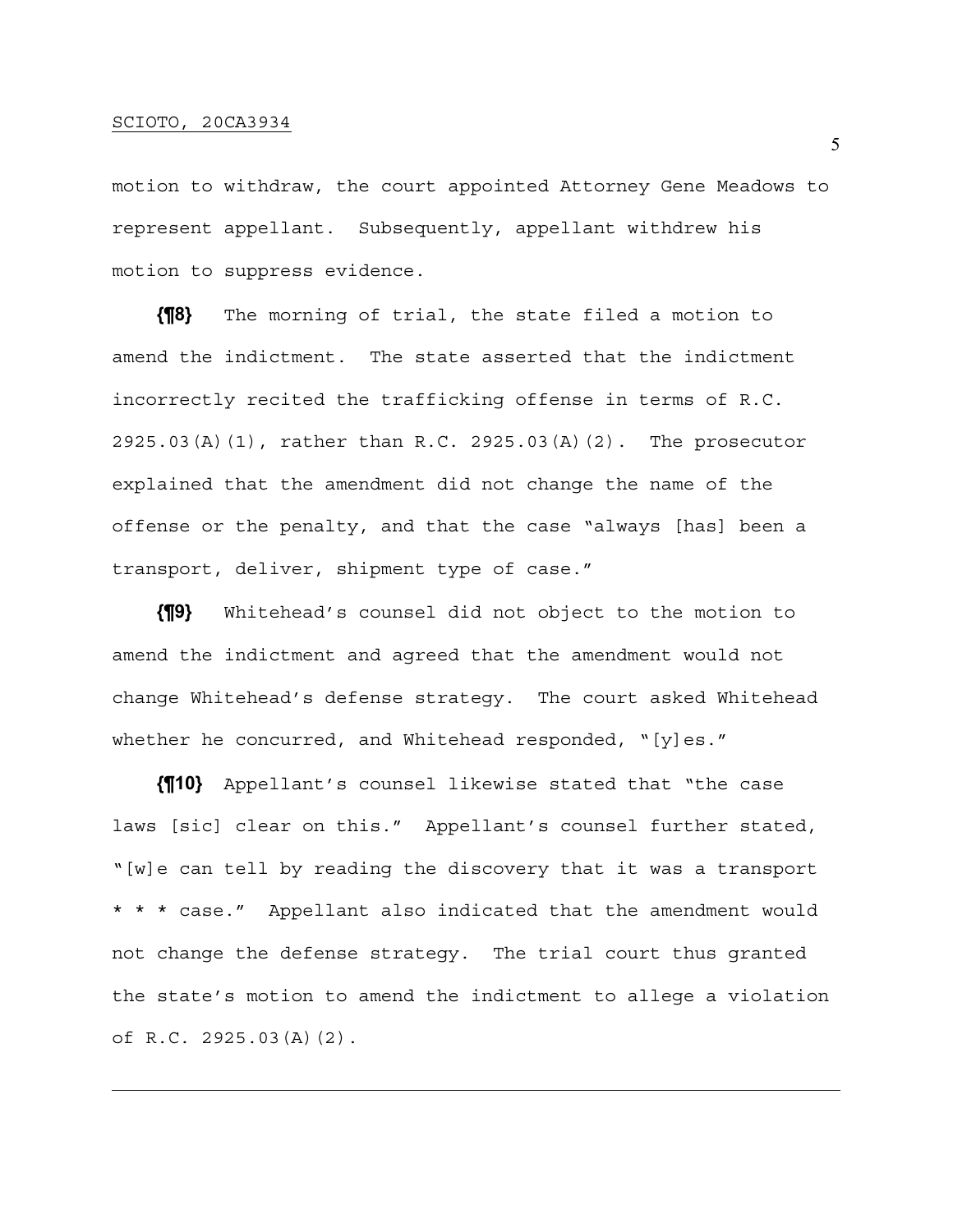**{¶11}** At trial, Trooper Lewis testified that around 11:30 p.m. on August 10, 2018, he noticed a black vehicle "tailgating a lead vehicle." Lewis followed the vehicle and noticed a change from the right lane to the left lane and speed at 40 miles per hour in a 55-mile-per-hour zone. At this point, Lewis stopped the vehicle and asked the driver for identification. McKee sat in the driver's seat, appellant who had rented the vehicle, sat in the front passenger seat, and Whitehead in the left middle row, directly behind McKee. Lewis learned that all three occupants are Michigan residents.

**{¶12}** After Trooper Lewis asked McKee to exit the vehicle, they walked to the cruiser. Lewis stated that he asked McKee to exit the vehicle as part of his drug interdiction protocol and to check on the status of his well-being. Lewis related that, when a vehicle is traveling 40 miles per hour in a 55-mile-perhour zone, "there's typically a – a problem." Lewis indicated he thus instructed McKee to exit the vehicle so Lewis could "try to figure out what was going on with him." Lewis explained he "had planned on placing [McKee] in the back of the cruiser while [he] checked [McKee's] driver's license and just talk[ed] to him about why he was driving erratically." Because highway patrol policy is to conduct pat-down searches of individuals before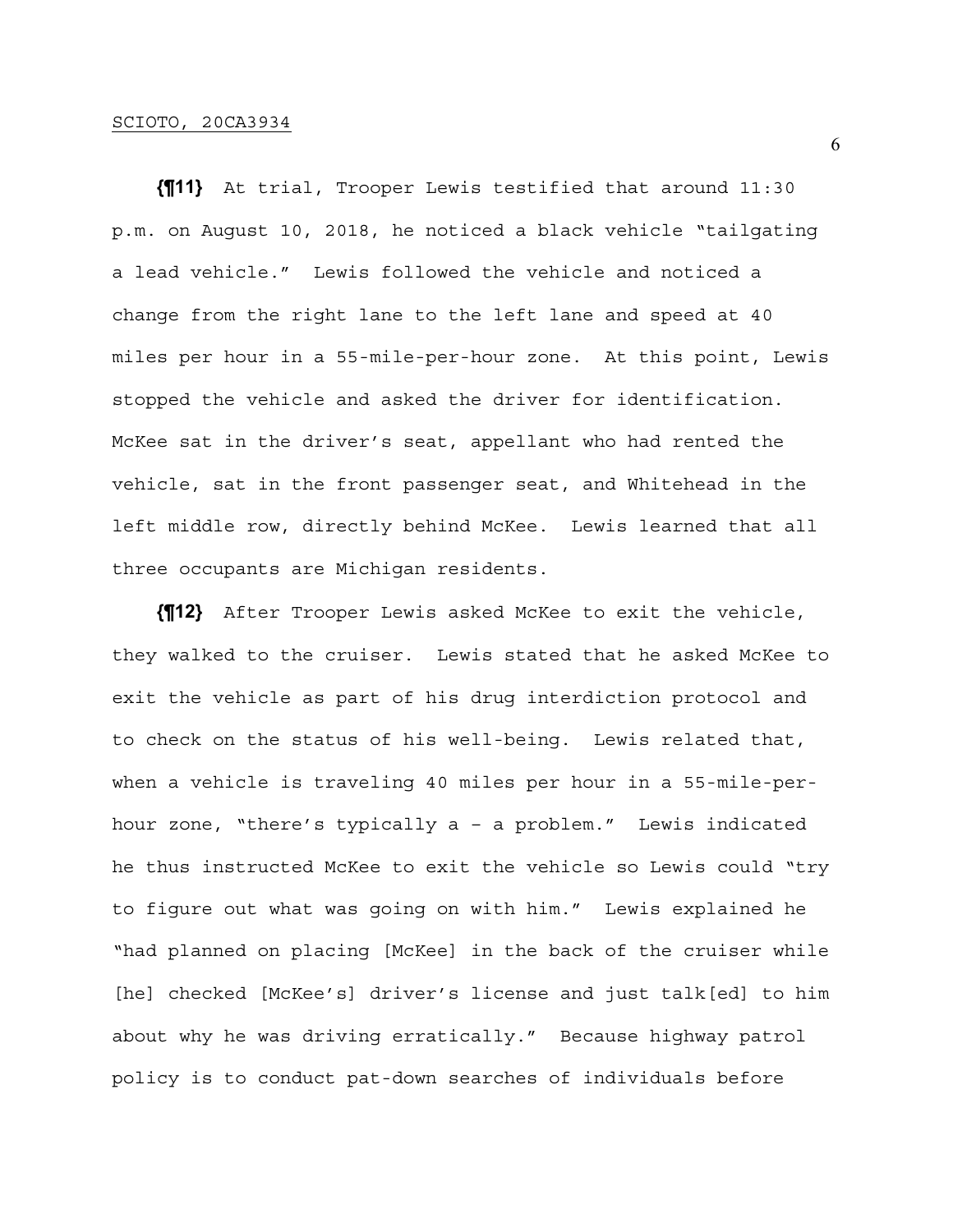placing them in cruisers, Lewis asked McKee if he could conduct a pat-down search. Lewis indicated that McKee agreed to the search.

**{¶13}** As Trooper Lewis started to conduct the pat-down search, he told McKee to keep his hands out of his pockets. McKee, however, disobeyed that instruction and "the first thing [McKee] does is takes his left hand[,] puts it in his pocket and pulls out something in his – his fist." Lewis noticed that McKee's fist was "balled up." Lewis asked McKee what he had in his hand and, rather than answering, McKee "shove[d his hand] back down the front of his pants." Lewis then "grab[bed]" McKee and "put him against the – the rear of the vehicle." As Lewis handcuffed McKee, he noticed "a plastic baggie fall[] from his chest to the ground." The plastic bag contained "a small amount of marijuana residue." At this point, Lewis requested backup assistance.

**{¶14}** After Ohio State Highway Patrol Trooper Matt Lloyd responded to the call for backup, he removed appellant, the front-seat passenger, patted him down for weapons, and placed him in the rear of Trooper Lewis' cruiser with McKee. Then, the troopers removed Whitehead, patted him down, and placed him in the rear of Lloyd's cruiser. Lewis explained that the troopers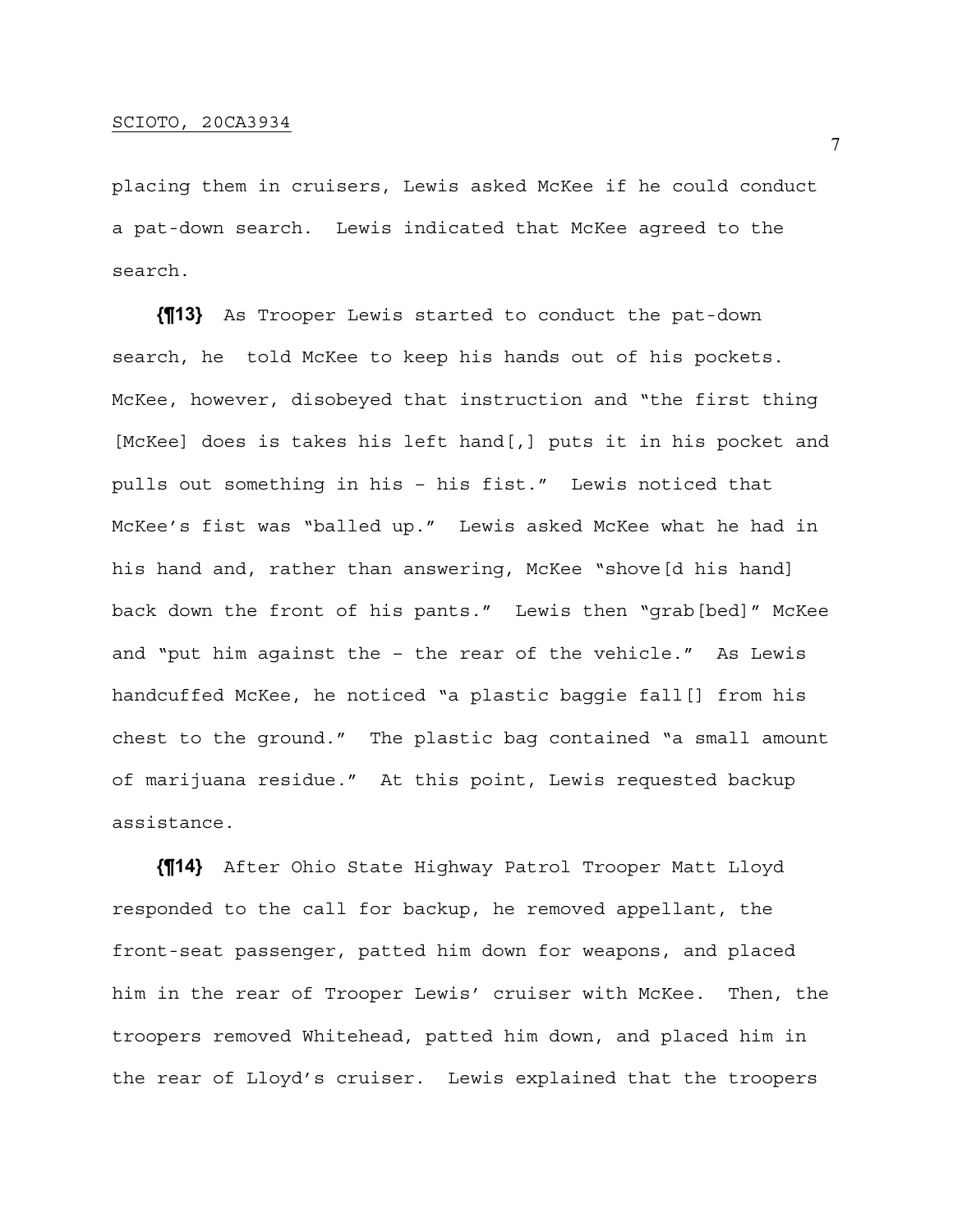removed the occupants because they knew that they would search the vehicle based upon the discovery of marijuana residue.

**{¶15}** As Trooper Lewis began to search the vehicle, he also noticed what appeared to be crack cocaine in the front passenger seat. A field test confirmed that suspicion and indicated the substance to be crack cocaine.

**{¶16}** Trooper Lewis also stated that Trooper Lloyd searched the area where Whitehead had been seated and noticed that a trim piece on the driver's seat backrest appeared to have "been tampered with." Lloyd pulled the trim piece "back a little bit," and discovered a plastic bag in the back of the driver's seat that contained 57 grams of heroin worth around \$6,000. Lewis also testified that 57 grams of heroin is not an amount to suggest personal use and, instead, "would be considered a trafficking amount."

**{¶17}** During Trooper Lewis' testimony, the state played a video of the traffic stop that included the vehicle search and the conversation between McKee and appellant while seated in the cruiser. McKee, who was extremely talkative, complained that the handcuffs hurt his wrists and, as Trooper Lloyd started to search the area where he found the heroin, McKee began to yell for the trooper. After the troopers discovered the heroin,

8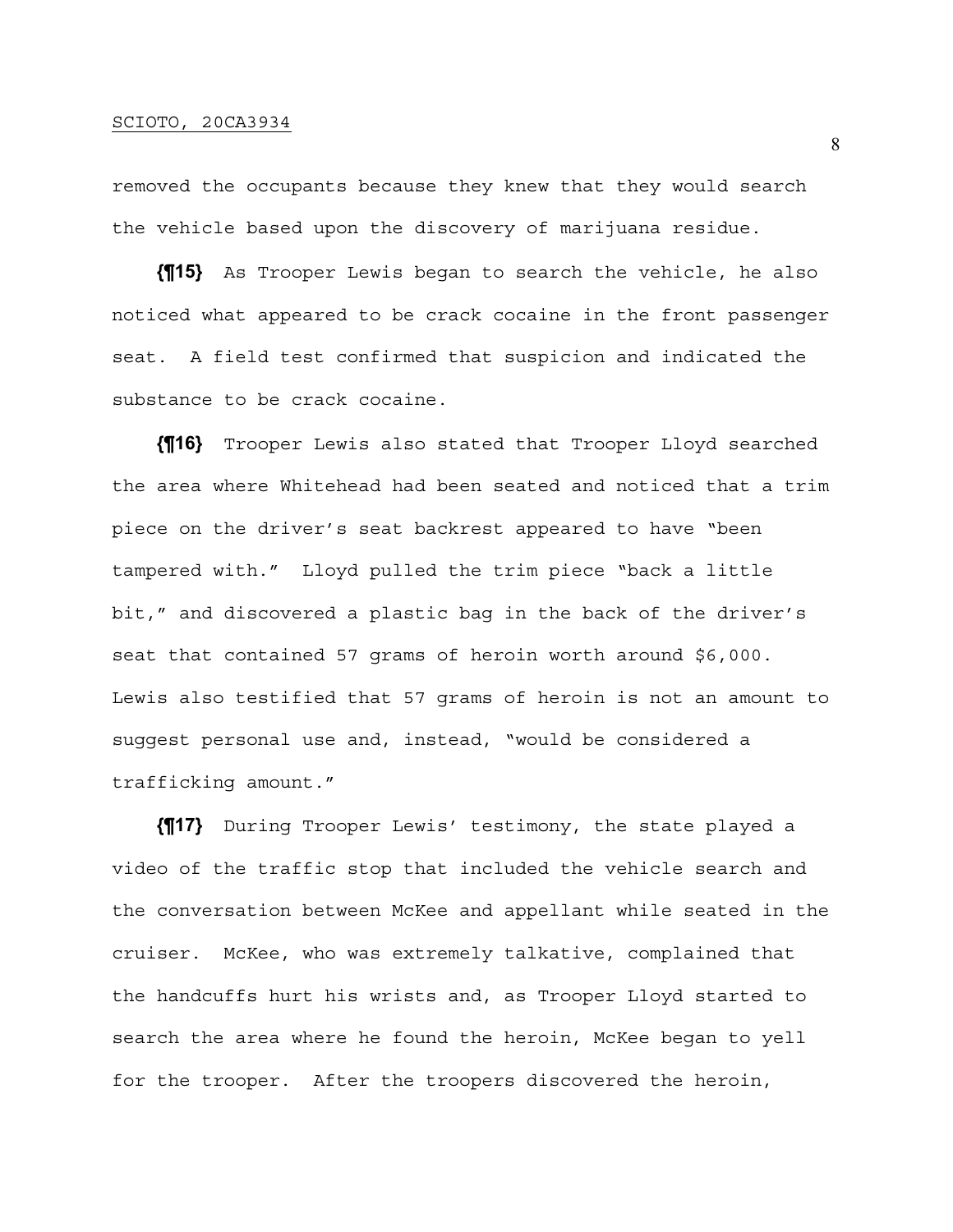Lewis read appellant and McKee the *Miranda* warnings. Appellant asked why they were being arrested and Lewis informed appellant and McKee that they had discovered heroin in the vehicle. Appellant and McKee both responded with disbelief. Appellant claimed he did not know anything about the heroin, that the vehicle is a rental car, that he is a truck driver, and that the three occupants intended to visit "some females" in Kentucky. Lewis agreed with appellant that the vehicle is a rental car, but pointed out to McKee and appellant that appellant had rented the vehicle approximately one week earlier. McKee likewise denied any knowledge about the heroin and expressed surprise about its discovery in the car. McKee also repeated appellant's statements that they intended to visit "some females" and that appellant is a truck driver.

**{¶18}** The troopers then removed appellant from the back of Trooper Lewis' cruiser and placed Whitehead in the back seat with McKee. McKee continued to express surprise to Whitehead that the troopers discovered heroin and he stated he did not know how heroin ended up in the vehicle. McKee told Whitehead that they were merely traveling to Kentucky to visit "some females" and did not understand how they ended up in this predicament.

9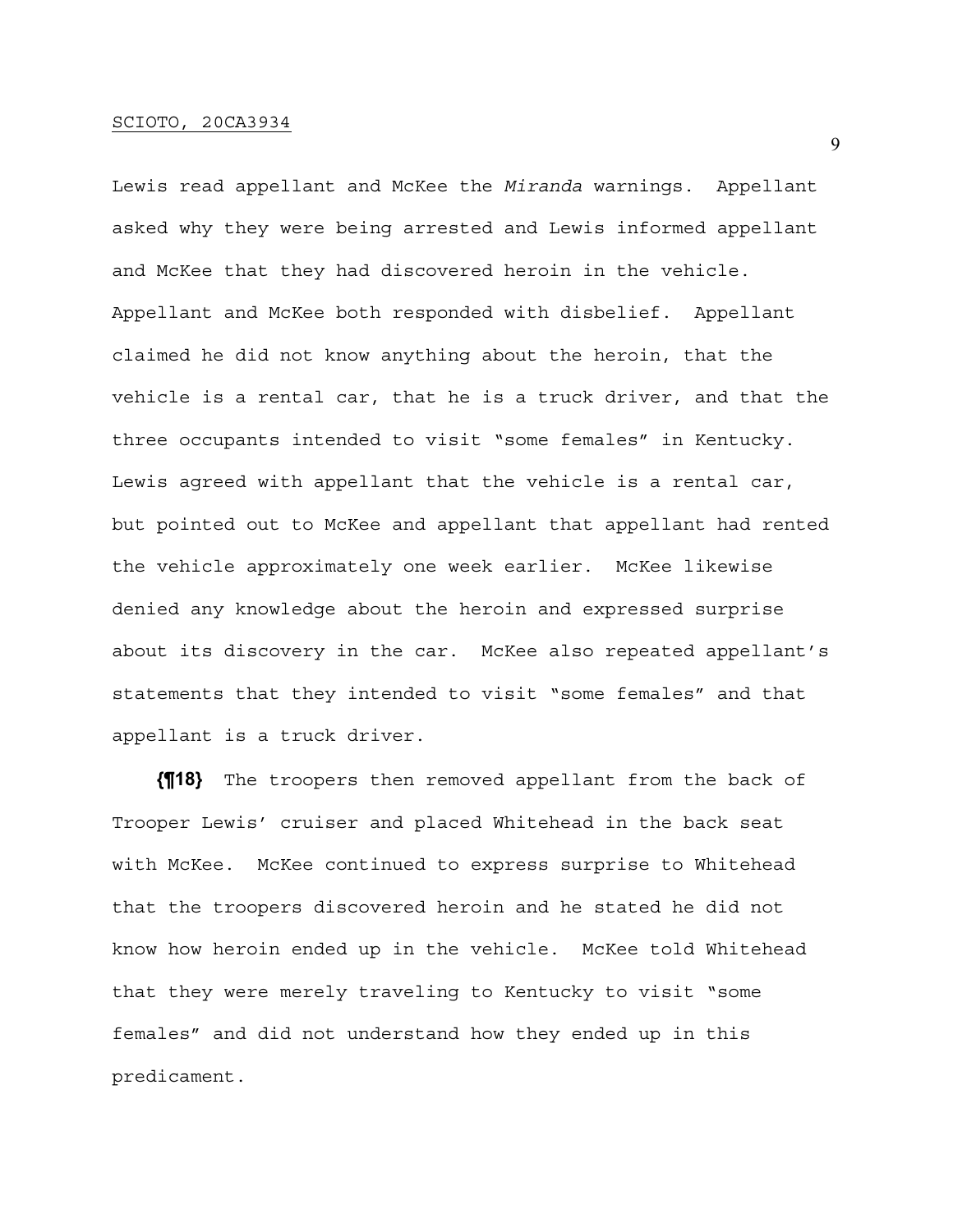## SCIOTO, 20CA3934

**{¶19}** When the troopers spoke with Whitehead, he also claimed that he knew nothing about the heroin in the back of the driver's seat, even though the heroin had been stuffed inside the seat-back directly in front of him.

**{¶20}** During appellant's cross-examination of Trooper Lewis, counsel asked whether Lewis had performed a "drug test" to see if appellant had "been using any cocaine." Lewis stated that he did not. Counsel also asked Lewis about McKee's and appellant's conduct while seated in the back of the cruiser and whether McKee was the individual who was "fidgeting, jumping around, [and] yelling." Lewis responded affirmatively. Counsel then questioned whether appellant was "sitting there quiet," and Lewis stated: "I wouldn't necessarily say quiet. Every time he spoke he covered his mouth or whispered." The trooper continued: "[E]very time he speaks he takes his shirt and covers up his mouth or would whisper."

**{¶21}** Counsel next asked Trooper Lewis about appellant's response after he learned they found heroin in the vehicle and whether appellant told Lewis that appellant is a truck driver. Lewis stated that appellant mentioned earlier that he is a truck driver and that "[p]retty much throughout the whole stop someone had mentioned that he was a truck driver."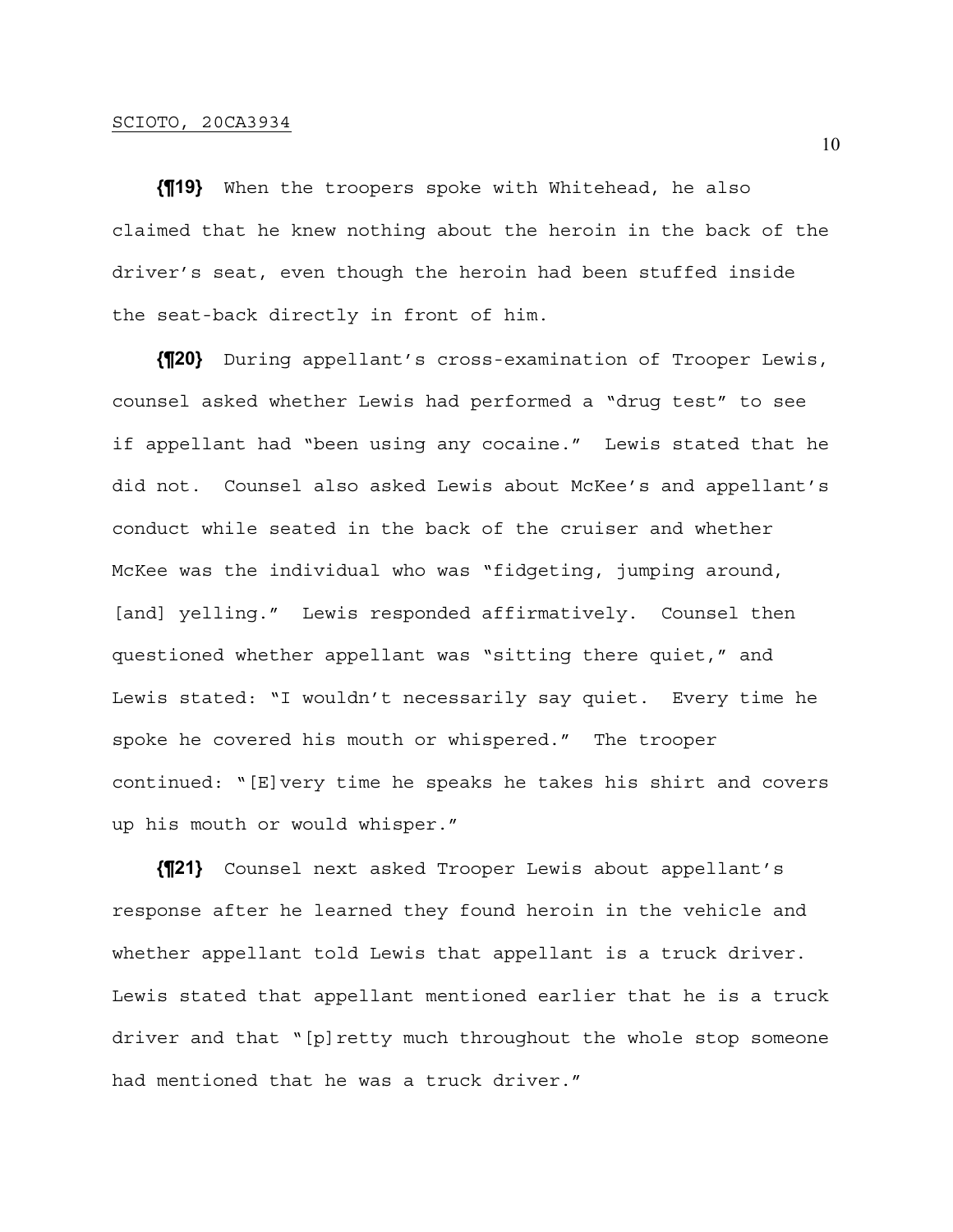**{¶22}** On redirect, the prosecutor asked Lewis whether appellant "offer[ed] to take a drug test for you," and Lewis responded that appellant did not. Appellant's counsel then objected and the trial court overruled the objection. The prosecutor followed up on appellant's counsel's questions regarding appellant's statement that he is a truck driver and, after the prosecutor asked Lewis whether appellant provided any information about his employer, appellant's counsel again objected. The court overruled the objection and explained, "[y]ou asked the question on cross. I'm going to let [the prosecutor] follow up with it."

**{¶23}** Next, Trooper Lloyd testified that he observed a gap in the back of the driver's seat that "easily pull[ed] back," and inside he discovered a plastic bag that contained heroin.

**{¶24}** The state also presented the testimony of Josie Keating, a rental car agency representative who rented the vehicle to Smith. Keating stated that the rental car would have undergone an inspection before appellant took possession, and if the vehicle had any damage, it would have been noted on the inspection report. Keating testified that appellant's inspection report indicated "no damage documented." Keating also explained that appellant rented the vehicle on July 31,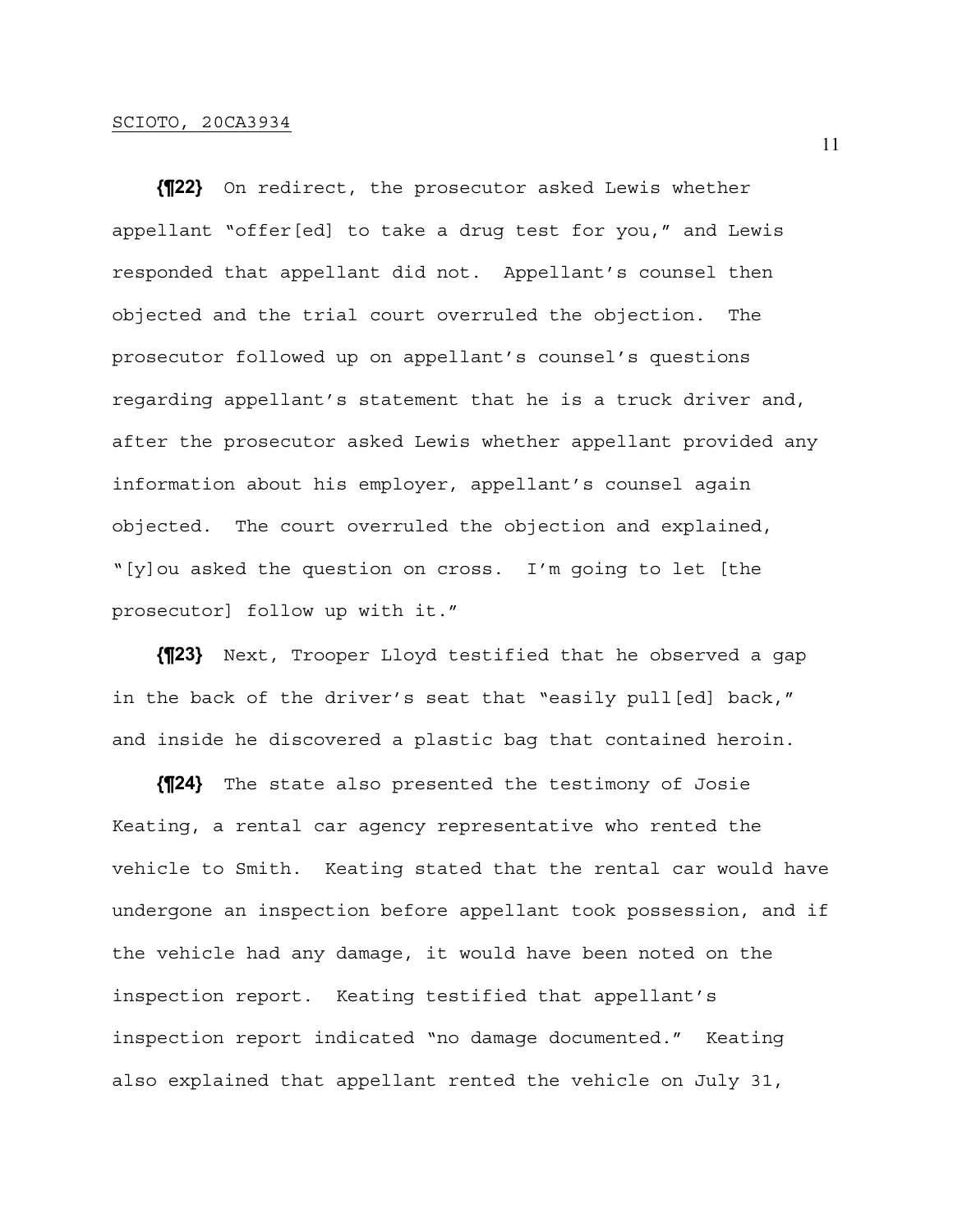2018, was scheduled for return on August 8, but appellant did not return the vehicle until August 25. Also, during the time that appellant had the rental vehicle the mileage increased by 4,412 miles.

**{¶25}** After Keating's testimony, the state called to the witness stand Scioto County Sheriff's Captain James Carter. Before Carter took the stand, however, appellant's counsel objected to Carter's expected testimony. Appellant pointed out that the state intended to ask Carter about appellant's recorded jailhouse telephone conversations. During those calls, appellant indicated he was not employed at the time Trooper Lewis stopped the vehicle, and that he had not been traveling to see "some females" in Kentucky. Appellant's counsel asserted that appellant's statements about not being employed and his destination on the night of the traffic stop involved "other acts and they have nothing to do with the charges that he's facing here." Counsel stated that, unless appellant chose to testify, the recorded phone calls should be inadmissible. The prosecutor argued, however, that the statements are admissible under Evid.R. 801(D)(2). Appellant's counsel then countered that, even if the statements are relevant, the probative value of the statements does not outweigh their prejudicial effect.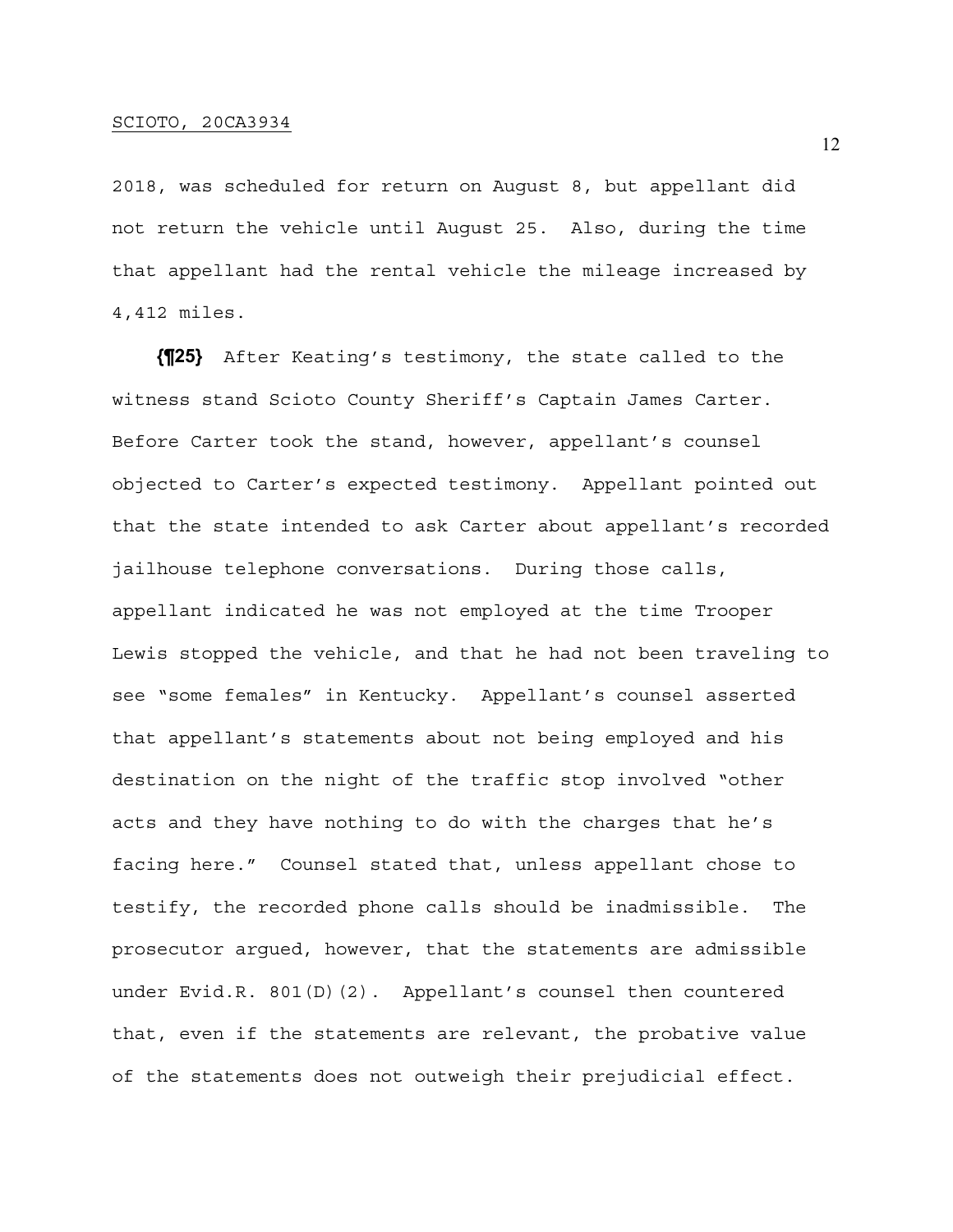**{¶26}** After consideration, the trial court overruled appellant's objection. The court noted that the state presented evidence that appellant had stated he is a truck driver and that he intended to visit "some females." The court concluded that the phone calls should be admissible as appellant's own statements and informed the parties that it would give the jury a limiting instruction.

**{¶27}** Captain Carter testified he oversees jail operations, including telephone calls, and that he obtained recordings of two calls appellant made while in jail. The state played portions of each call at trial and, during the first call, appellant spoke with his grandfather who stated that he had spoken with appellant's lawyer and, when asked if appellant had a job, grandfather told the lawyer that appellant did not. Appellant stated in response that when he returned home he did plan to apply for a job "do[ing] a line haul for Chrysler."

**{¶28}** During the second call, appellant spoke with an individual he referred to as "cuz." Appellant informed the individual that he had been arrested and was being held in Portsmouth. Appellant stated that when Trooper Lewis "pulled my man over who was driving," appellant "was coming down to your crib." After Captain Carter's testimony, the state rested.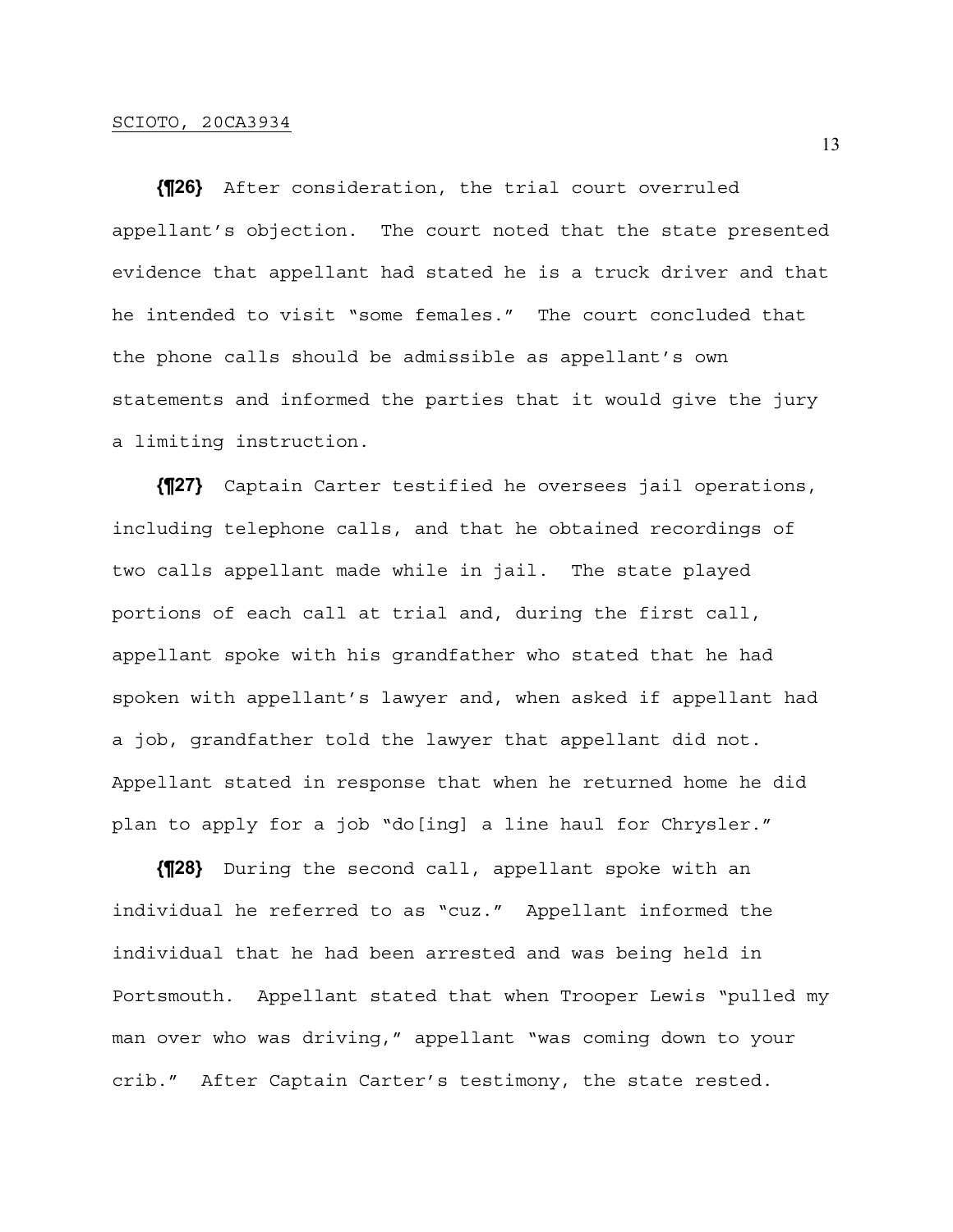**{¶29}** At this juncture, appellant and Whitehead moved for Crim.R. 29(A) judgments of acquittal and asserted that the state failed to present sufficient evidence to show that they knew about the heroin in the vehicle or that they constructively possessed the heroin. The trial court overruled the motions.

**{¶30}** On October 8, 2020, the jury found appellant guilty of trafficking and possessing heroin, both in an amount equal to or exceeding 50 grams. The jury also found appellant guilty of possessing criminal tools.

**{¶31}** On October 30, 2020, after the trial court merged the possession and trafficking counts, the court sentenced appellant to serve eight years in prison for trafficking in heroin. The court also sentenced appellant to serve 180 days in jail for the possessing criminal tools, but ordered it be served concurrently with his prison sentence. This appeal followed.

I

**{¶32}** In his first assignment of error, appellant asserts that the trial court erred by admitting Trooper Lewis' statements that the troopers found cocaine residue on the passenger seat where appellant had been sitting and that they had also discovered marijuana residue. Within his first assignment of error, appellant also argues that to allow the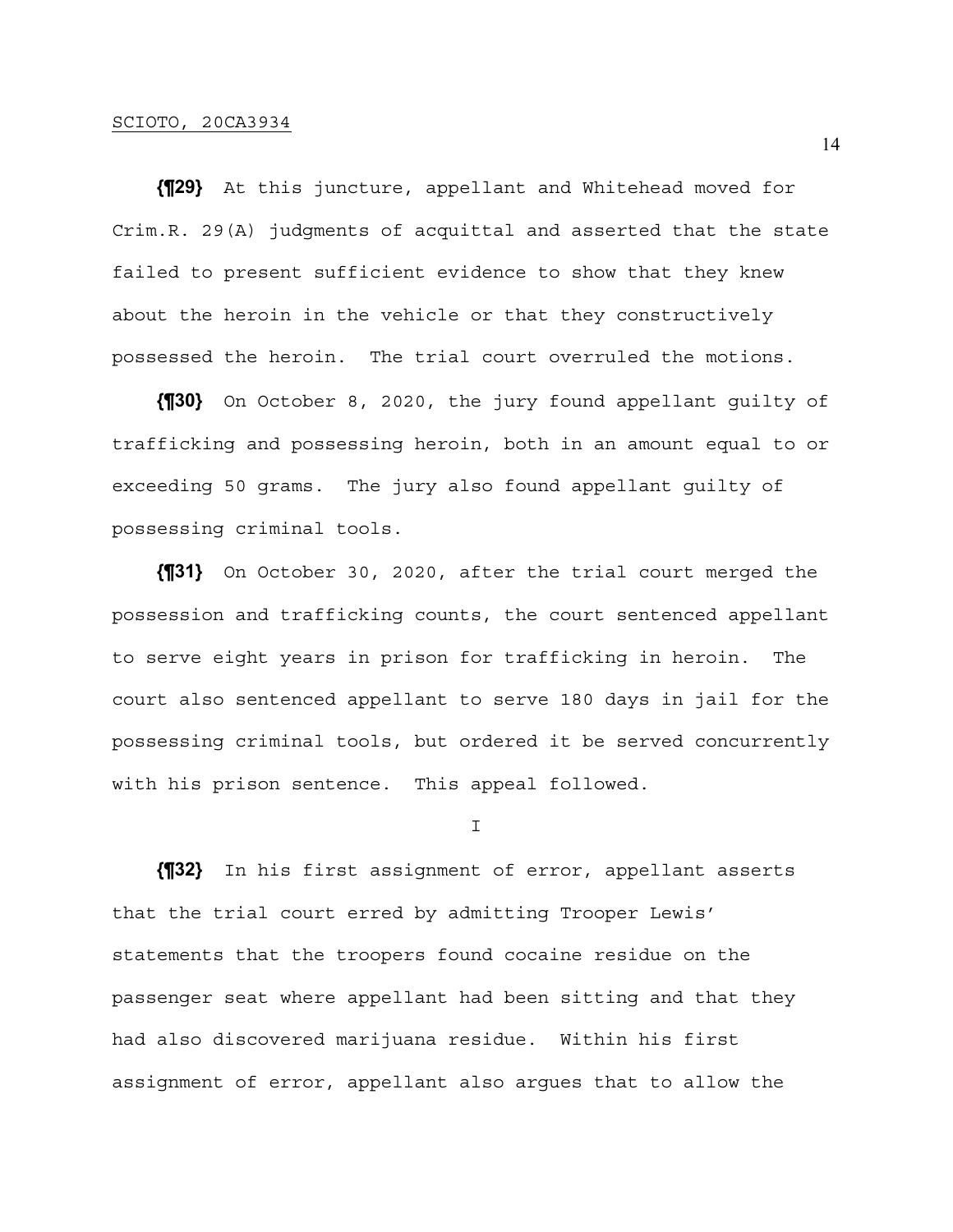state to fault appellant for the failure to produce proof he is employed as a truck driver and for the failure to offer to take a drug test violated his Fifth Amendment right against selfincrimination. Appellant further claims that to allow into evidence his recorded jailhouse telephone conversations violated his Fifth Amendment right.

**{¶33}** "'The admission or exclusion of relevant evidence rests within the sound discretion of the trial court.'" *State v. Dean*, 146 Ohio St.3d 106, 2015-Ohio-4347, 54 N.E.3d 80, ¶ 91, quoting *State v. Sage*, 31 Ohio St.3d 173, 510 N.E.2d 343 (1987), paragraph two of the syllabus. Consequently, "a reviewing court should not disturb evidentiary decisions in the absence of an abuse of discretion that created material prejudice." *State v. Morris*, 132 Ohio St.3d 337, 2012-Ohio-2407, 972 N.E.2d 528, ¶ 14, quoting *State v. Diar*, 120 Ohio St.3d 460, 2008-Ohio-6266, 900 N.E.2d 565, ¶ 66; *accord State v. Adams*, 144 Ohio St.3d 429, 2015-Ohio-3954, 45 N.E.3d 127, ¶ 198, citing *State v. Sage*, 31 Ohio St.3d 173, 182, 510 N.E.2d 343 (1987). "An abuse of discretion is more than a mere error of law or judgment." *State v. Thompson*, 141 Ohio St.3d 254, 2014-Ohio-4751, 23 N.E.3d 1096, ¶ 91; *accord State v. Johnson*, 144 Ohio St.3d 518, 2015-Ohio-4903, 45 N.E.3d 208, ¶ 75. Instead, "'[a] trial court abuses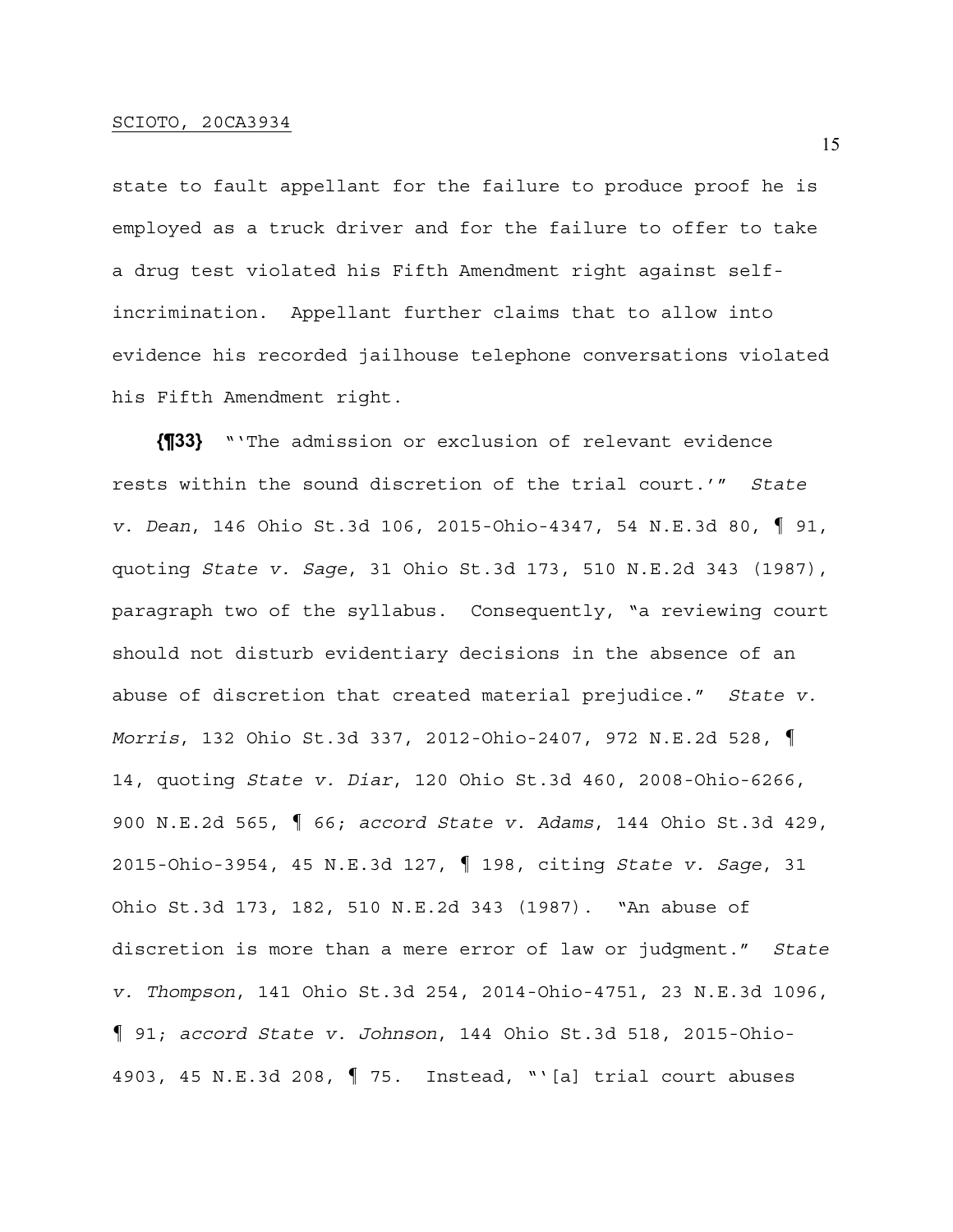its discretion when it makes a decision that is unreasonable, unconscionable, or arbitrary.'" *State v. Keenan*, 143 Ohio St.3d 397, 2015-Ohio-2484, 38 N.E.3d 870, ¶ 7, quoting *State v. Darmond*, 135 Ohio St.3d 343, 2013-Ohio-966, 986 N.E.2d 971, ¶ 34. An abuse of discretion includes a situation in which a trial court did not engage in a "'sound reasoning process.'" *State v. Morris*, 132 Ohio St.3d 337, 2012-Ohio-2407, 972 N.E.2d 528, ¶ 14, quoting *AAAA Ents., Inc. v. River Place Community Urban Redevelopment Corp.*, 50 Ohio St.3d 157, 161, 553 N.E.2d 597 (1990). Moreover, "[a]buse-of-discretion review is deferential and does not permit an appellate court to simply substitute its judgment for that of the trial court." *Darmond* at ¶ 34.

**{¶34}** As a general rule, all relevant evidence is admissible. Evid.R. 402. Evid.R. 401 defines relevant evidence as "evidence having any tendency to make the existence of any fact that is of consequence to the determination of the action more probable or less probable than it would be without the evidence." Evid.R. 401 and Evid.R. 402. A trial court must, however, exclude relevant evidence "if its probative value is substantially outweighed by the danger of unfair prejudice, of confusion of the issues, or of misleading the jury." Evid.R.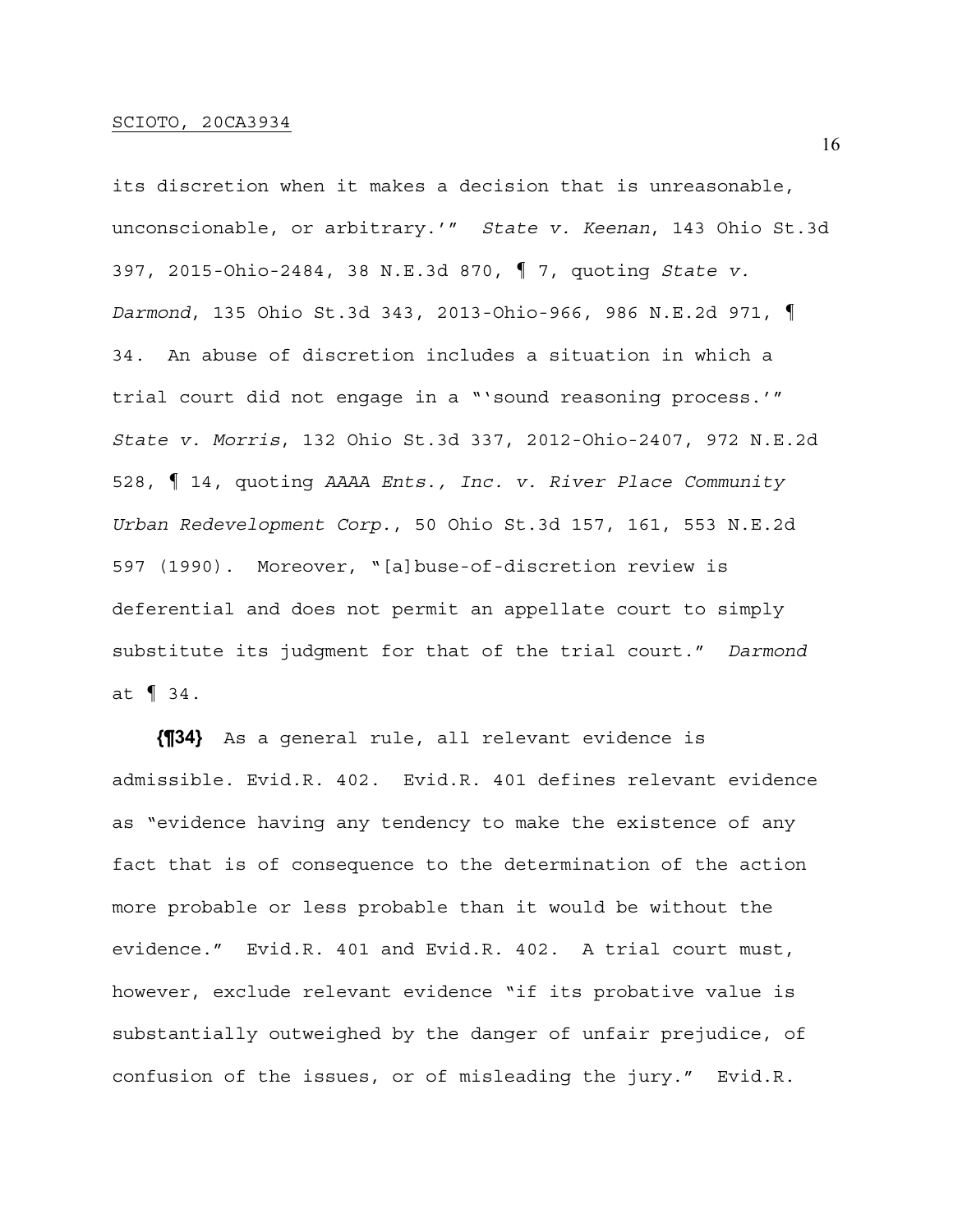403. A trial court has broad discretion to determine whether to exclude evidence under Evid.R. 403(A), and "'an appellate court should not interfere absent a clear abuse of that discretion.'" *State v. Yarbrough*, 95 Ohio St.3d 227, 2002–Ohio–2126, 767 N.E.2d 216, ¶ 40.

**{¶35}** Evid.R. 403(A) "manifests a definite bias in favor of the admission of relevant evidence, as the dangers associated with the potentially inflammatory nature of the evidence must substantially outweigh its probative value before the court should reject its admission." *State v. White*, 4th Dist. Scioto No. 03CA2926, 2004–Ohio–6005, ¶ 50. Thus, "[w]hen determining whether the relevance of evidence is outweighed by its prejudicial effects, the evidence is viewed in a light most favorable to the proponent, maximizing its probative value and minimizing any prejudicial effect to the party opposing admission." *State v. Lakes*, 2nd Dist. Montgomery No. 21490, 2007–Ohio–325, ¶ 22.

**{¶36}** We also recognize that, to some degree, all relevant evidence may be prejudicial in the sense that it "tends to disprove a party's rendition of the facts" and, thus, "necessarily harms that party's case." *State v. Crotts*, 104 Ohio St.3d 432, 2004-Ohio-6550, 820 N.E.2d 302, ¶ 23. Evid.R.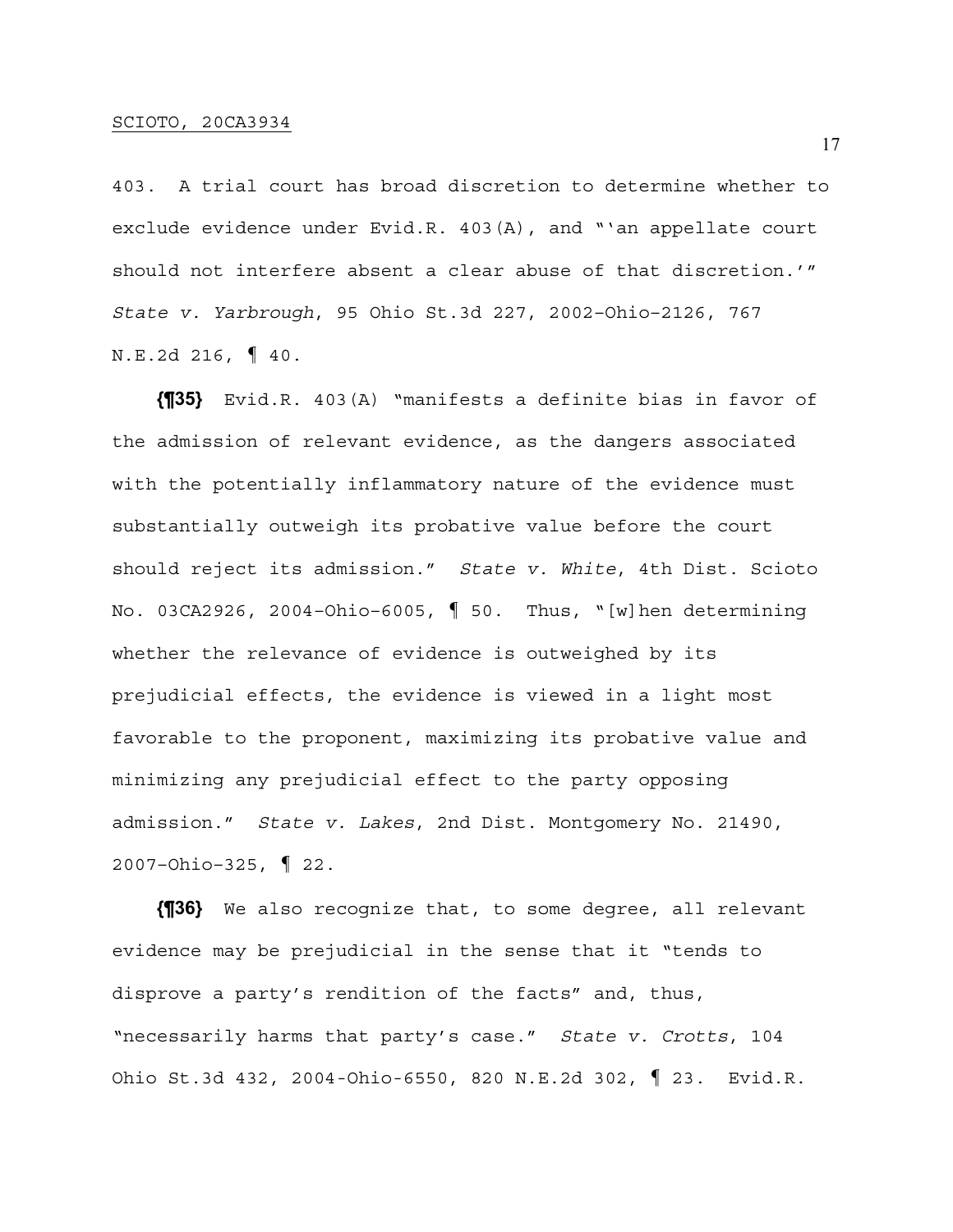403(A) does not, however, "attempt to bar all prejudicial evidence." *Id.* Instead, the rules provide that only unfairly prejudicial evidence is excludable. *Id.* "'Evid.R. 403(A) speaks in terms of unfair prejudice. Logically, all evidence presented by a prosecutor is prejudicial, but not all evidence unfairly prejudices a defendant. It is only the latter that Evid.R. 403 prohibits.'" *State v. Skatzes*, 104 Ohio St.3d 195, 2004–Ohio–6391, 819 N.E.2d 215, ¶ 107, quoting *State v. Wright*, 48 Ohio St.3d 5, 8, 548 N.E.2d 923 (1990). "'Unfair prejudice' does "not mean the damage to a defendant's case that results from the legitimate probative force of the evidence; rather it refers to evidence which tends to suggest decision on an improper basis."'" *State v. Lang*, 129 Ohio St.3d 512, 2011– Ohio–4215, 954 N.E.2d 596, ¶ 89, quoting *United States v. Bonds*, 12 F.3d 540 (6th Cir.1993). Unfairly prejudicial evidence is evidence that "might result in an improper basis for a jury decision." *Oberlin v. Akron Gen. Med. Ctr.*, 91 Ohio St.3d 169, 172, 743 N.E.2d 890 (2001), quoting Weissenberger's Ohio Evidence (2000) 85–87, Section 403.3. It is evidence that arouses the jury's emotions, that "'evokes a sense of horror,'" or that "'appeals to an instinct to punish.'" *Id.* "'Usually, although not always, unfairly prejudicial evidence appeals to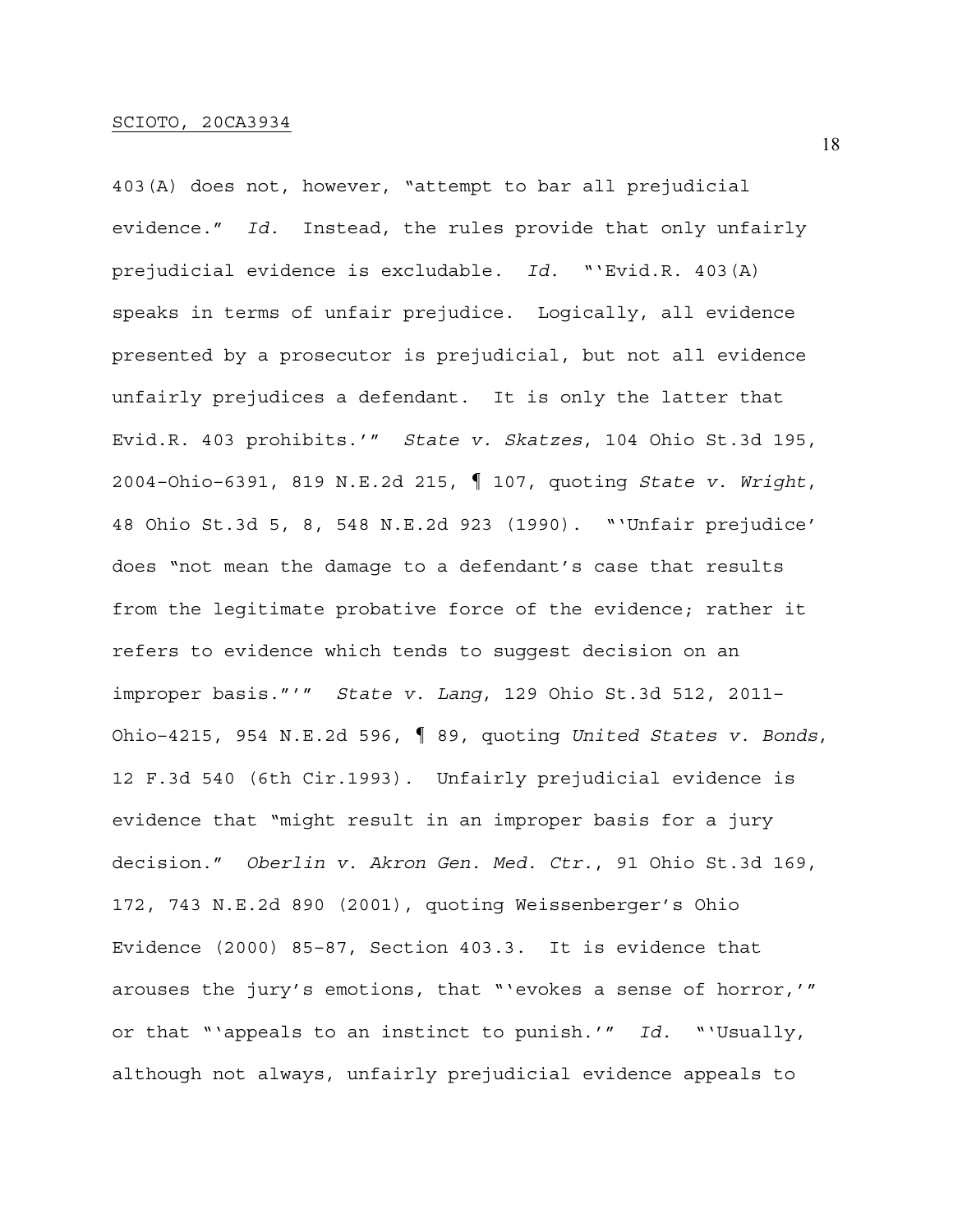the jury's emotions rather than intellect.'" *Id.* Thus, "[u]nfavorable evidence is not equivalent to unfairly prejudicial evidence." *State v. Bowman*, 144 Ohio App.3d 179, 185, 759 N.E.2d 856 (12th Dist.2001).

**{¶37}** In the case sub judice, we do not believe that the trial court abused its discretion by allowing the state to introduce evidence that, during the traffic stop, the troopers discovered marijuana and cocaine residue. First, when Trooper Lewis initially mentioned during his testimony that he discovered marijuana residue inside the plastic baggie that McKee dropped, appellant did not object. Appellant also did not object the next time Lewis mentioned the marijuana residue. Appellant did object when the prosecutor attempted to ask Lewis whether anyone later admitted that the bag contained marijuana. Appellant did assert that, because none of the individuals had been charged with a marijuana-related offense, the evidence was irrelevant. The trial court, however, overruled the objection.

**{¶38}** Here, because appellant did not object to Trooper Lewis' initial statements regarding the discovery of marijuana residue, appellant did not properly preserve any error concerning this testimony. Moreover, we do not believe that any error that the trial court arguably made constitutes plain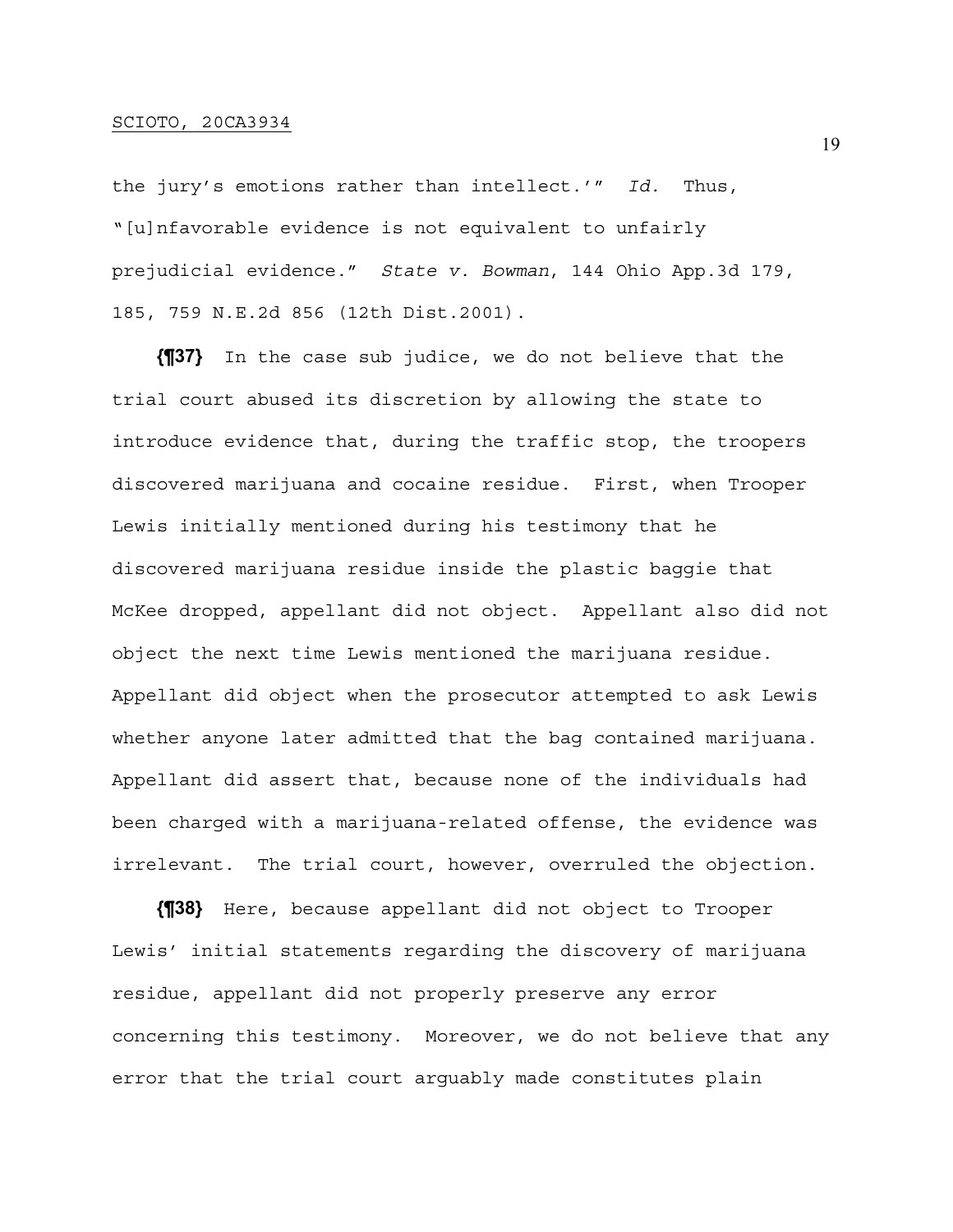error. Thus, we disagree with appellant that the trial court erred by allowing this testimony.

**{¶39}** Next, we do not believe the trial court's decision to permit Trooper Lewis to testify that he found cocaine residue on the seat where appellant had been sitting constitutes an abuse of discretion. Even if the evidence was prejudicial, it is not so unfairly prejudicial that the jury decided the case on an improper basis. Instead, as we explain in our discussion of appellant's second assignment of error, the state presented ample evidence to support appellant's convictions.

**{¶40}** We also do not believe that the trial court's decision to allow the state to ask Trooper Lewis questions on redirect to counter appellant's cross-examination constitutes an abuse of discretion. During cross-examination, appellant's counsel asked Lewis whether appellant had stated that he is a truck driver and whether Lewis asked appellant to take a drug test to see if appellant had been using cocaine. "Once defense counsel posed the question[s]  $* * *$ , he opened the door to further questioning on that issue." *Portsmouth v. Wrage*, 4th Dist. Scioto No. 08CA3237, 2009-Ohio-3390, ¶ 34. Appellant may not, therefore, complain on appeal that the trial court erred by allowing the state to raise those issues during Lewis' redirect examination.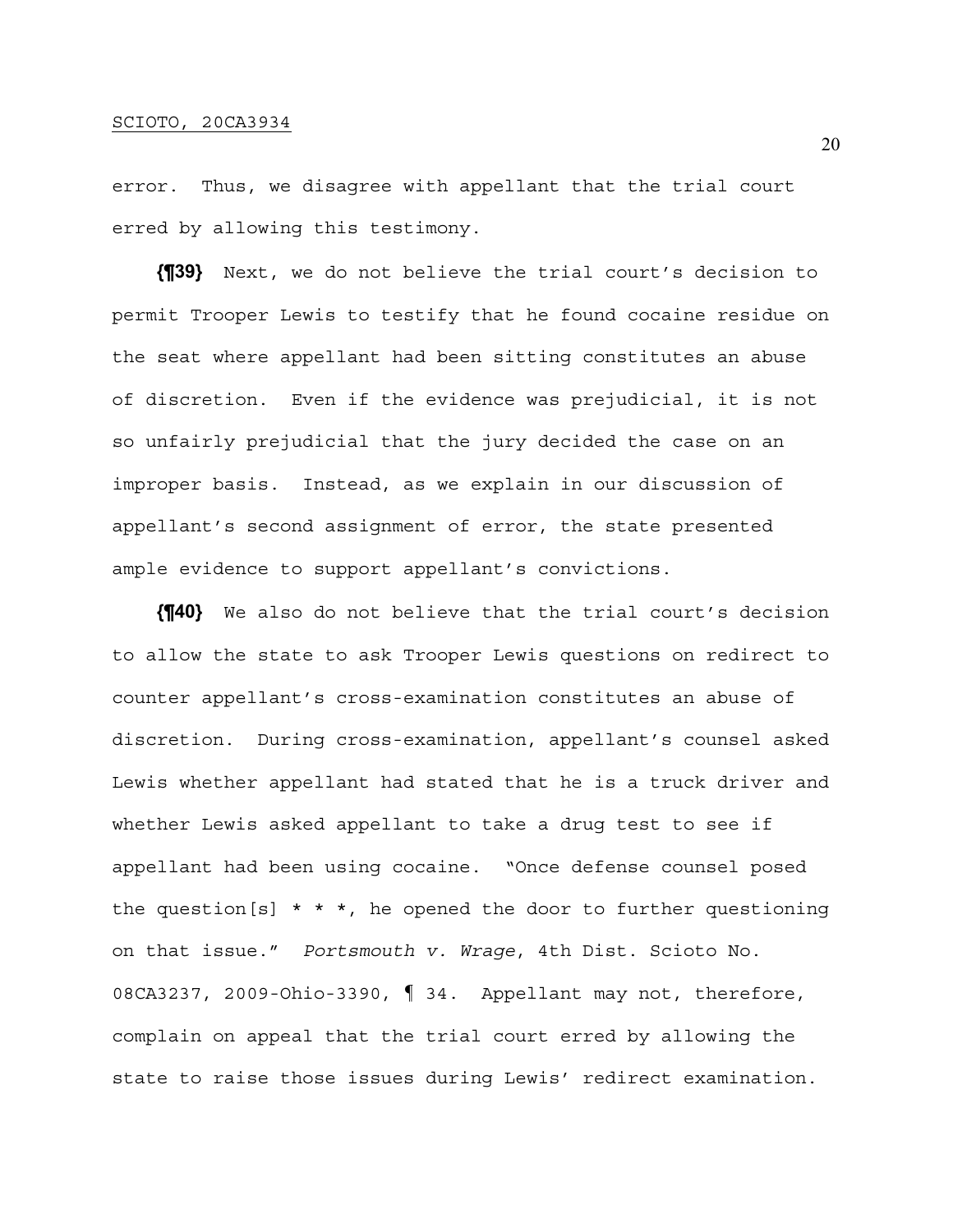*Id.*, citing *State v. Diar*, 120 Ohio St.3d 460, 2008–Ohio–6266, 900 N.E.2d 565, ¶ 74.

**{¶41}** Additionally, appellant challenges the testimony that appellant "whispered when he spoke or covered his mouth." We point out, however, that appellant's counsel elicited this testimony during Trooper Lewis' cross-examination. Thus, appellant invited any error that may have occurred. *E.g., State v. Hare*, 2018-Ohio-765, 108 N.E.3d 172, ¶ 45 (2d Dist.) (invited-error doctrine applies when defense counsel elicits allegedly improper testimony on cross-examination). The invited-error doctrine precludes a litigant from "'tak[ing] advantage of an error which [the litigant] invited or induced.'" *State v. Ford*, 158 Ohio St.3d 139, 2019-Ohio-4539, 140 N.E.3d 616, ¶ 279, quoting *Hal Artz Lincoln-Mercury, Inc. v. Ford Motor Co., Lincoln-Mercury Div.*, 28 Ohio St.3d 20, 502 N.E.2d 590 (1986), paragraph one of the syllabus. Consequently, appellant cannot now challenge the testimony as improperly admitted.

**{¶42}** Appellant further contends that the trial court erred by allowing the state to admit into evidence his jailhouse phone calls. Although appellant appears to assert that the statements should be deemed inadmissible because "he did not make statements to the troopers," he does not specifically explain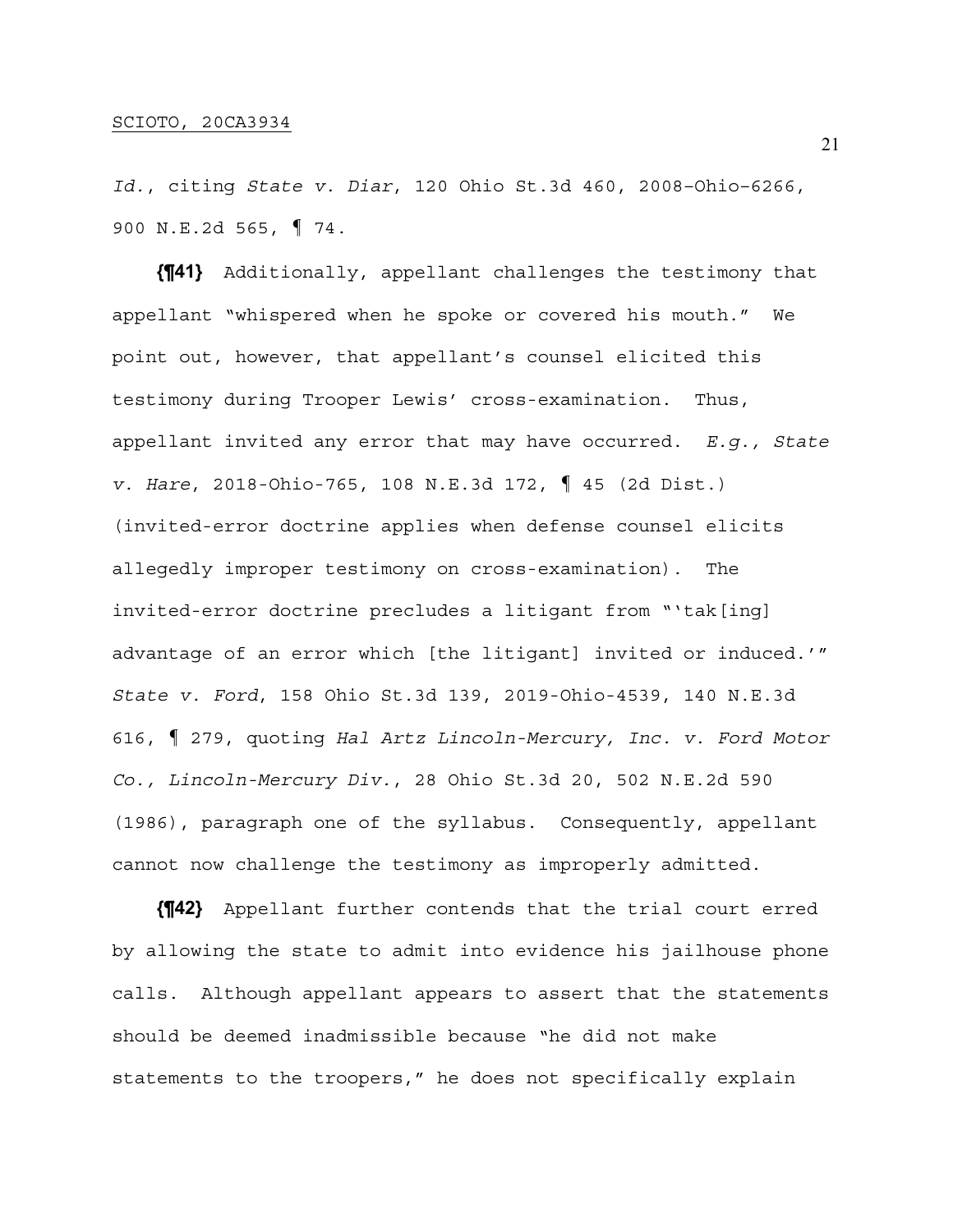the meaning of this assertion. Moreover, we observe that appellant and McKee both repeated that appellant is a truck driver and that they intended to visit "some females" in Kentucky. Thus, appellant's statements in the jailhouse calls are relevant to show that appellant was less than truthful during the traffic stop. Also, Evid.R. 801(D)(2)(a) explicitly allows statements offered against a party if the statement is "the party's own statement, in either an individual or a representative capacity." In the case sub judice, appellant made these statements and Evid.R. 801(D)(2)(a) allows the state to introduce the statements into evidence.

**{¶43}** Appellant also contends that admitting into evidence his jailhouse phone calls and allowing testimony regarding his demeanor during the traffic stop violated his Fifth Amendment right against self-incrimination.4 However, numerous Ohio courts have determined that a defendant's demeanor, conduct, and statements that surround a criminal act are relevant to show a defendant's consciousness of guilt. *State v. Johnson*, 144 Ohio St.3d 518, 2015-Ohio-4903, 45 N.E.3d 208, ¶ 72 (a defendant's statements, "like other conduct following the completion of a

<sup>&</sup>lt;sup>4</sup> The Fifth Amendment to the United States Constitution provides that no person "shall be compelled in any criminal case to be a witness against himself."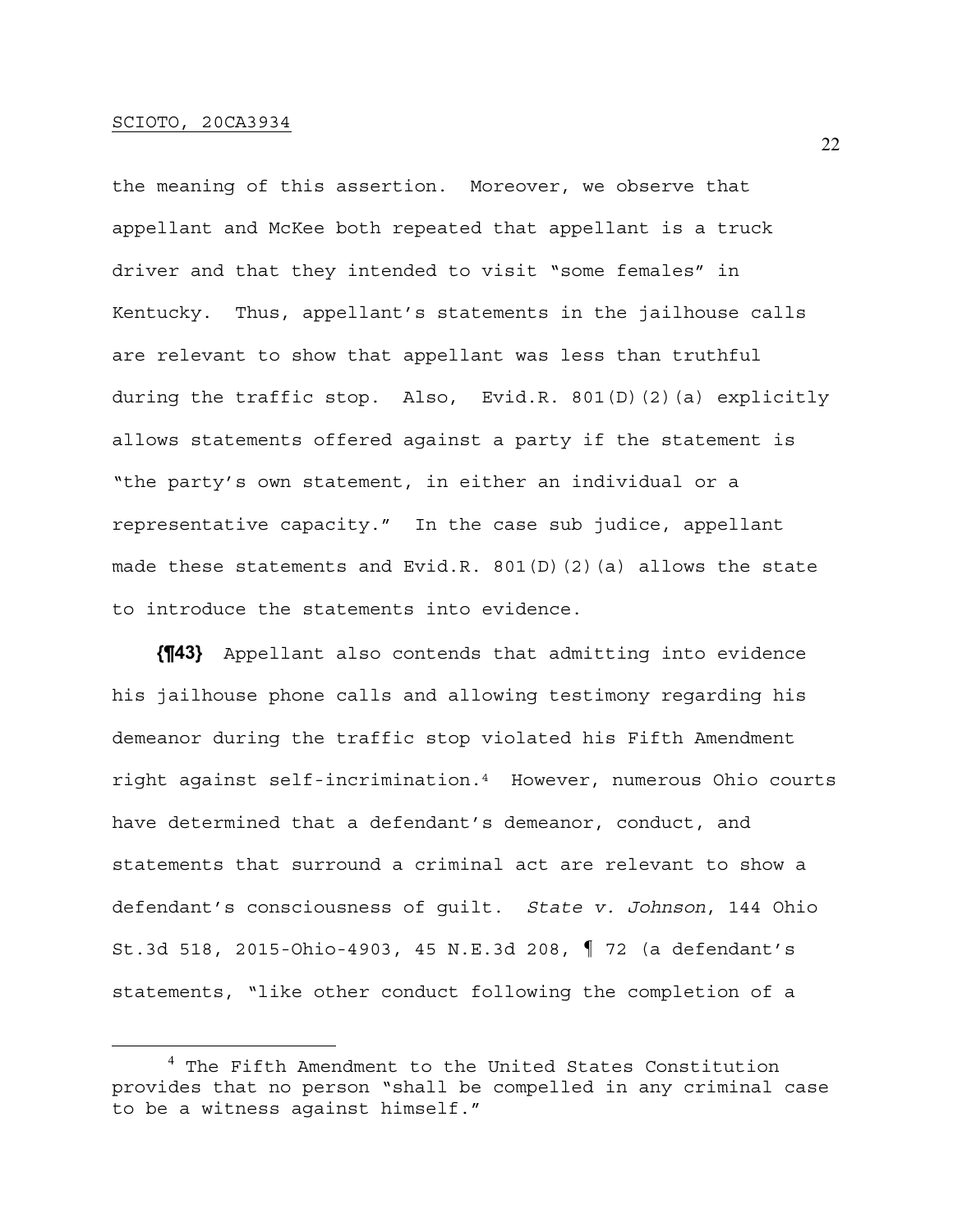crime, may be relevant evidence of consciousness of guilt"); *State v. Lang*, 129 Ohio St.3d 512, 2011-Ohio-4215, 954 N.E.2d 596, ¶ 126 (defendant's "conduct and comments after the murders were relevant in reflecting his consciousness of guilt"); *State v. Williams*, 79 Ohio St.3d 1, 11, 679 N.E.2d 646 (1997) ("It is today universally conceded that the fact of an accused's flight, escape from custody, resistance to arrest, concealment, assumption of a false name, and related conduct, are admissible as evidence of consciousness of guilt, and thus of guilt itself."); *State v. A.W.M.*, 10th Dist. Franklin No. 18AP-523, 2020-Ohio-4707, ¶ 61 ("a prosecutor 'may comment' on matters such as a defendant's demeanor"); *State v. Hill*, 2018-Ohio-4800, 125 N.E.3d 158, ¶ 54 (11th Dist.), quoting *State v. Thompson*, 10th Dist. Franklin No. 05AP-1268, 2006-Ohio-3440, ¶ 21 ("exculpatory statements, 'when shown to be false or misleading, are circumstantial evidence of guilty consciousness and have independent probative value'"); *see generally Wilson v. United States*, 162 U.S. 613, 620-621, 16 S.Ct. 895, 40 L.Ed. 1090 (1896) ("if the jury were satisfied, from the evidence, that false statements in the case were made by defendant  $* * *$ , they had the right \* \* \* to regard false statements in explanation or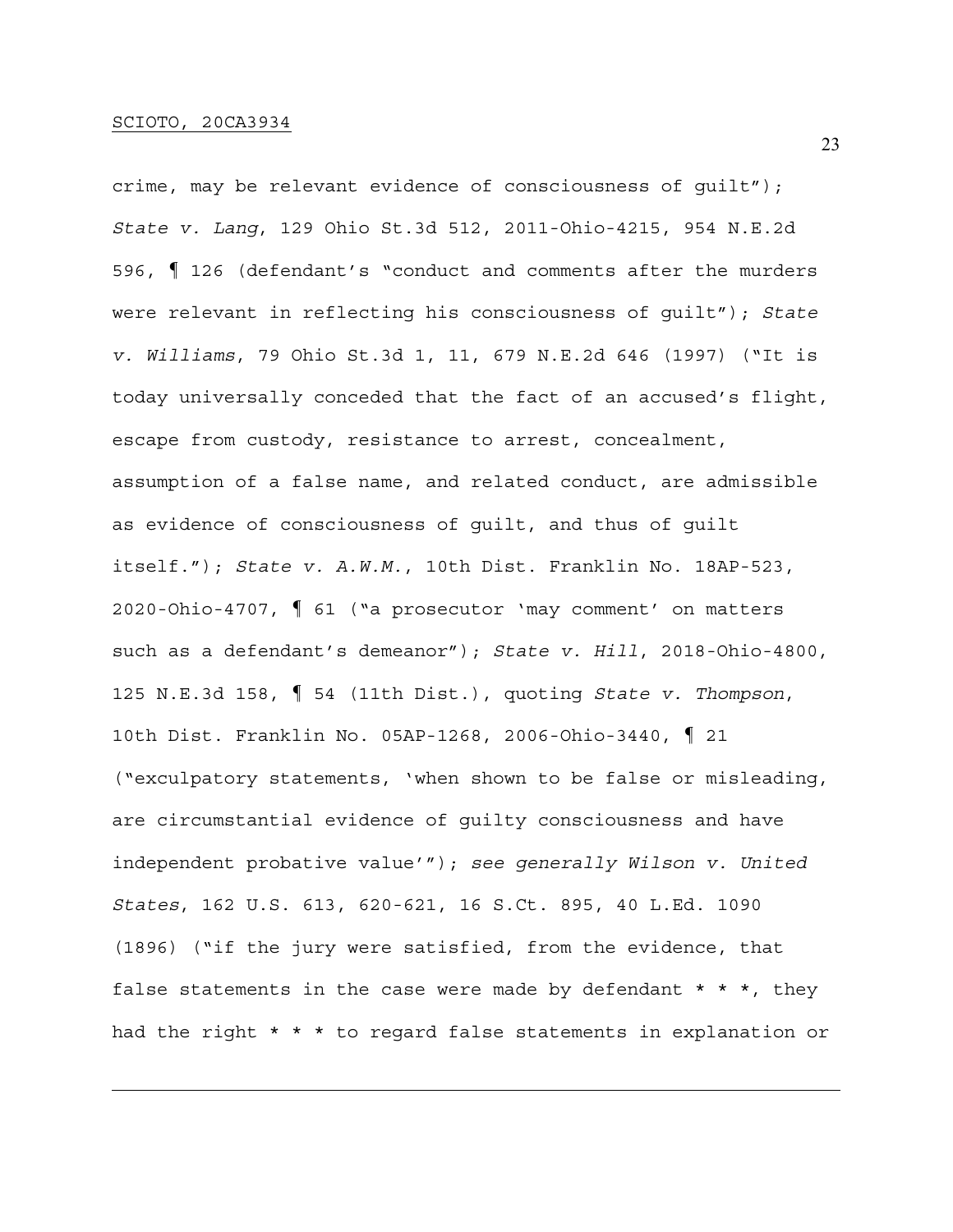defense, made or procured to be made, as in themselves tending to show guilt").

**{¶44}** Accordingly, based upon the foregoing reasons, we overrule appellant's first assignment of error.

#### II

**{¶45}** In his second assignment of error, appellant asserts that his convictions are against the manifest weight of the evidence and that sufficient evidence does not support his convictions. Appellant contends that the state did not present any evidence to prove that he knowingly possessed or trafficked in the heroin found in the vehicle. Appellant argues that the evidence adduced at trial shows that he was merely present in the vehicle and lacked any knowledge about the heroin hidden in the driver's seat.

#### A

**{¶46}** Initially, we observe that "sufficiency" and "manifest weight" present two distinct legal concepts. *Eastley v. Volkman*, 132 Ohio St.3d 328, 2012-Ohio-2179, 972 N.E.2d 517, ¶ 23 ("sufficiency of the evidence is quantitatively and qualitatively different from the weight of the evidence"); *State v. Thompkins*, 78 Ohio St.3d 380, 678 N.E.2d 541 (1997), syllabus. A claim of insufficient evidence invokes a due process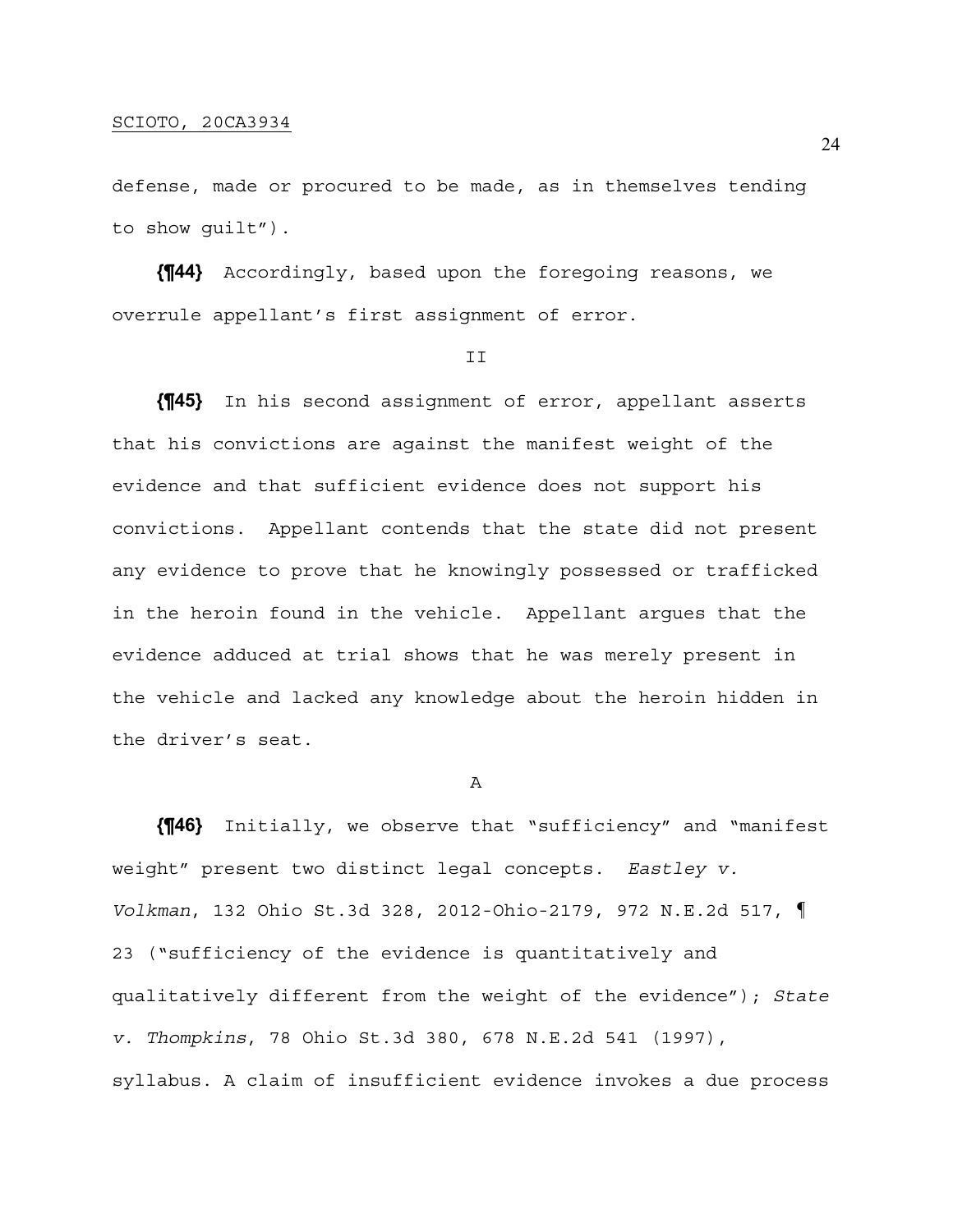concern and raises the question whether the evidence is legally sufficient to support the verdict as a matter of law. *Thompkins*, 78 Ohio St.3d at 386. When reviewing the sufficiency of the evidence, our inquiry focuses primarily upon the adequacy of the evidence; that is, whether the evidence, if believed, reasonably could support a finding of guilt beyond a reasonable doubt. *Id.* at syllabus. The standard of review is whether, after viewing the probative evidence and inferences reasonably drawn therefrom in the light most favorable to the prosecution, any rational trier of fact could have found all the essential elements of the offense beyond a reasonable doubt. *E.g., Jackson v. Virginia*, 443 U.S. 307, 319, 99 S.Ct. 2781, 61 L.Ed.2d 560 (1979); *State v. Jenks*, 61 Ohio St.3d 259, 273, 574 N.E.2d 492 (1991). Furthermore, a reviewing court is not to assess "whether the state's evidence is to be believed, but whether, if believed, the evidence against a defendant would support a conviction." *Thompkins*, 78 Ohio St.3d at 390 (Cook, J., concurring).

**{¶47}** Thus, when reviewing a sufficiency-of-the-evidence claim, an appellate court must construe the evidence in a light most favorable to the prosecution. *E.g., State v. Hill*, 75 Ohio St.3d 195, 205, 661 N.E.2d 1068 (1996); *State v. Grant*, 67 Ohio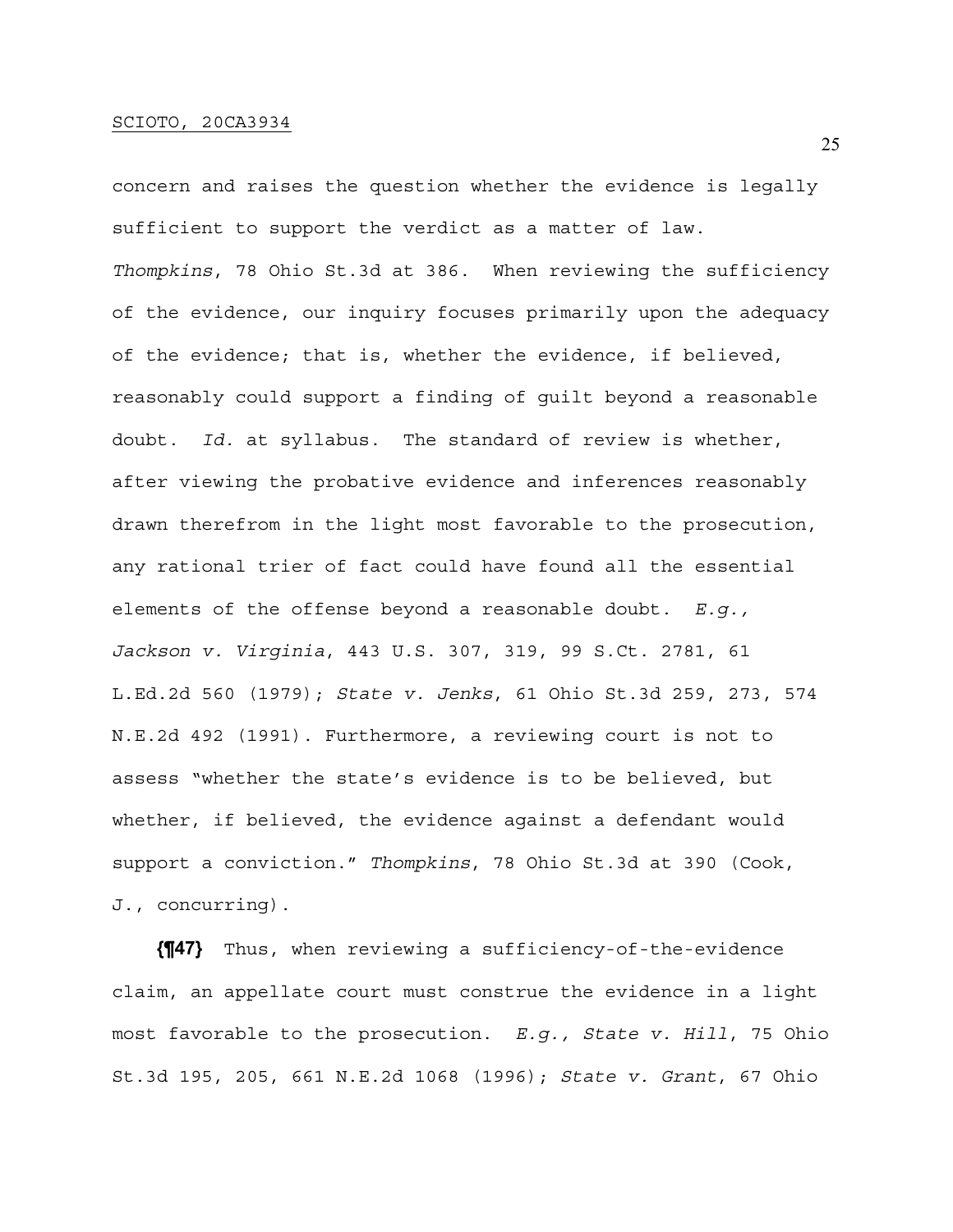St.3d 465, 477, 620 N.E.2d 50 (1993). A reviewing court will not overturn a conviction on a sufficiency-of-the-evidence claim unless reasonable minds could not reach the conclusion that the trier of fact did. *State v. Tibbetts*, 92 Ohio St.3d 146, 162, 749 N.E.2d 226 (2001); *State v. Treesh*, 90 Ohio St.3d 460, 484, 739 N.E.2d 749 (2001).

**{¶48}** "Although a court of appeals may determine that a judgment of a trial court is sustained by sufficient evidence, that court may nevertheless conclude that the judgment is against the weight of the evidence." *Thompkins*, 78 Ohio St.3d at 387. "The question to be answered when a manifest-weight issue is raised is whether 'there is substantial evidence upon which a jury could reasonably conclude that all the elements have been proved beyond a reasonable doubt.'" *State v. Leonard*, 104 Ohio St.3d 54, 2004-Ohio-6235, 818 N.E.2d 229, ¶ 81, quoting *State v. Getsy*, 84 Ohio St.3d 180, 193–194, 702 N.E.2d 866 (1998), citing *State v. Eley*, 56 Ohio St.2d 169, 383 N.E.2d 132 (1978), syllabus. A court that is considering a manifest-weight challenge must "'review the entire record, weigh the evidence and all reasonable inferences, and consider the credibility of witnesses.'" *State v. Beasley*, 153 Ohio St.3d 497, 2018-Ohio-493, 108 N.E.3d 1028, ¶ 208, quoting *State v. McKelton*, 148 Ohio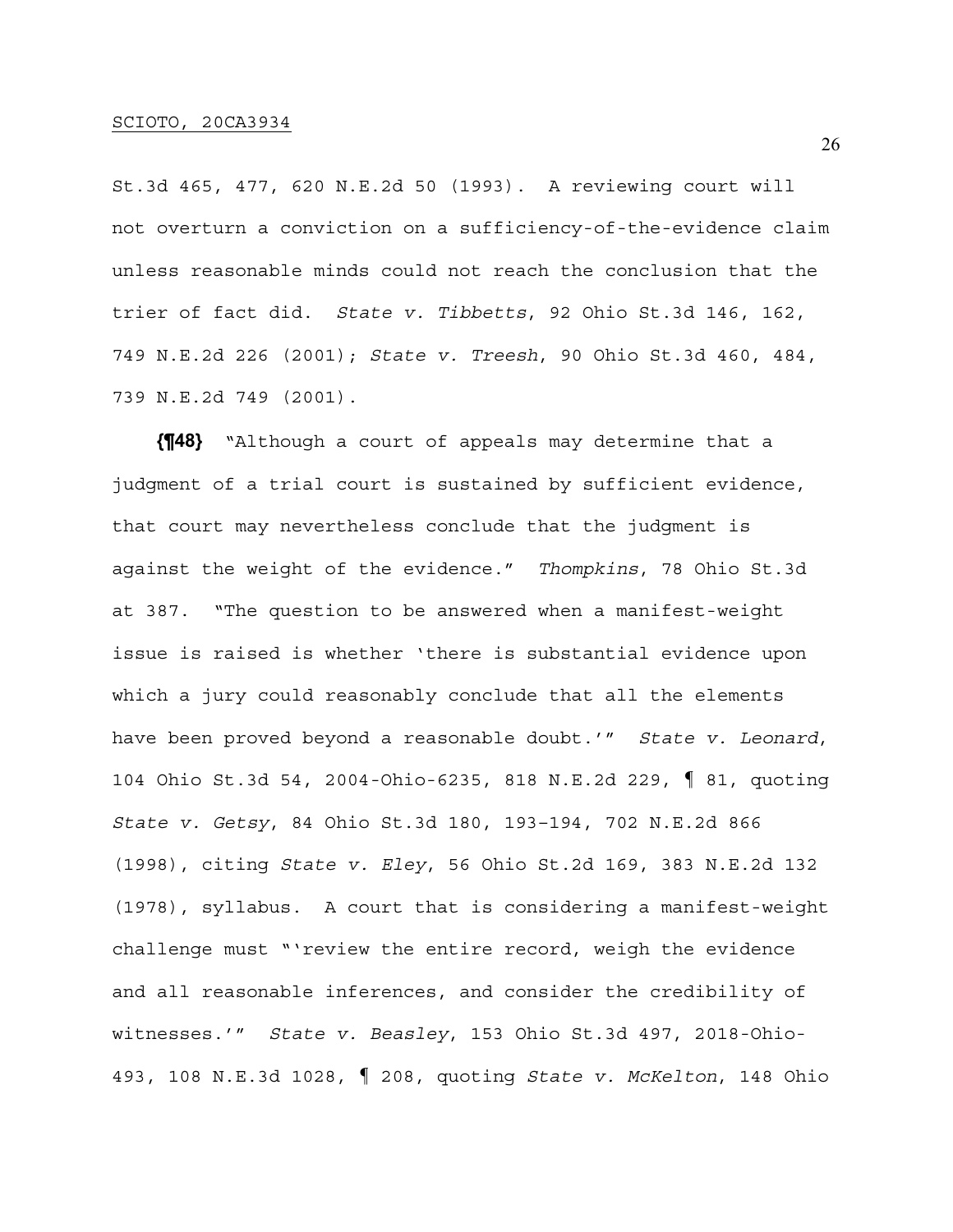St.3d 261, 2016-Ohio-5735, 70 N.E.3d 508, ¶ 328. The reviewing court must bear in mind, however, that credibility generally is an issue for the trier of fact to resolve. *State v. Issa*, 93 Ohio St.3d 49, 67, 752 N.E.2d 904 (2001); *State v. Murphy*, 4th Dist. Ross No. 07CA2953, 2008-Ohio-1744, ¶ 31. "'Because the trier of fact sees and hears the witnesses and is particularly competent to decide "whether, and to what extent, to credit the testimony of particular witnesses," we must afford substantial deference to its determinations of credibility.'" *Barberton v. Jenney*, 126 Ohio St.3d 5, 2010-Ohio-2420, 929 N.E.2d 1047, ¶ 20, quoting *State v. Konya*, 2d Dist. Montgomery No. 21434, 2006- Ohio-6312, ¶ 6, quoting *State v. Lawson*, 2d Dist. Montgomery No. 16288 (Aug. 22, 1997). As the *Eastley* court explained:

 "'[I]n determining whether the judgment below is manifestly against the weight of the evidence, every reasonable intendment must be made in favor of the judgment and the finding of facts. \* \* \* If the evidence is susceptible of more than one construction, the reviewing court is bound to give it that interpretation which is consistent with the verdict and judgment, most favorable to sustaining the verdict and judgment.'"

*Id.* at ¶ 21, quoting *Seasons Coal Co., Inc. v. Cleveland*, 10 Ohio St.3d 77, 80, 461 N.E.2d 1273 (1984), fn.3, quoting 5 Ohio Jurisprudence 3d, Appellate Review, Section 60, at 191–192 (1978). Thus, an appellate court will leave the issues of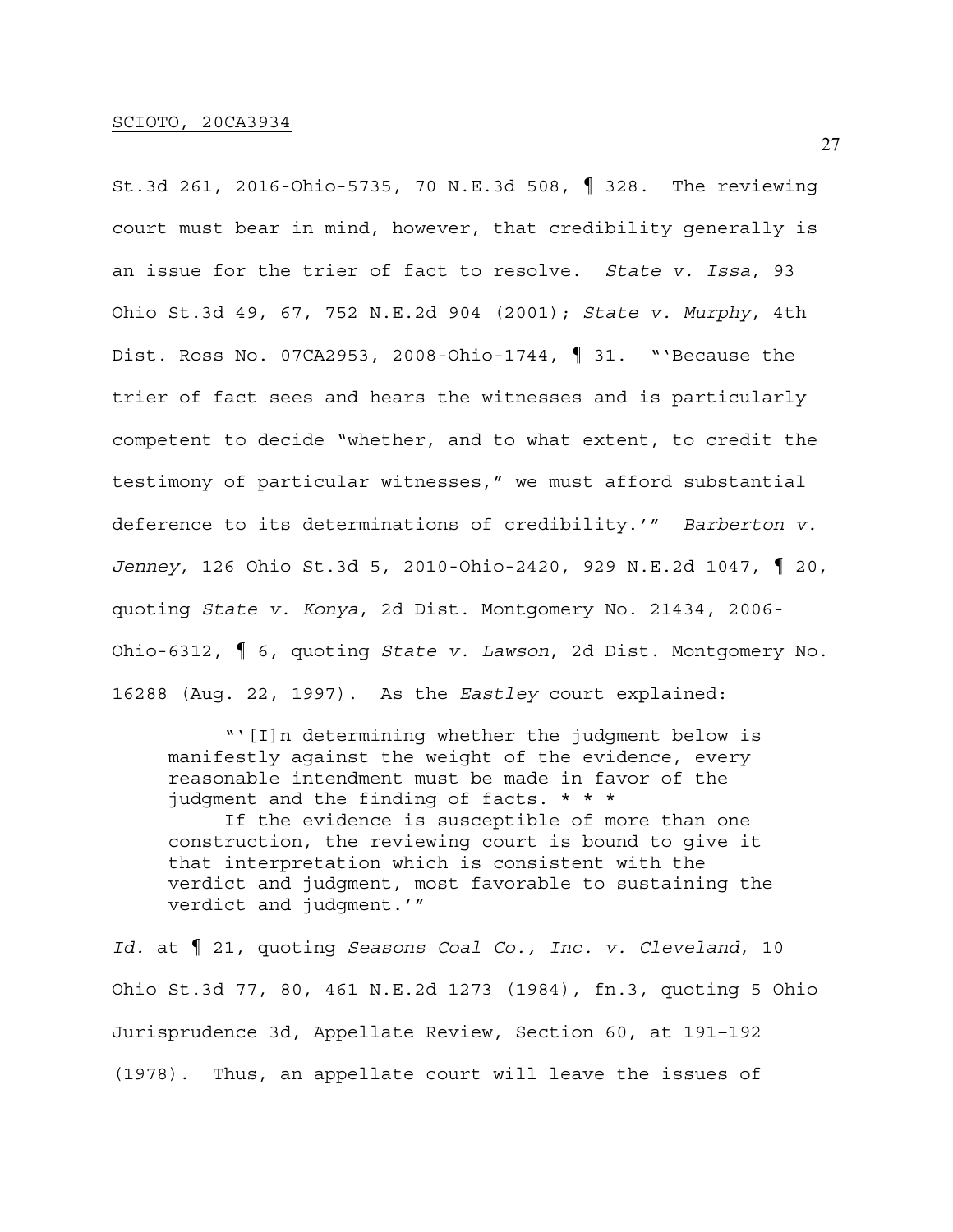weight and credibility of the evidence to the fact finder, as long as a rational basis exists in the record for its decision. *State v. Picklesimer*, 4th Dist. Pickaway No. 11CA9, 2012-Ohio-1282, ¶ 24; *accord State v. Howard*, 4th Dist. Ross No. 07CA2948, 2007- Ohio-6331, ¶ 6 ("We will not intercede as long as the trier of fact has some factual and rational basis for its determination of credibility and weight.").

**{¶49}** Accordingly, if the prosecution presented substantial credible evidence upon which the trier of fact reasonably could conclude, beyond a reasonable doubt, that the essential elements of the offense had been established, the judgment of conviction is not against the manifest weight of the evidence. *E.g., Eley*. *Accord Eastley* at ¶ 12, quoting *Thompkins*, 78 Ohio St.3d at 387, quoting Black's Law Dictionary 1594 (6th ed.1990) (a judgment is not against the manifest weight of the evidence when "'"the greater amount of credible evidence"'" supports it). A court may reverse a judgment of conviction only if it appears that the fact-finder, when it resolved the conflicts in evidence, "'clearly lost its way and created such a manifest miscarriage of justice that the conviction must be reversed and a new trial ordered.'" *Thompkins*, 78 Ohio St.3d at 387, quoting *State v. Martin*, 20 Ohio App.3d 172, 175, 485 N.E.2d 717 (1st Dist.1983);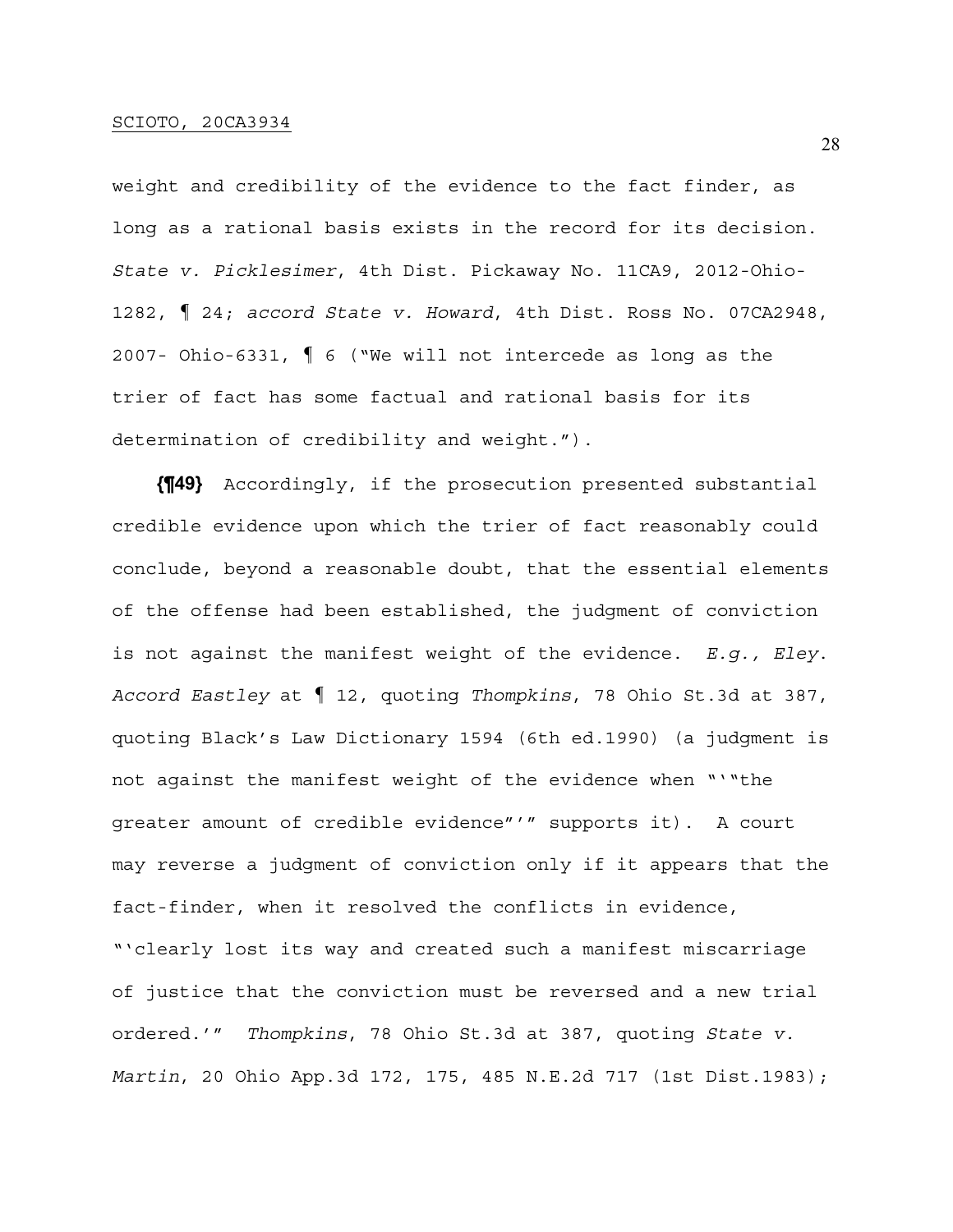*accord McKelton* at ¶ 328. A reviewing court should find a conviction against the manifest weight of the evidence only in the "'exceptional case in which the evidence weighs heavily against the conviction.'" *Thompkins*, 78 Ohio St.3d at 387, quoting *Martin*, 20 Ohio App.3d at 175, 485 N.E.2d 717; *accord State v. Clinton*, 153 Ohio St.3d 422, 2017-Ohio-9423, 108 N.E.3d 1, ¶ 166; *State v. Lindsey*, 87 Ohio St.3d 479, 483, 721 N.E.2d 995 (2000).

**{¶50}** We also observe that, when an appellate court concludes that the weight of the evidence supports a defendant's conviction, this conclusion necessarily includes a finding that sufficient evidence supports the conviction. *E.g., State v. Waller*, 4th Dist. Adams No. 17CA1044, 2018-Ohio-2014, ¶ 30. Thus, a determination that the weight of the evidence supports a conviction is also dispositive of the issue of sufficiency. *Id.* 

B

**{¶51}** Initially, we observe that, although the trial court found appellant guilty of trafficking and possessing heroin, the trial court merged the possession offense with the trafficking offense. Thus, if sufficient evidence supports appellant's trafficking conviction, and if the conviction is not against the manifest weight of the evidence, an erroneous verdict on the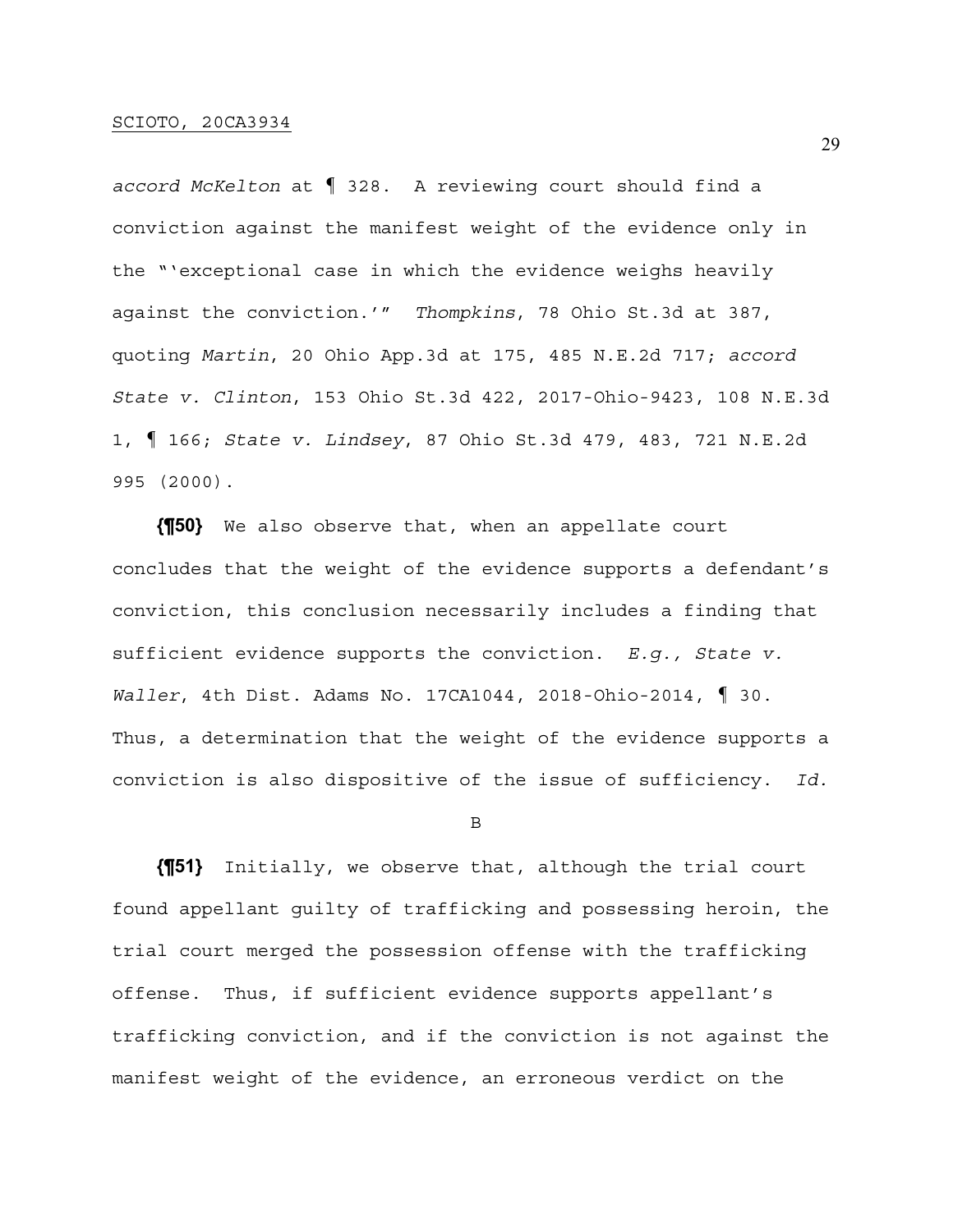merged count would be harmless. *State v. Worley*, 164 Ohio St.3d 589, 2021-Ohio-2207, 174 N.E.3d 754, ¶ 73; *State v. Powell*, 49 Ohio St.3d 255, 263, 552 N.E.2d 191 (1990); *State v. Campbell*, 4th Dist. Vinton No. 20CA723, 2021-Ohio-2482, ¶ 46; *see State v. Williams*, 4th Dist. Scioto No. 11CA3408, 2012-Ohio-4693, ¶ 54 (because a trial court does not impose a sentence for merged offenses, a defendant is not "convicted" of merged offenses and thus there is no "conviction" on merged offenses for appellate court to vacate). Consequently, if we determine that sufficient evidence supports appellant's trafficking conviction and that conviction is also not against the manifest weight of the evidence, we need not address appellant's arguments regarding the possession offense.

**{¶52}** R.C. 2925.03(A)(2)5 sets forth the essential elements of trafficking in drugs:

> No person shall knowingly \* \* \*

 $^5$  The trial court's sentencing entry and the verdict form do not conform to the trial court's oral decision to amend the indictment to charge a violation of R.C. 2925.03(A)(2). Instead, the court's entry and the verdict forms recite R.C. 2925.03(A)(1). None of the parties pointed out the discrepancy during the trial. The court did, however, instruct the jury in accordance with R.C. 2925.03(A)(2). Under these circumstances, we believe that the trial court committed a clerical error that it may correct at any time.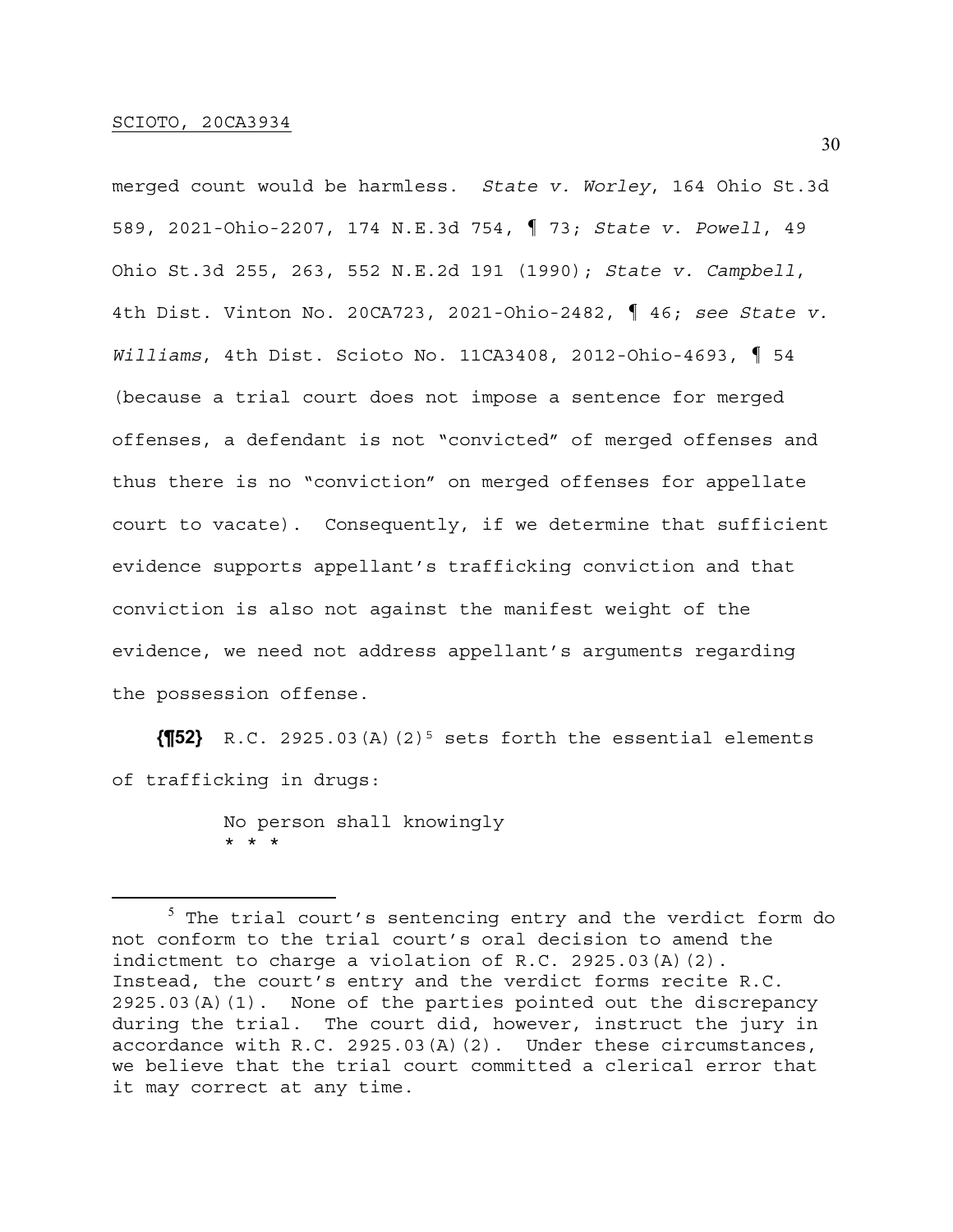(2) Prepare for shipment, ship, transport, deliver, prepare for distribution, or distribute a controlled substance or a controlled substance analog, when the offender knows or has reasonable cause to believe that the controlled substance or a controlled substance analog is intended for sale or resale by the offender or another person.

Additionally, R.C. 2923.03(A)(2), Ohio's complicity statute provides, in relevant part, that "[n]o person, acting with the kind of culpability required for the commission of an offense, shall \* \* \* [a]id or abet another in committing the offense." "[T]o aid or abet is '"[t]o assist or facilitate the commission of a crime, or to promote its accomplishment."'" *State v. McFarland*, 162 Ohio St.3d 36, 2020-Ohio-3343, 164 N.E.3d 316, ¶ 27, quoting *State v. Johnson*, 93 Ohio St.3d 240,243, 754 N.E.2d 796 (2001), quoting Black's Law Dictionary 69 (7th Ed.1999).

**{¶53}** A conviction for aiding and abetting under R.C. 2923.03(A)(2) requires the state to prove, beyond a reasonable doubt, "that the defendant supported, assisted, encouraged, cooperated with, advised, or incited the principal in the commission of the crime, and that the defendant shared the criminal intent of the principal." *Johnson* at syllabus. "'Participation in criminal intent may be inferred from presence, companionship and conduct before and after the offense is committed.'" *Id.* at 245, quoting *State v. Pruett*, 28 Ohio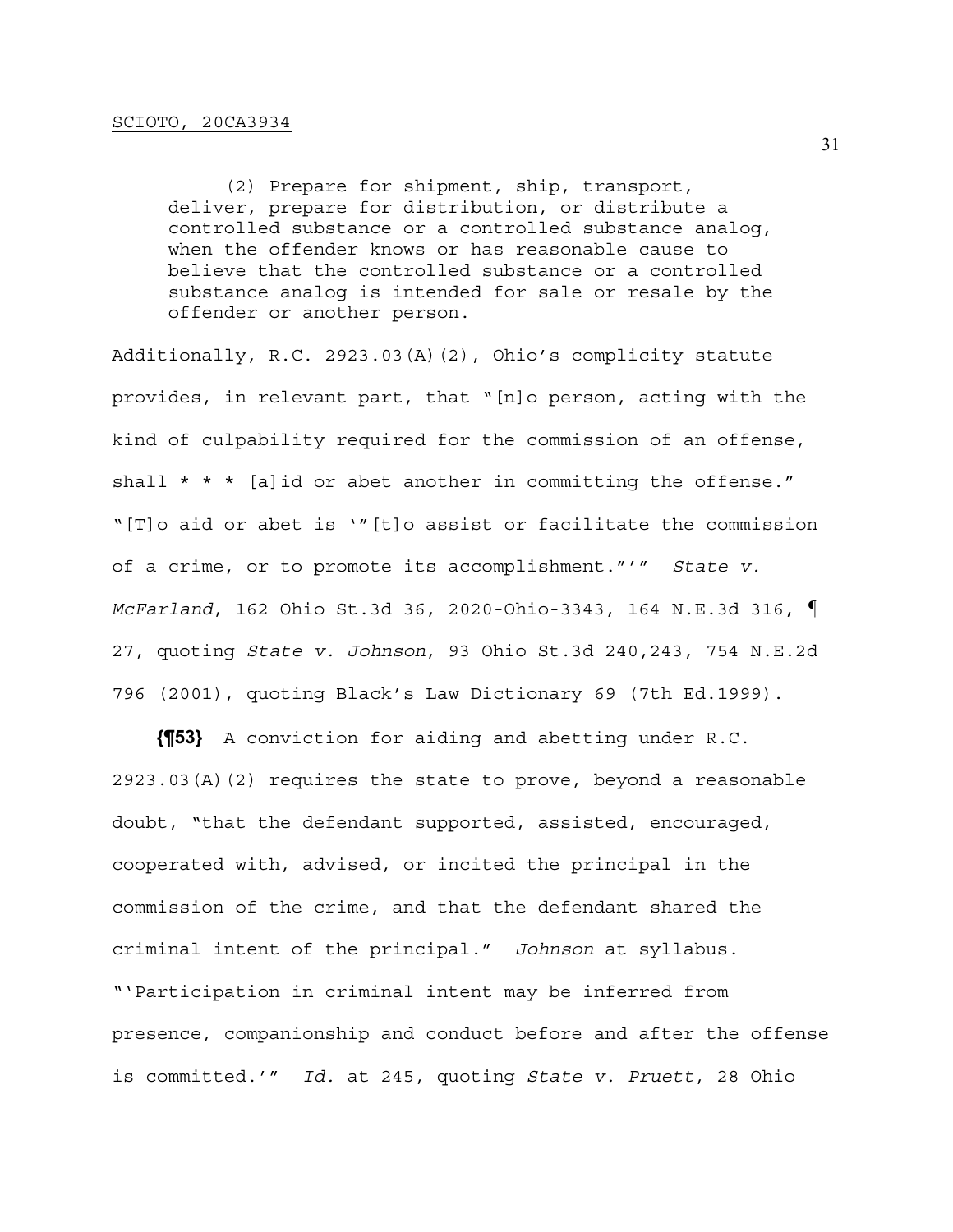App.2d 29, 34, 273 N.E.2d 884 (4th Dist.1971). However, "'the mere presence of an accused at the scene of a crime is not sufficient to prove, in and of itself, that the accused was an aider and abettor.'" *Id.* at 243, quoting *State v. Widner*, 69 Ohio St.2d 267, 269, 431 N.E.2d 1025 (1982). "This rule is to protect innocent bystanders who have no connection to the crime other than simply being present at the time of its commission." *Id.*

**{¶54}** We further observe that the complicity statute does not require the state to charge the defendant with complicity. Instead, R.C. 2923.03(F) allows the state to charge the defendant as a principal offender: "[a] charge of complicity may be stated in terms of [the complicity statute], or in terms of the principal offense." R.C. 2923.03(F).

**{¶55}** In the case sub judice, the state charged appellant in terms of the principal offense. At trial, the state asserted that appellant also is guilty as an aider and abettor, and the trial court gave the jury the complicity instructions. We therefore will review whether the state presented sufficient evidence to establish either that (1) appellant aided and abetted the principal offender in trafficking in heroin, or (2) appellant trafficked in heroin as a principal offender.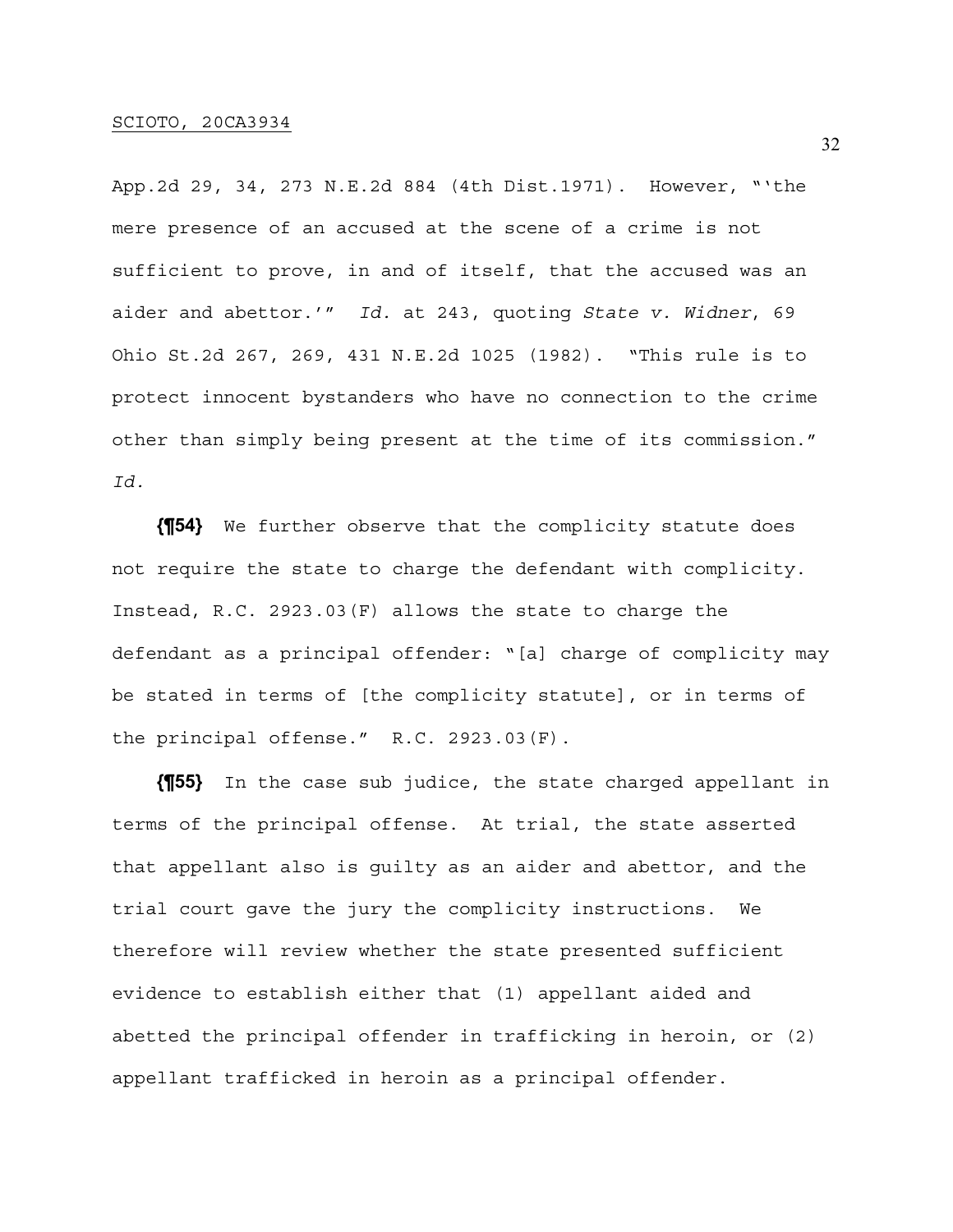**{¶56}** As we noted above, a complicity conviction requires the state to prove "the defendant supported, assisted, encouraged, cooperated with, advised, or incited the principal in the commission of the crime, and that the defendant shared the criminal intent of the principal." *Johnson* at syllabus. R.C. 2925.03(A)(2) requires that an offender act knowingly in committing the offense. Therefore, a complicity to trafficking in drugs conviction requires the state to demonstrate that the defendant knowingly "supported, assisted, encouraged, cooperated with, advised, or incited the principal in the commission of the crime." *Id.*

**{¶57}** R.C. 2901.22(B) defines when a person acts knowingly:

 A person acts knowingly, regardless of purpose, when the person is aware that the person's conduct will probably cause a certain result or will probably be of a certain nature. A person has knowledge of circumstances when a person is aware that such circumstances probably exist. When knowledge of the existence of a particular fact is an element of an offense, such knowledge is established if a person subjectively believes that there is a high probability of its existence and fails to make inquiry or acts with a conscious purpose to avoid learning the fact.

**{¶58}** We observe that "'[t]he intent of an accused person dwells in his mind'" and that intent "'can never be proved by the direct testimony of a third person.'" *State v. Johnson*, 56 Ohio St.2d 35, 38, 381 N.E.2d 637 (1978), quoting *State v.*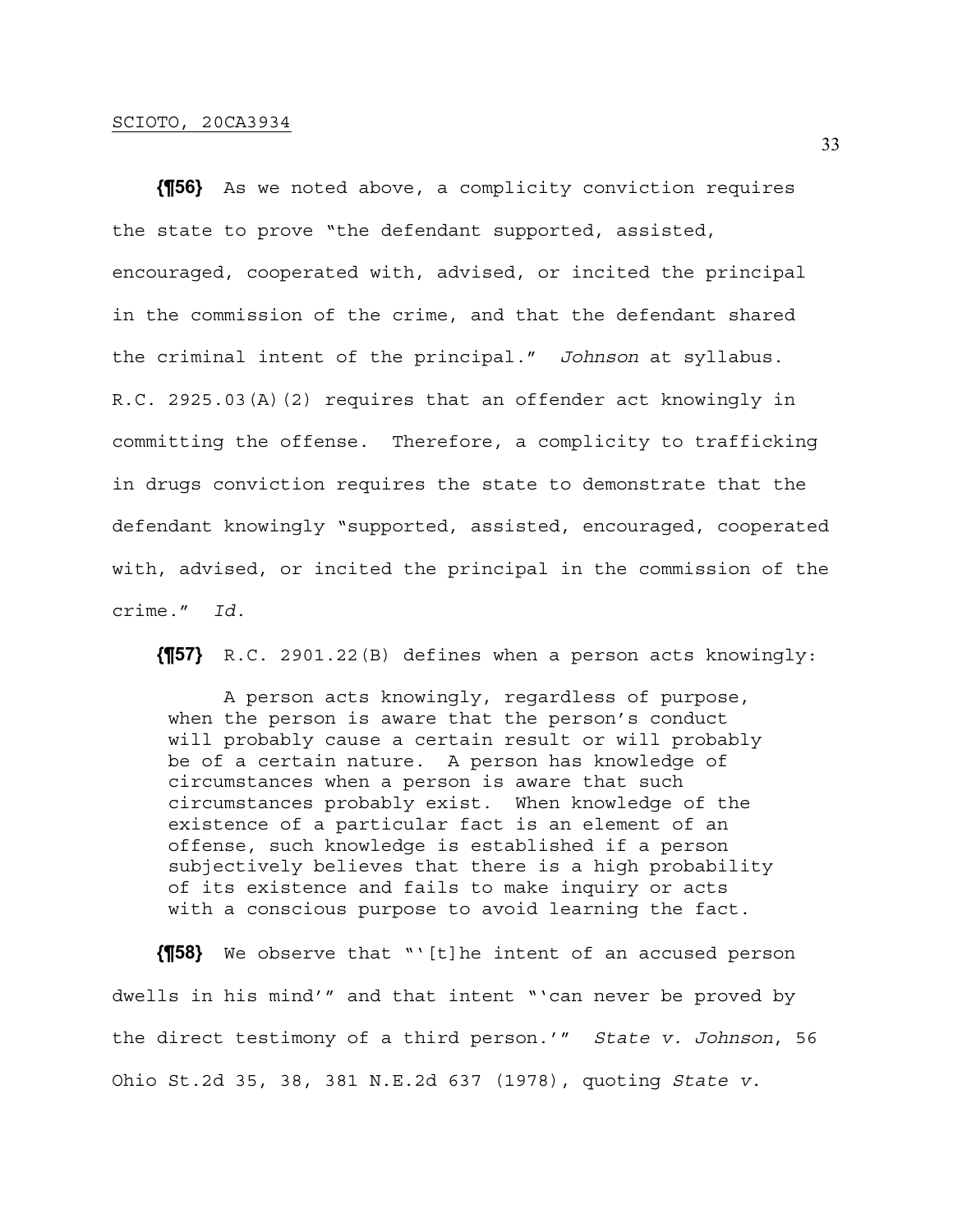*Huffman*, 131 Ohio St. 27, 1 N.E.2d 313 (1936), paragraph four of the syllabus. Rather, intent "'must be gathered from the surrounding facts and circumstances under proper instructions from the court.'" *Id.*, quoting *Huffman*, paragraph four of the syllabus; *e.g., State v. Conway*, 108 Ohio St.3d 214, 2006-Ohio-791, 842 N.E.2d 996, ¶ 143; *State v. Garner*, 74 Ohio St.3d 49, 60, 656 N.E.2d 623 (1995). We further observe that "[i]ntention is a question of fact, and not one of law." *Koenig v. State*, 121 Ohio St. 147, 151, 167 N.E. 385 (1929); *State v. Wamsley*, 6th Dist. Butler No. CA2002-05-109, 2003-Ohio-1872, ¶ 18.

**{¶59}** To sustain an R.C. 2925.03(A)(2) trafficking conviction as a principal offender, the state must prove that a defendant had control over, *i.e.*, possessed, the illegal substance. *State v. Cabrales*, 118 Ohio St.3d 54, 886 N.E.2d 181, 2008–Ohio–1625, ¶ 30, quoting R.C. 2925.01(K) (in order to ship, transport, deliver, distribute, etc., "the offender must 'hav[e] control over'" the illegal substance); *see State v. Floyd*, 7th Dist. No. 18 MA 0106, 2019-Ohio-4878, ¶ 21 (R.C. 2925.03(A)(2) requires "possession of the controlled substance, either constructive or actual").

**{¶60}** "Possession" is generally defined as "having control over a thing or substance, but may not be inferred solely from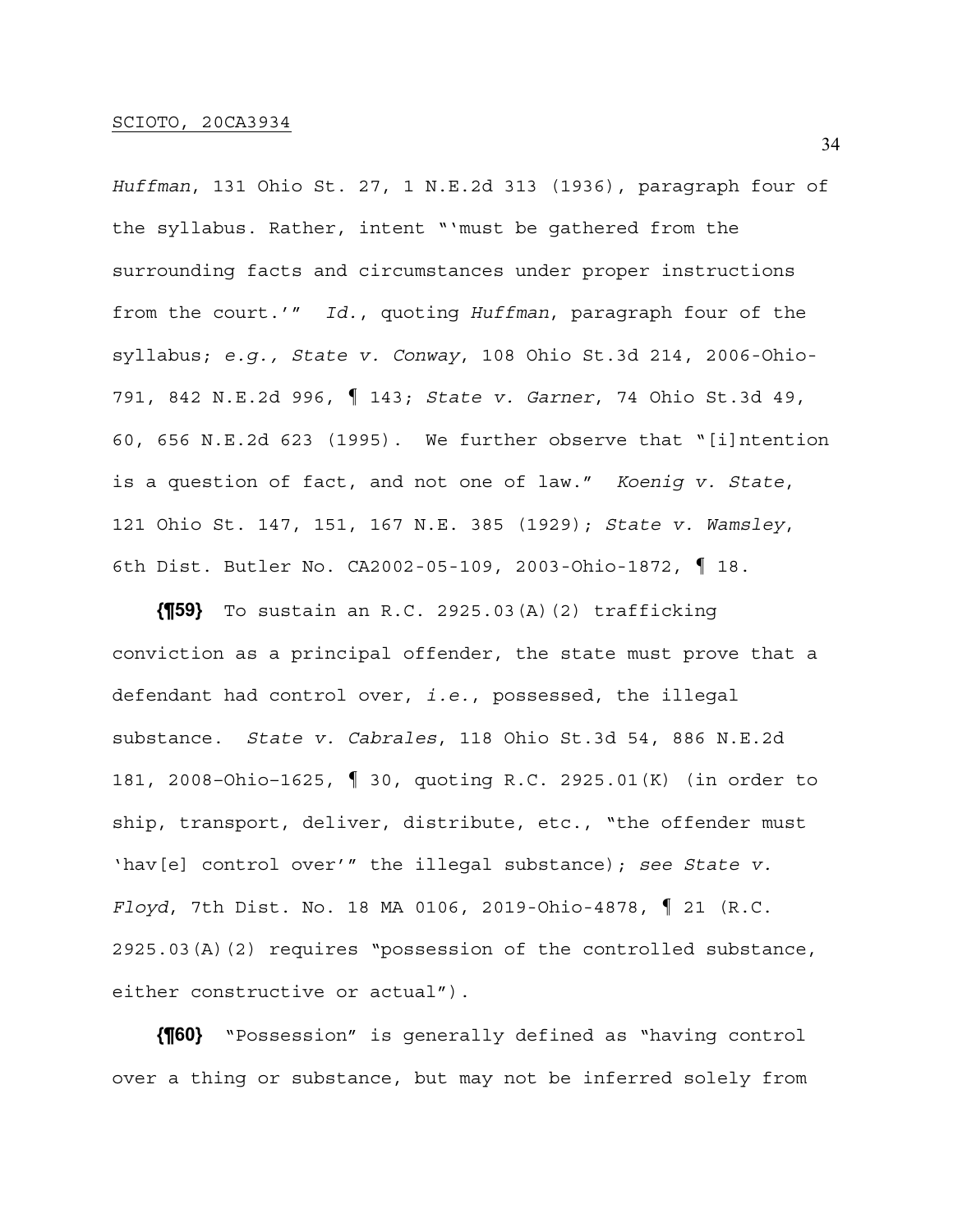mere access to the thing or substance through ownership or occupation of the premises upon which the thing or substance is found." R.C. 2925.01(K). Whether a person knowingly possessed a controlled substance "is to be determined from all the attendant facts and circumstances available." *State v. Teamer*, 82 Ohio St.3d 490, 492, 696 N.E.2d 1049 (1998).

**{¶61}** "Possession \* \* \* may be individual or joint, actual or constructive." *State v. Wolery*, 46 Ohio St.2d 316, 332, 348 N.E.2d 351 (1976); *State v. Fry*, 4th Dist. Jackson No. 03CA26, 2004-Ohio-5747, ¶ 39. "'Actual possession exists when the circumstances indicate that an individual has or had an item within his immediate physical possession.'" *State v. Kingsland*, 177 Ohio App.3d 655, 2008-Ohio-4148, 895 N.E.2d 633, ¶ 13 (4th Dist.), quoting *Fry* at ¶ 39. "Constructive possession exists when an individual knowingly exercises dominion and control over an object, even though that object may not be within his immediate physical possession." *State v. Hankerson*, 70 Ohio St.2d 87, 434 N.E.2d 1362 (1982), syllabus; *State v. Brown*, 4th Dist. Athens No. 09CA3, 2009-Ohio-5390, ¶ 19. For constructive possession to exist, the state must show that the defendant was conscious of the object's presence. *Hankerson*, 70 Ohio St.2d at 91; *Kingsland* at ¶ 13; *accord State v. Huckleberry*, 4th Dist.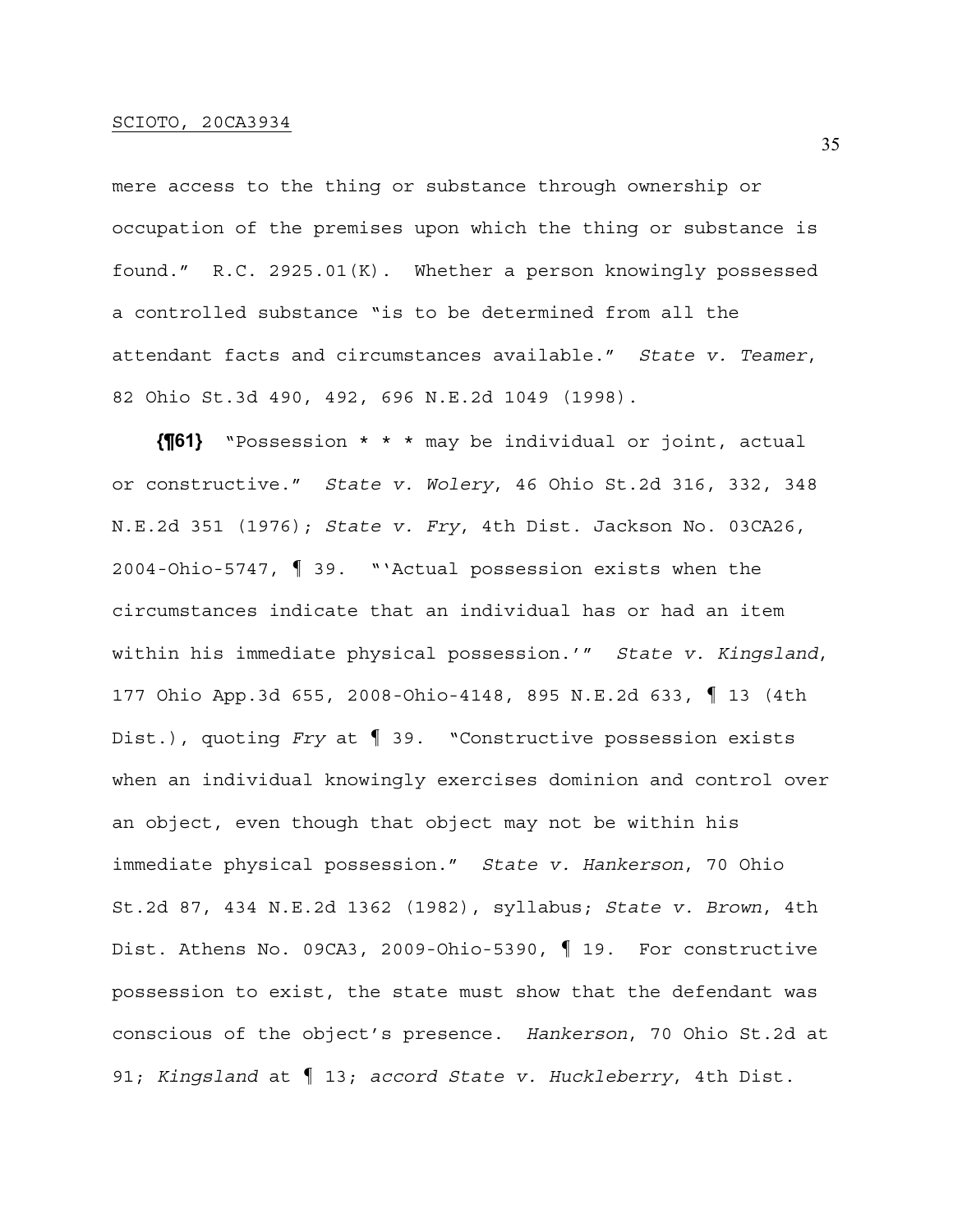Scioto No. 07CA3142, 2008-Ohio-1007, ¶ 34; *State v. Harrington*, 4th Dist. Scioto No. 05CA3038, 2006-Ohio-4388, ¶ 15.

**{¶62}** Both dominion and control, and whether a person was conscious of the object's presence, may be established through circumstantial evidence. *E.g., Brown* at ¶ 19; *see, e.g., State v. Jenks*, 61 Ohio St.3d 259, 574 N.E.2d 492 (1991), paragraph one of the syllabus ("[c]ircumstantial evidence and direct evidence inherently possess the same probative value"). "Circumstantial evidence is defined as '[t]estimony not based on actual personal knowledge or observation of the facts in controversy, but of other facts from which deductions are drawn, showing indirectly the facts sought to be proved.  $* * * ' "$ *State v. Nicely*, 39 Ohio St.3d 147, 150, 529 N.E.2d 1236 (1988), quoting Black's Law Dictionary 221 (5 Ed.1979).

**{¶63}** Furthermore, to establish constructive possession, the state need not show that the defendant had "[e]xclusive control" over the contraband. *State v. Tyler*, 8th Dist. Cuyahoga No. 99402, 2013-Ohio-5242, ¶ 24, citing *State v. Howard*, 8th Dist. Cuyahoga No. 85034, 2005-Ohio-4007, ¶ 15, citing *In re Farr*, 10th Dist. Franklin No. 93AP-201, 1993 WL 464632, \*6 (Nov. 9, 1993) (nothing in R.C. 2925.11 or 2925.01 "states that illegal drugs must be in the sole or exclusive possession of the accused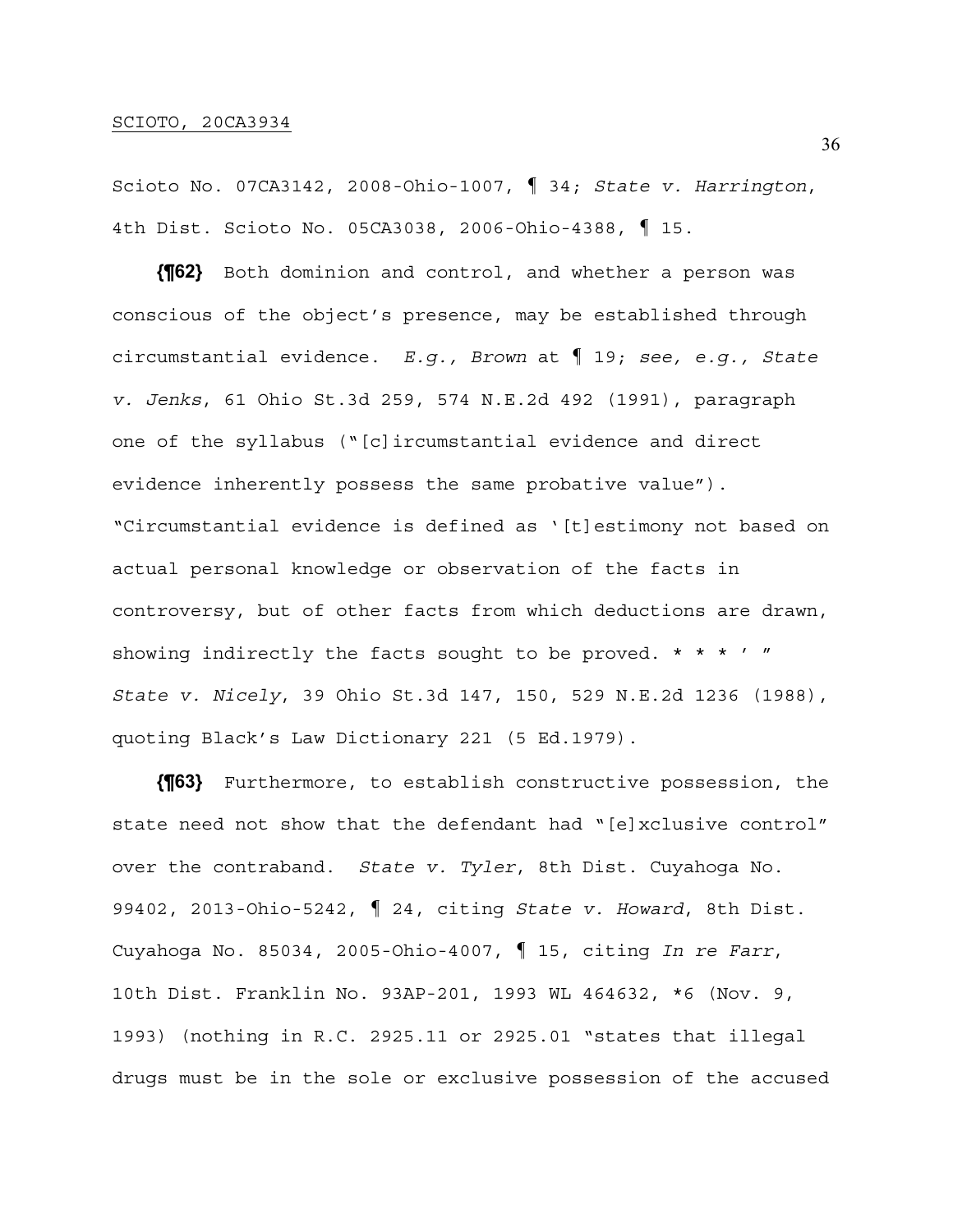at the time of the offense"). Instead, "'[a]ll that is required for constructive possession is some measure of dominion or control over the drugs in question, beyond mere access to them.'" *Howard* at ¶ 15, quoting *Farr* at \*6. Thus, simply because others may have access in addition to the defendant does not mean that the defendant "could not exercise dominion or control over the drugs." *Tyler* at ¶ 24; *accord State v. Walker*, 10th Dist. Franklin No. 14AP-905, 2016-Ohio-3185, ¶ 75. We further note that multiple persons may have joint constructive possession of an object. *State v. Philpott*, 8th Dist. Cuyahoga Nos. 109173, 109174, and 109175, 2020-Ohio-5267, ¶ 67; *Wolery*, 46 Ohio St.2d at 332, 329 ("[p]ossession \* \* \* may be individual or joint" and "control or dominion may be achieved through the instrumentality of another").

**{¶64}** Moreover, "a factfinder can 'conclude that a defendant who exercises dominion and control over an automobile also exercises dominion and control over illegal drugs found in the automobile.'" *State v. Yakimicki*, 10th Dist. Franklin No. 12AP– 894, 2013–Ohio–2663, ¶ 23, quoting *State v. Rampey*, 5th Dist. Stark No. 2004CA00102, 2006–Ohio–1383, ¶ 37; accord *State v. Walker*, 4th Dist. Athens No. 16CA26, 2017-Ohio-8814, ¶ 27.

37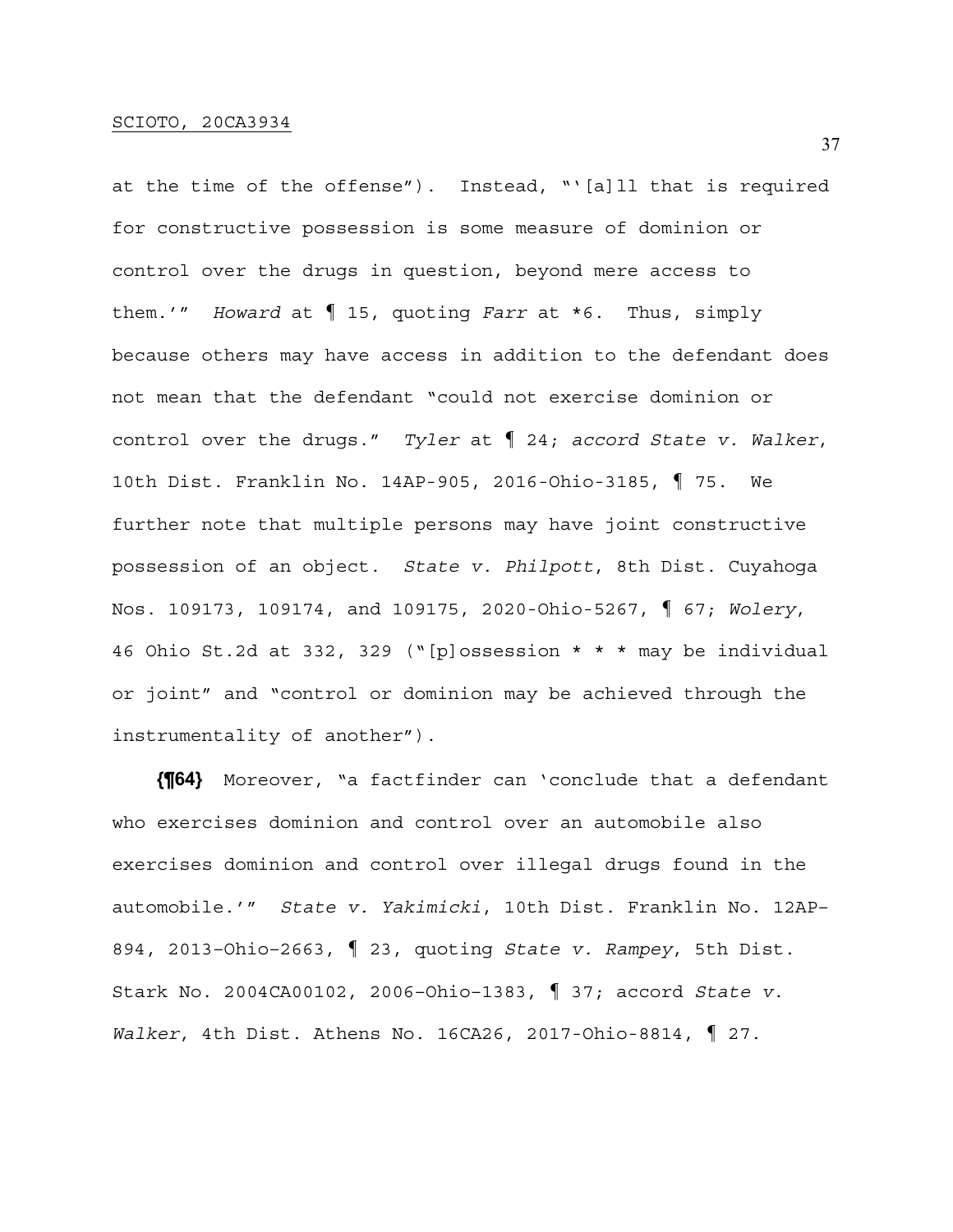**{¶65}** In the case sub judice, we believe that the prosecution adduced sufficient evidence at trial that, if believed, established that appellant knowingly transported, and exercised dominion and control over, the heroin found in the back of the driver's seat, or that appellant knowingly aided or abetted the principal offender in committing the offense. Appellant rented the vehicle, apparently one week before the troopers discovered the heroin hidden inside the vehicle, and thus had dominion and control over the vehicle. His dominion and control permitted an inference that he also had dominion and control over the heroin discovered inside the vehicle. Furthermore, the rental car representative stated that rental vehicles undergo a thorough inspection between rentals and any vehicle damage would have been noted on appellant's inspection report. When appellant rented the vehicle, the inspection did not document any damage. When the troopers stopped the vehicle, however, Trooper Lloyd noticed visible damage to the back of the driver's seat. From this testimony, the jury could have reasonably inferred that the damage did not exist when appellant rented the car and that appellant, having dominion and control of the vehicle, is responsible for the damage, or that someone under appellant's direction is responsible for the damage.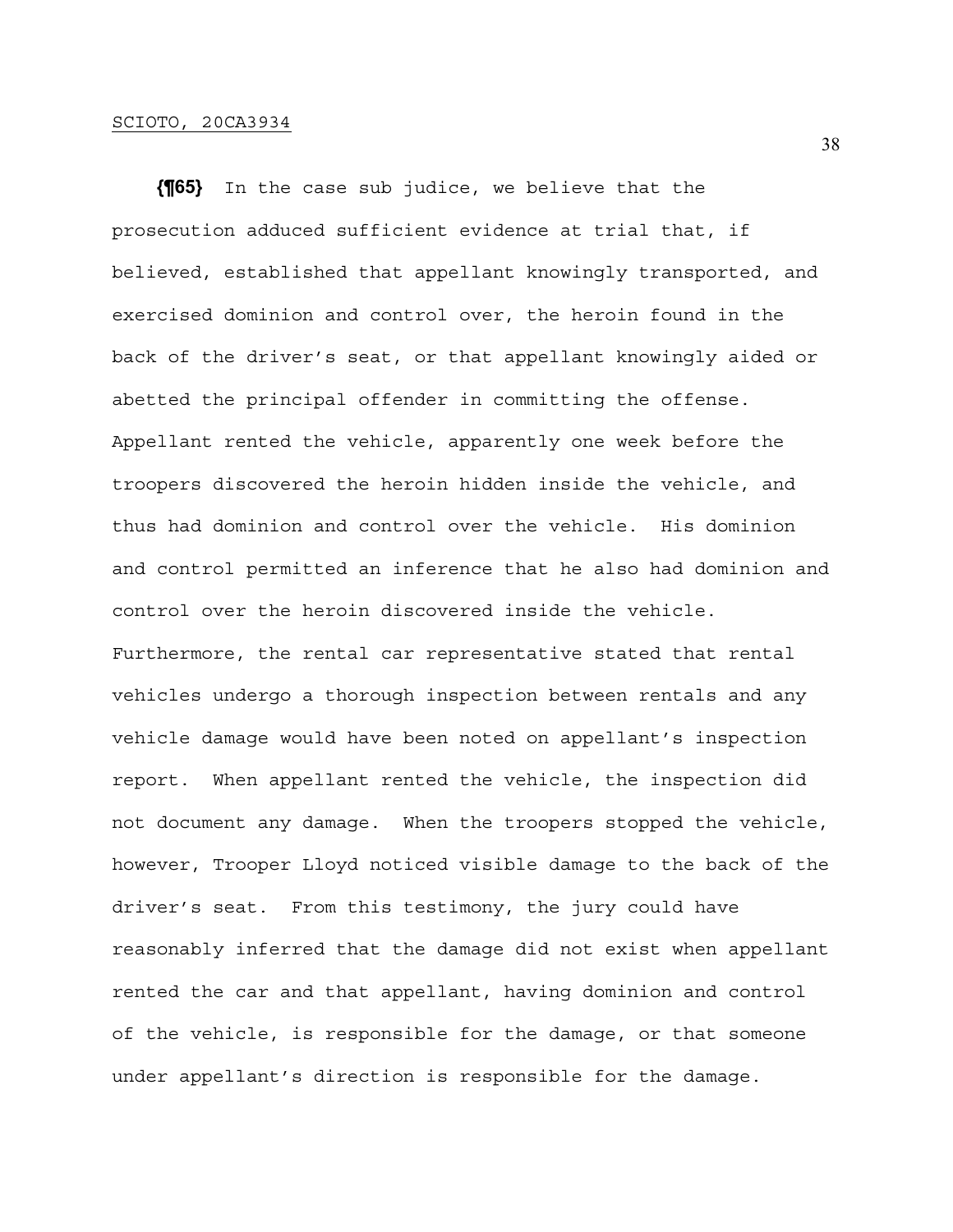Likewise, this testimony allowed the jury to reasonably infer that appellant, or one of his two companions, stuffed the heroin inside the back of the driver's seat.

**{¶66}** The evidence additionally shows that the jury could have inferred that appellant knew that the vehicle contained more than 50 grams of heroin. Appellant, who denied knowing anything about the heroin, also stated that he is a truck driver and that he and his companions traveled from Michigan to visit "some females" in Kentucky. The state, however, later played appellant's recorded jailhouse phone conversations in which he stated that (1) he and his two companions had been traveling to Kentucky when Trooper Lewis stopped the vehicle, and (2) he was not employed at the time. Both statements tend to show that appellant had not been truthful and are evidence of consciousness of guilt.

**{¶67}** Moreover, the jury watched the video evidence of the traffic stop, including appellant's demeanor while seated in the back of Trooper Lewis' patrol cruiser. Because Lewis testified that appellant covered his mouth when he spoke and whispered, the jury could have reasonably determined that appellant's conduct further indicated his guilt. The jury also had the opportunity to view appellant's demeanor shortly after the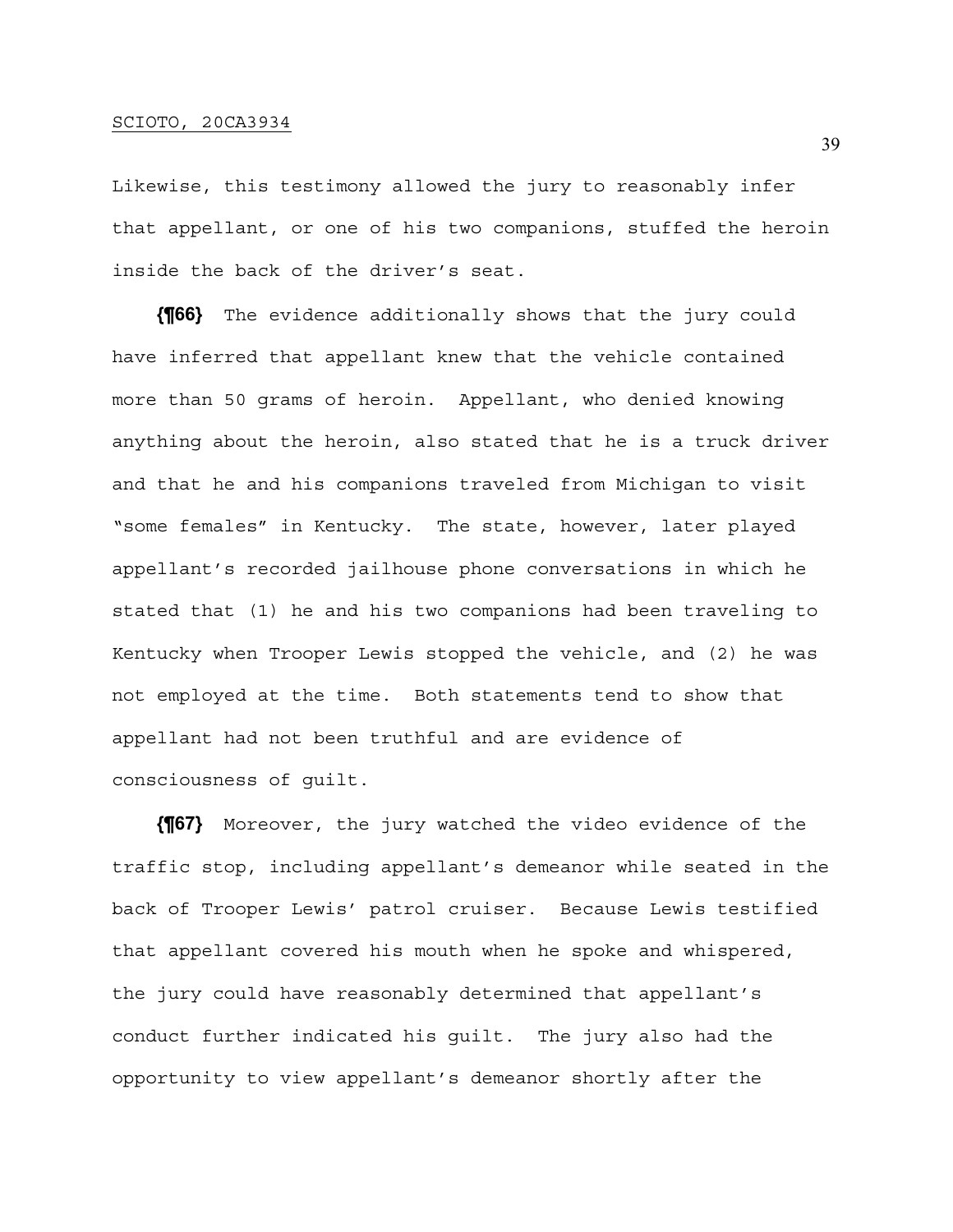troopers revealed that they had discovered heroin in the vehicle and could have determined that the combination of appellant's and McKee's words and demeanor indicated that they may not be telling the truth. The jury also could have considered the evidence and determined that appellant, McKee, and Whitehead acted in concert to concoct a cover story that Smith is a truck driver and the three were simply on their way to Kentucky to visit "some females."

**{¶68}** After our review, we believe that when viewed in a light most favorable to the prosecution, the evidence adduced at trial supports the conclusion that appellant knowingly transported heroin, or that he assisted, facilitated, or supported the principal offender to transport the heroin. Here, appellant was not simply an innocent bystander who, by mere happenstance, found himself at a crime scene, but with no connection to the crime other than being present. Rather, the evidence established that appellant and his companions traveled from Michigan in appellant's rented vehicle that contained a large amount of heroin concealed in the back of the driver's seat. Appellant's actions, statements and conduct prior, during and subsequent to the traffic stop established his involvement and culpability in this criminal enterprise. Once again,

40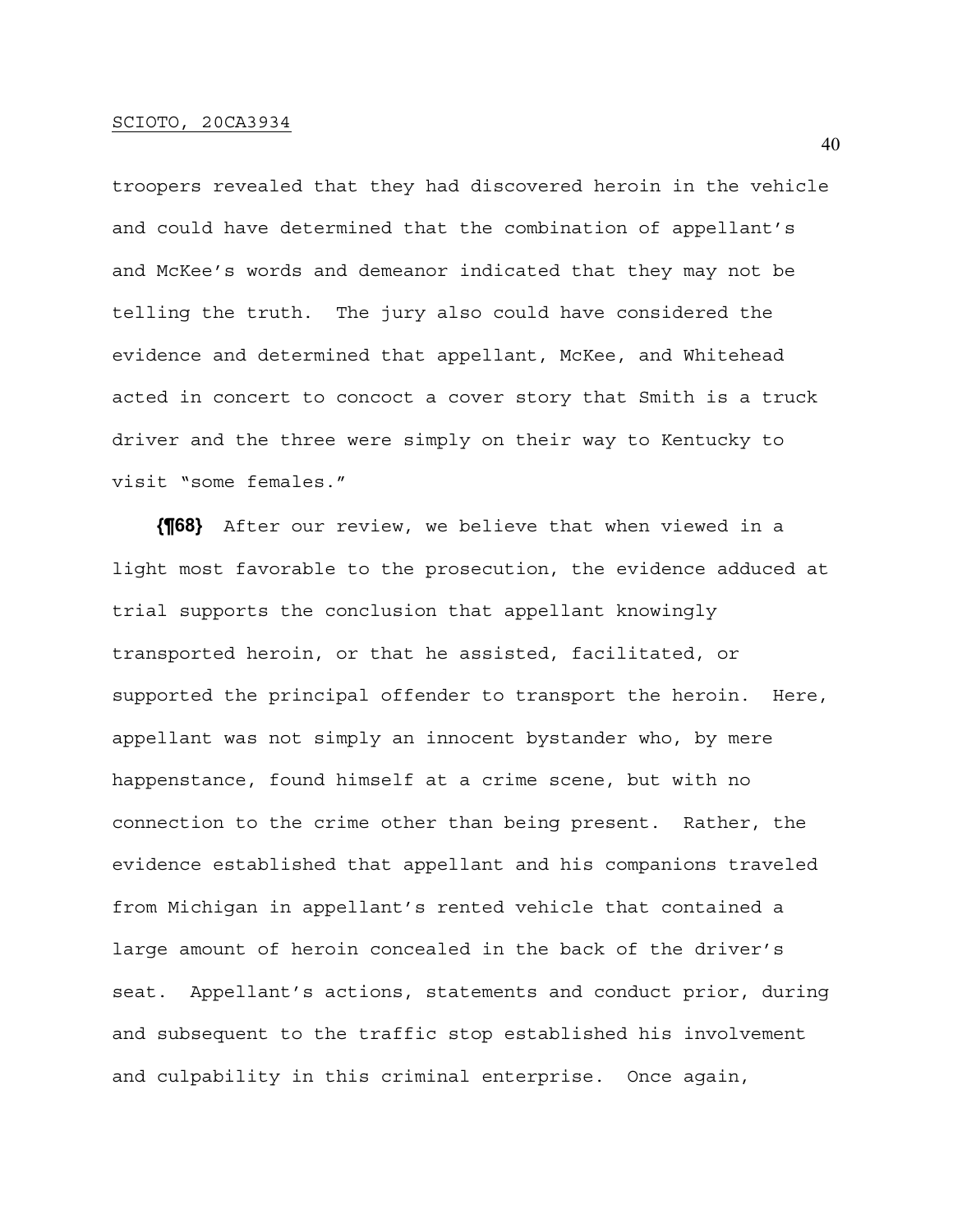criminal intent may be inferred from circumstantial evidence, including presence, companionship and conduct that occurred before, during and after the commission of a criminal offense. Furthermore, as we pointed out supra, multiple persons may have simultaneous joint constructive possession of an object.

**{¶69}** Therefore, based upon all of the evidence presented at trial, a rational trier of fact could have found that appellant knowingly trafficked in heroin or that he knowingly aided and abetted the principal offender in committing the offense of trafficking in heroin. Consequently, we believe that the record contains sufficient evidence to support appellant's trafficking conviction.

**{¶70}** Furthermore, we do not agree with appellant that the state rested its case upon the discovery of marijuana and cocaine residue. Instead, as we explained above, the state presented ample evidence to prove appellant's guilt for trafficking in heroin, either as a principal offender or as an aider and abettor.

**{¶71}** For similar reasons, we do not believe that the evidence weighs heavily against appellant's conviction for complicity to trafficking in heroin. The state presented ample circumstantial evidence to show that appellant knowingly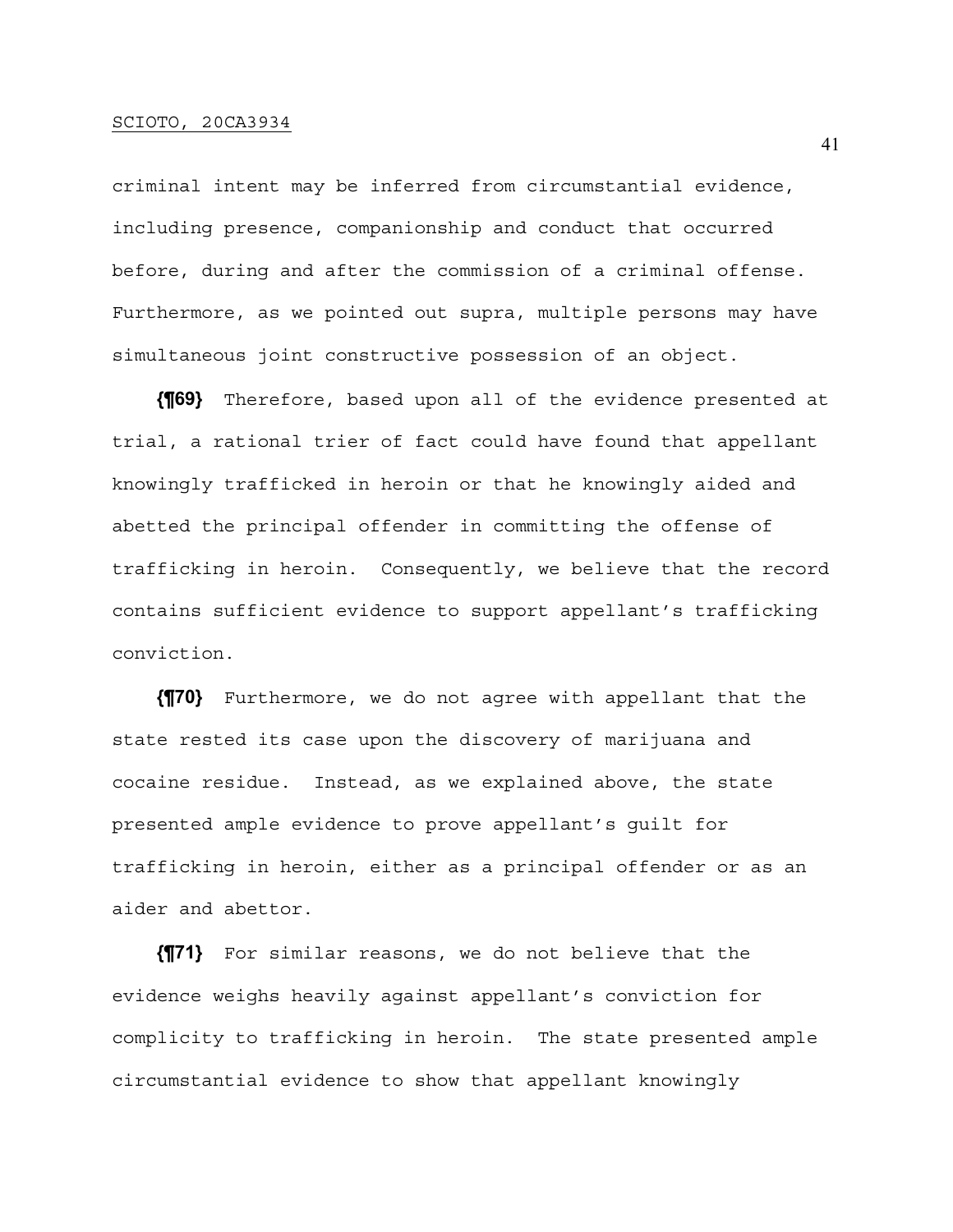trafficked in heroin or that he knowingly aided or abetted the principal offender in committing the offense. The jury obviously credited the state's theory of the case and we are unable to conclude that the jury committed a manifest miscarriage of justice by convicting appellant.6

**{¶72}** Accordingly, based upon the foregoing reasons, we overrule appellant's second assignment of error.

T<sub>TT</sub>

**{¶73}** In his third assignment of error, appellant asserts that his conviction for possessing criminal tools contradicts his trafficking and possession convictions. In particular, appellant argues that because the jury found that appellant did not intend to use the vehicle to commit a felony offense, "it is inconceivable that the drugs found concealed in the vehicle where [sic] knowingly transported or possessed." Appellant, however, does not cite any authority to support his argument.

**{¶74}** Under App.R. 16(A)(7), an appellant's brief shall include "[a]n argument containing the contentions of the appellant with respect to each assignment of error presented for

 $^6$  Appellant did not raise a specific argument that his possessing criminal tools conviction is against the manifest weight of the evidence, or that sufficient evidence does not support it. We therefore do not address it.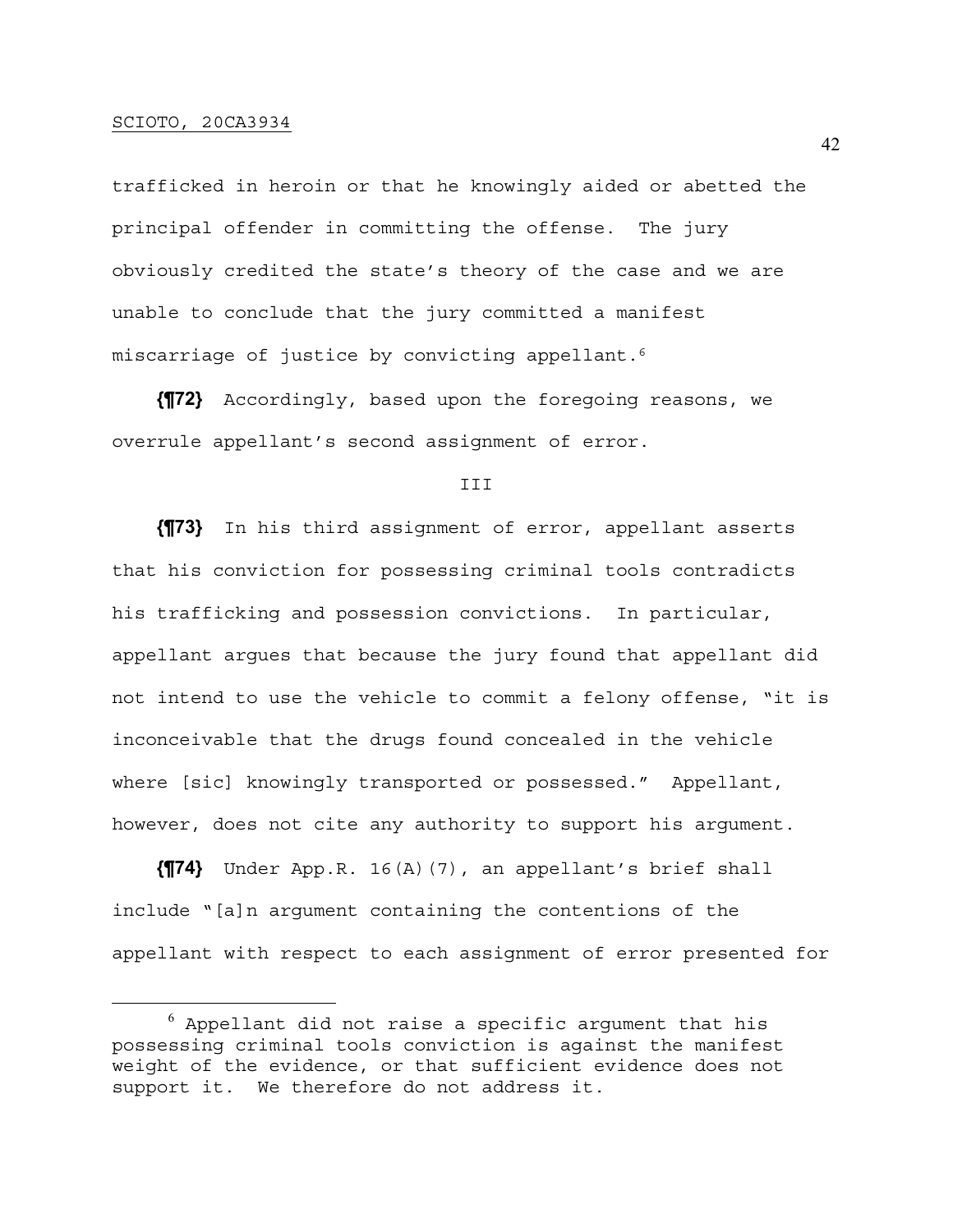review and the reasons in support of the contentions, with citations to the authorities, statutes, and parts of the record on which appellant relies." Appellate courts will not perform independent research to create an argument for a litigant. *State v. Quarterman*, 140 Ohio St.3d 464, 2014-Ohio-4034, 19 N.E.3d 900, ¶ 19, quoting *State v. Bodyke*, 126 Ohio St.3d 266, 2010-Ohio-2424, 933 N.E.2d 753, ¶ 78 (O'Donnell, J., concurring in part and dissenting in part), quoting *Carducci v. Regan*, 714 F.2d 171, 177 (D.C. Cir. 1983) ("'"appellate courts do not sit as self-directed boards of legal inquiry and research, but [preside] essentially as arbiters of legal questions presented and argued by the parties before them"'"); *accord State v. Lykins*, 4th Dist. Adams No. 18CA1079, 2019-Ohio-3316, ¶ 57. "[W]e cannot write a party's brief, pronounce ourselves convinced by it, and so rule in the party's favor. That's not how an adversarial system of adjudication works." *Xue Juan Chen v. Holder*, 737 F.3d 1084, 1085 (7th Cir. 2013). In view of appellant's lack of authority in support of his position, we reject his argument that the possessing criminal tools conviction is inconsistent with his trafficking conviction. *See In re Application of Columbus S. Power Co.*, 129 Ohio St.3d 271,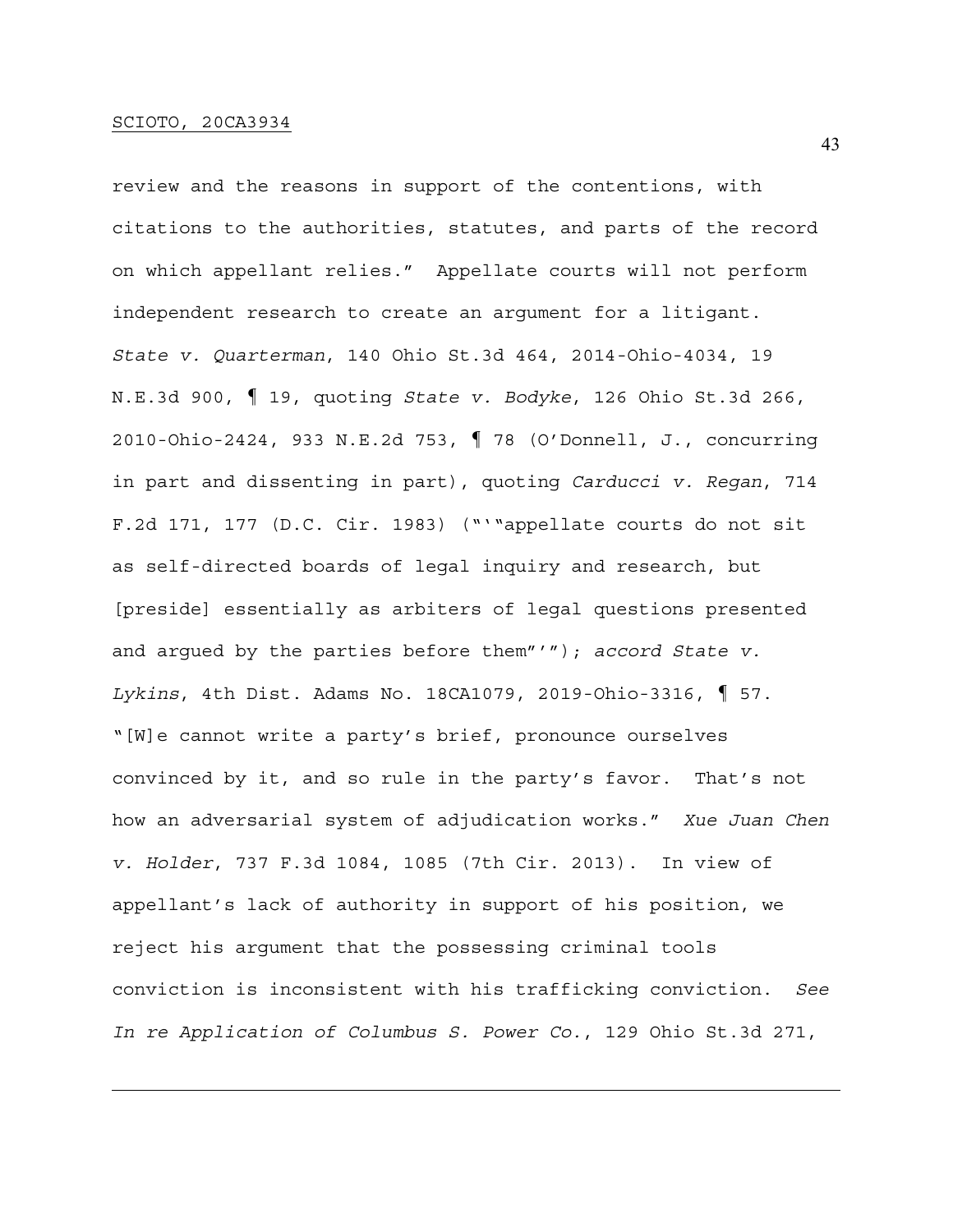2011-Ohio-2638, 951 N.E.2d 751, ¶ 14 (failure to cite legal authority or present an argument that a legal authority applies on these facts and was violated  $* * *$  is grounds to reject [a] claim); *Robinette v. Bryant*, 4th Dist. Lawrence No. 14CA28, 2015-Ohio-119, ¶ 33 ("It is within our discretion to disregard any assignment of error that fails to present any citations to cases or statutes in support."). We further note that it is well-established that "'[t]he several counts of an indictment containing more than one count are not interdependent and an inconsistency in a verdict does not arise out of inconsistent responses to different counts, but only arises out of inconsistent responses to the same count.'" *State v. Ford*, 158 Ohio St.3d 139, 2019-Ohio-4539, 140 N.E.3d 616, ¶ 347, quoting *State v. Adams*, 53 Ohio St.2d 223, 374 N.E.2d 137 (1978), paragraph two of the syllabus.

**{¶75}** Accordingly, based upon the foregoing reasons, we overrule appellant's third assignment of error.

#### IV

**{¶76}** In his fourth assignment of error, appellant asserts that he did not receive effective assistance of counsel. In particular, appellant contends that his trial counsel was ineffective for (1) withdrawing his motion to suppress evidence,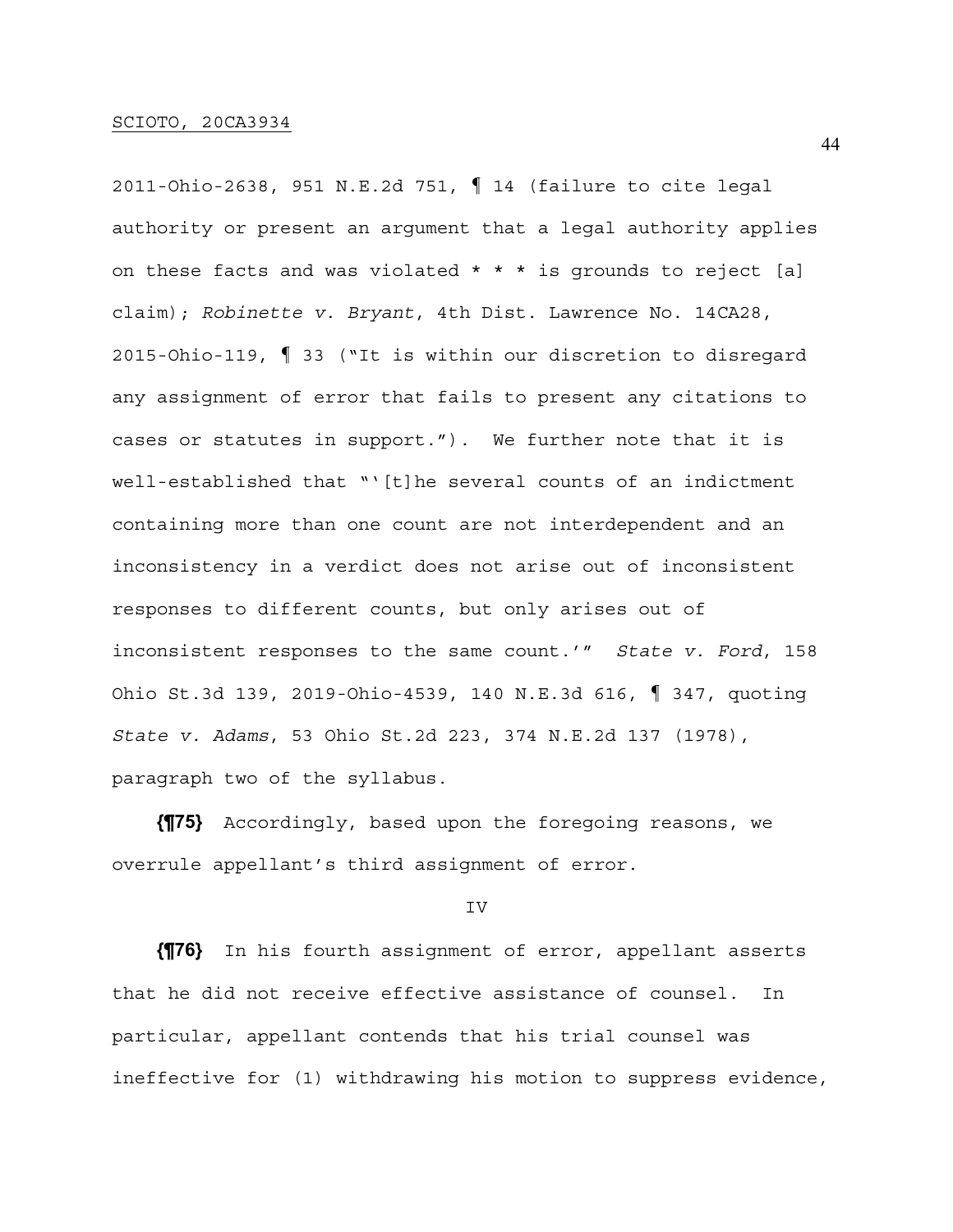(2) failing to file a motion for separate trials, and (3) failing to object to the state's motion to amend the indictment.

A

**{¶77}** The Sixth Amendment to the United States Constitution, and Article I, Section 10 of the Ohio Constitution, provide that defendants in all criminal proceedings shall have the assistance of counsel for their defense. The United States Supreme Court has generally interpreted this provision to mean a criminal defendant is entitled to the "reasonably effective assistance" of counsel. *Strickland v. Washington*, 466 U.S. 668, 104 S.Ct. 2052, 80 L.Ed.2d 674 (1984); *accord Hinton v. Alabama*, 571 U.S. 263, 272, 134 S.Ct. 1081, 188 L.Ed.2d 1 (2014) (the Sixth Amendment right to counsel means "that defendants are entitled to be represented by an attorney who meets at least a minimal standard of competence").

**{¶78}** To establish constitutionally ineffective assistance of counsel, a defendant must show that (1) his counsel's performance was deficient and (2) the deficient performance prejudiced the defense and deprived the defendant of a fair trial. *E.g., Strickland*, 466 U.S. at 687; *State v. Myers*, 154 Ohio St.3d 405, 2018-Ohio-1903, 114 N.E.3d 1138, ¶ 183; *State v. Powell*, 132 Ohio St.3d 233, 2012-Ohio-2577, 971 N.E.2d 865, ¶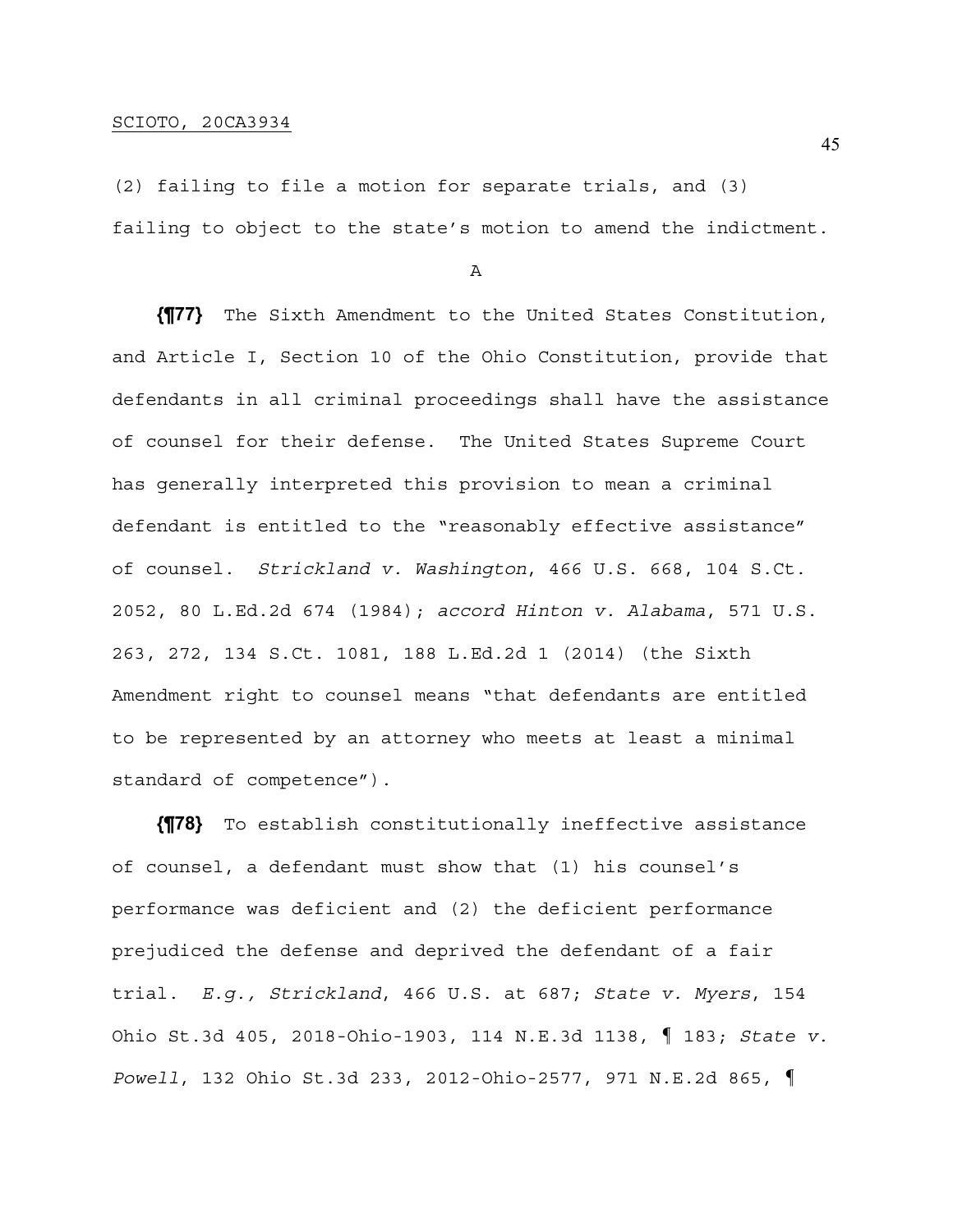85. "Failure to establish either element is fatal to the claim." *State v. Jones*, 4th Dist. Scioto No. 06CA3116, 2008- Ohio-968, ¶ 14. Therefore, if one element is dispositive, a court need not analyze both. *State v. Madrigal*, 87 Ohio St.3d 378, 389, 721 N.E.2d 52 (2000) (a defendant's failure to satisfy one of the ineffective-assistance-of-counsel elements "negates a court's need to consider the other").

**{¶79}** The deficient performance part of an ineffectiveness claim "is necessarily linked to the practice and expectations of the legal community: 'The proper measure of attorney performance remains simply reasonableness under prevailing professional norms.'" *Padilla v. Kentucky*, 559 U.S. 356, 366, 130 S.Ct. 1473, 176 L.Ed.2d 284 (2010), quoting *Strickland*, 466 U.S. at 688; *accord Hinton*, 571 U.S. at 273. Prevailing professional norms dictate that "a lawyer must have 'full authority to manage the conduct of the trial.'" *State v. Pasqualone*, 121 Ohio St.3d 186, 2009-Ohio-315, 903 N.E.2d 270, ¶ 24, quoting *Taylor v. Illinois*, 484 U.S. 400, 418, 108 S.Ct. 646, 98 L.Ed.2d 798 (1988).

**{¶80}** Furthermore, "'[i]n any case presenting an ineffectiveness claim, "the performance inquiry must be whether counsel's assistance was reasonable considering all the

46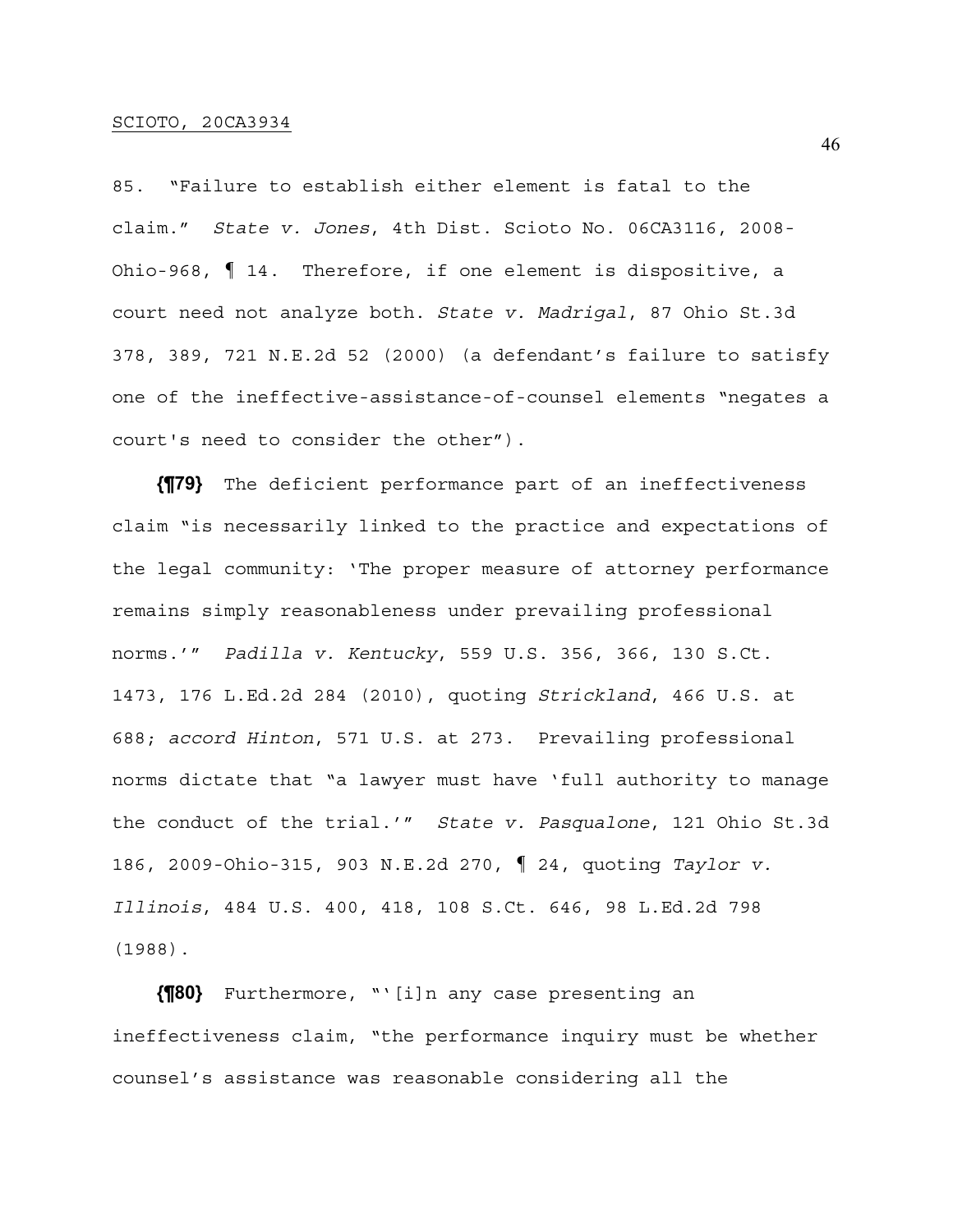circumstances."'" *Hinton*, 571 U.S. at 273, quoting *Strickland*, 466 U.S. at 688. Accordingly, "[i]n order to show deficient performance, the defendant must prove that counsel's performance fell below an objective level of reasonable representation." *State v. Conway*, 109 Ohio St.3d 412, 2006-Ohio-2815, 848 N.E.2d 810, ¶ 95 (citations omitted).

**{¶81}** Moreover, when considering whether trial counsel's representation amounts to deficient performance, "a court must indulge a strong presumption that counsel's conduct falls within the wide range of reasonable professional assistance." *Strickland*, 466 U.S. at 689. Thus, "the defendant must overcome the presumption that, under the circumstances, the challenged action might be considered sound trial strategy." *Id.* Additionally, "[a] properly licensed attorney is presumed to execute his duties in an ethical and competent manner." *State v. Taylor*, 4th Dist. Washington No. 07CA11, 2008-Ohio-482, ¶ 10, citing *State v. Smith*, 17 Ohio St.3d 98, 100, 477 N.E.2d 1128 (1985). Therefore, a defendant bears the burden to show ineffectiveness by demonstrating that counsel's errors were "so serious" that counsel failed to function "as the 'counsel' guaranteed \* \* \* by the Sixth Amendment." *Strickland*, 466 U.S. at 687; *e.g., State v. Gondor*, 112 Ohio St.3d 377, 2006-Ohio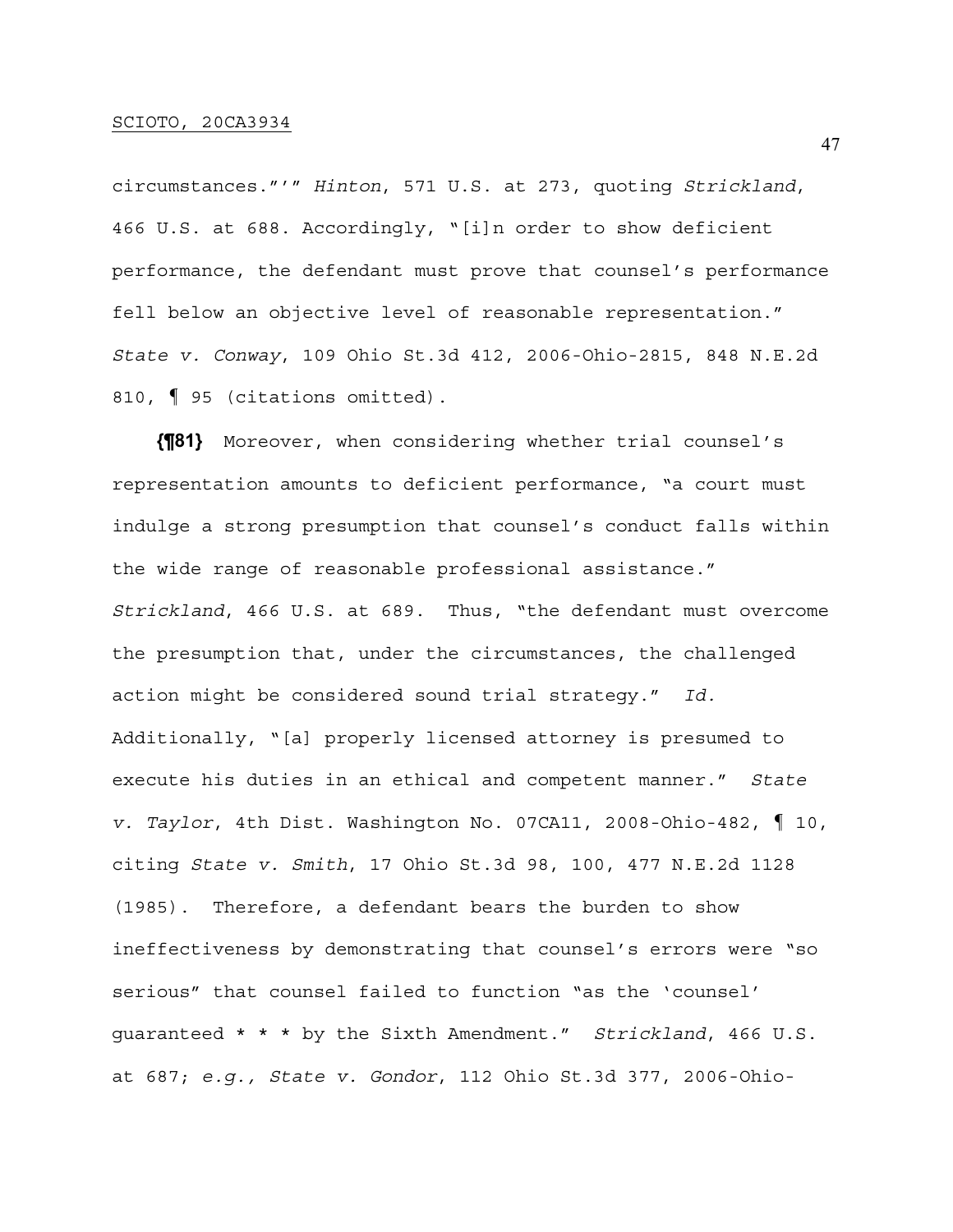6679, 860 N.E.2d 77, ¶ 62; *State v. Hamblin*, 37 Ohio St.3d 153, 156, 524 N.E.2d 476 (1988).

**{¶82}** To establish prejudice, a defendant must demonstrate that a reasonable probability exists that "'but for counsel's errors, the result of the proceeding would have been different. A reasonable probability is a probability sufficient to undermine the outcome.'" *Hinton*, 571 U.S. at 275, quoting *Strickland*, 466 U.S. at 694; *e.g., State v. Short*, 129 Ohio St.3d 360, 2011-Ohio-3641, 952 N.E.2d 1121, ¶ 113; *State v. Bradley*, 42 Ohio St.3d 136, 538 N.E.2d 373 (1989), paragraph three of the syllabus; *accord State v. Spaulding*, 151 Ohio St.3d 378, 2016-Ohio-8126, 89 N.E.3d 554, ¶ 91 (prejudice component requires a "but for" analysis). "'[T]he question is whether there is a reasonable probability that, absent the errors, the factfinder would have had a reasonable doubt respecting guilt.'" *Hinton*, 571 U.S. at 275, quoting *Strickland*, 466 U.S. at 695. Furthermore, courts ordinarily may not simply presume the existence of prejudice but, instead, must require a defendant to affirmatively establish prejudice. *State v. Clark*, 4th Dist. Pike No. 02CA684, 2003-Ohio-1707, ¶ 22; *State v. Tucker*, 4th Dist. Ross No. 01CA2592 (Apr. 2, 2002); *see generally Roe v. Flores-Ortega*, 528 U.S. 470, 483, 120 S.Ct. 1029, 145 L.Ed.2d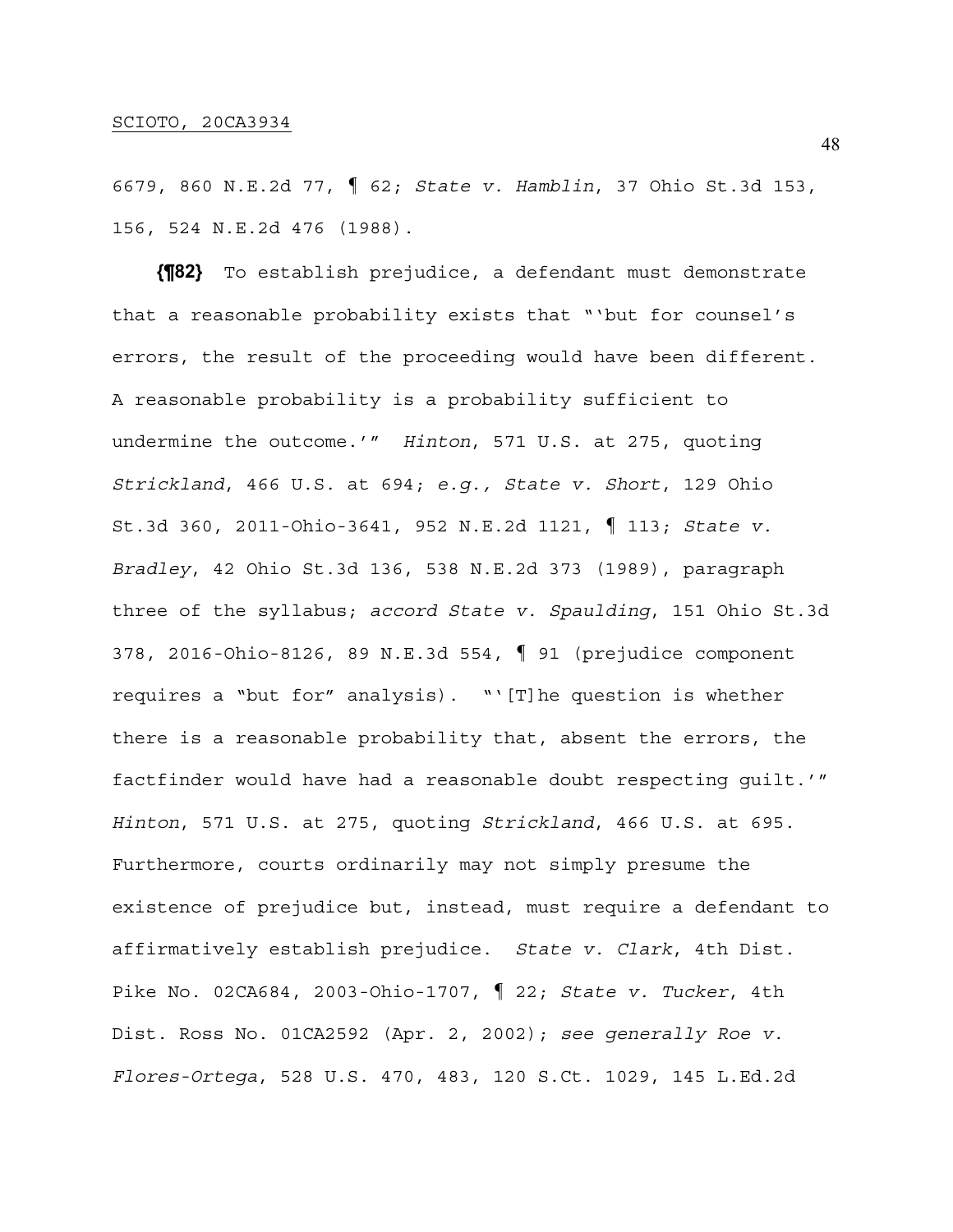985 (2008) (prejudice may be presumed in limited contexts, none of which are relevant here).

**{¶83}** As we have repeatedly recognized, speculation is insufficient to establish the prejudice component of an ineffective assistance of counsel claim. *E.g., State v. Tabor*, 4th Dist. Jackson No. 16CA9, 2017-Ohio-8656, ¶ 34; *State v. Jenkins*, 4th Dist. Ross No. 13CA3413, 2014-Ohio-3123, ¶ 22; *State v. Simmons*, 4th Dist. Highland No. 13CA4, 2013-Ohio-2890, ¶ 25; *State v. Halley*, 4th Dist. Gallia No. 10CA13, 2012-Ohio-1625, ¶ 25; *State v. Leonard*, 4th Dist. Athens No. 08CA24, 2009- Ohio-6191, ¶ 68; *accord State v. Powell*, 132 Ohio St.3d 233, 2012-Ohio-2577, 971 N.E.2d 865, ¶ 86 (argument that is purely speculative cannot serve as the basis for an ineffectiveness claim). We further note that counsel's failure to file a futile or frivolous motion "'cannot be the basis for claims of ineffective assistance of counsel and is not prejudicial.'" *State v. Waters*, 4th Dist. Vinton No. 13CA693, 2014-Ohio-3109, ¶ 12, quoting *State v. Witherspoon*, 8th Dist. Cuyahoga No. 94475, 2011-Ohio-704, ¶ 33.

B

**{¶84}** Appellant first argues that trial counsel performed ineffectively by withdrawing his motion to suppress evidence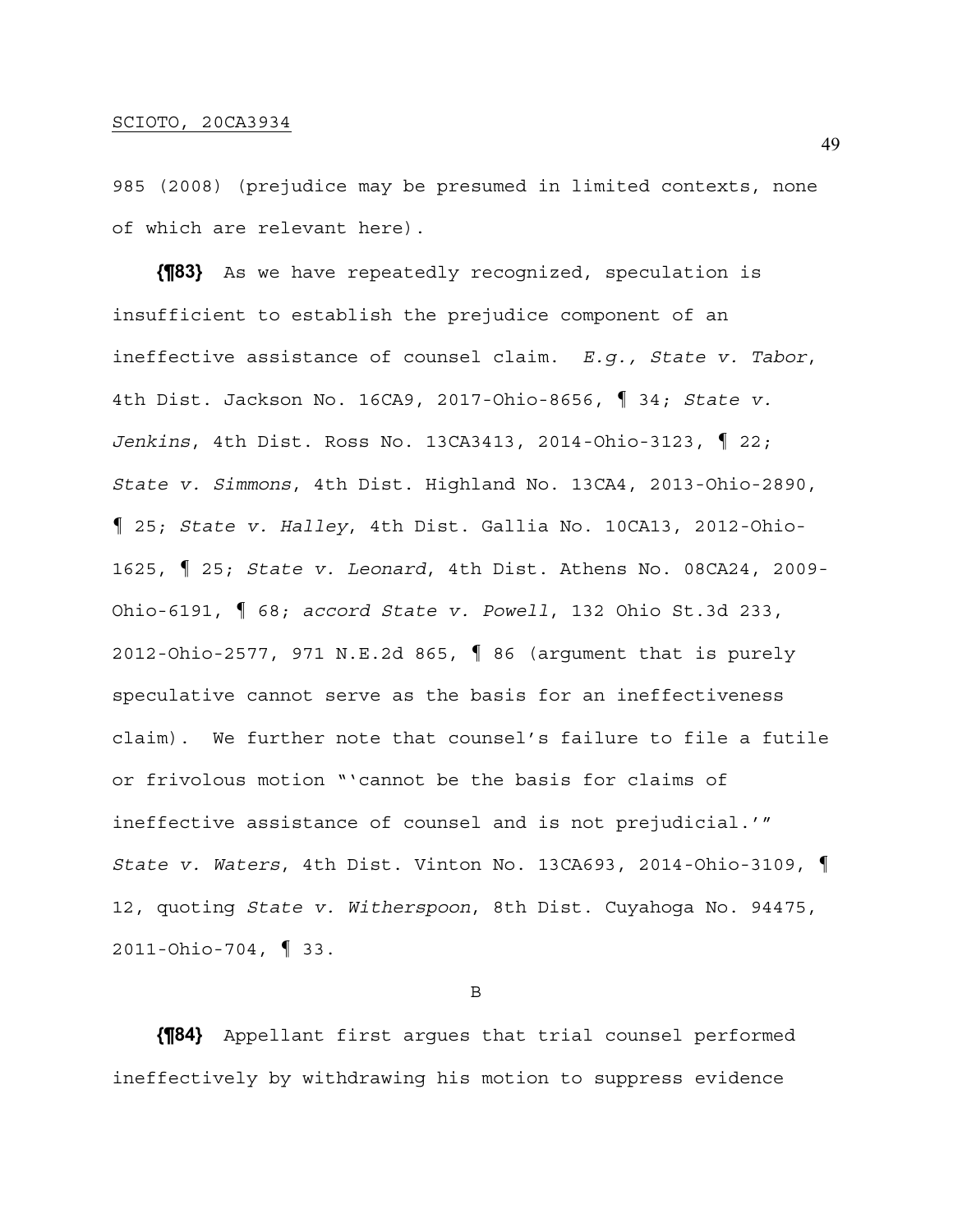because his motion had a reasonable probability of success. Appellant asserts that Trooper Lewis did not have a lawful basis to stop or to search the vehicle. Appellant also argues that the trial court would have suppressed certain statements appellant made during the traffic stop if counsel had not withdrawn the motion to suppress evidence. In particular, appellant alleges that he made statements without proper *Miranda* warnings and that they should have been inadmissible.

**{¶85}** Initially, we point out that trial counsel's "'failure to file a suppression motion does not constitute per se ineffective assistance of counsel.'" *State v. Madrigal*, 87 Ohio St.3d 378, 389, 721 N.E.2d 52 (2000), quoting *Kimmelman v. Morrison*, 477 U.S. 365, 384, 106 S.Ct. 2574, 91 L.Ed.2d 305 (1986); *accord State v. Neyland*, 139 Ohio St.3d 353, 2014-Ohio-1914, 12 N.E.3d 1112, ¶ 126. "To establish ineffective assistance of counsel for failure to file a motion to suppress, a defendant must prove that there was a basis to suppress the evidence in question." *State v. Brown*, 115 Ohio St.3d 55, 2007- Ohio-4837, 873 N.E.2d 858, ¶ 65, citing *State v. Adams*, 103 Ohio St.3d 508, 2004-Ohio-5845, 817 N.E.2d 29, ¶ 35. "'Where the record contains no evidence which would justify the filing of a motion to suppress, the appellant has not met his burden of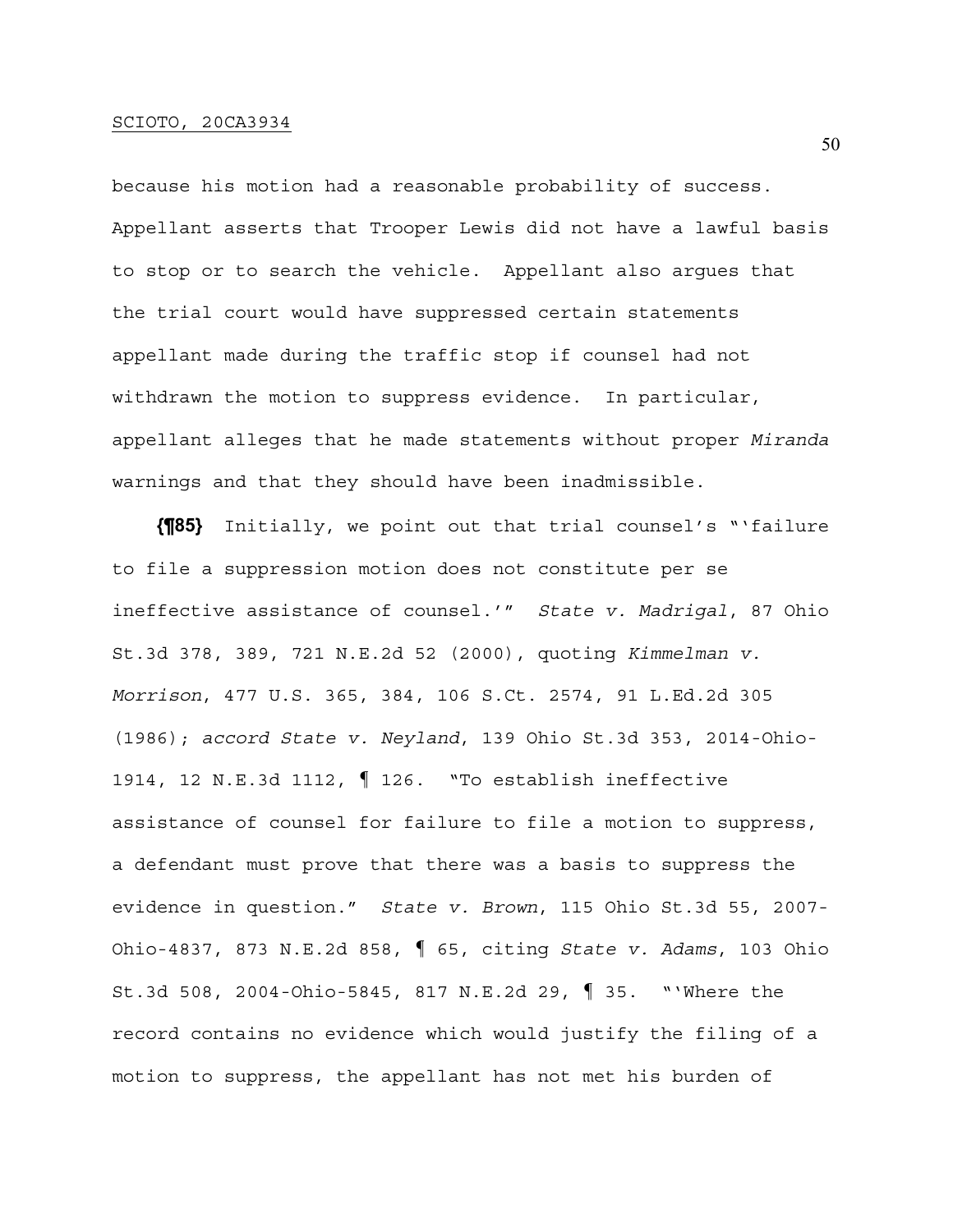proving that his attorney violated an essential duty by failing to file the motion.'" *State v. Drummond*, 111 Ohio St.3d 14, 2006-Ohio-5084, 854 N.E.2d 1038, ¶ 208, quoting *State v. Gibson*, 69 Ohio App.2d 91, 95, 430 N.E.2d 954 (8th Dist.1980). "'Even if some evidence in the record supports a motion to suppress, counsel is still considered effective if counsel could reasonably have decided that filing a motion to suppress would have been a futile act.'" *State v. Moon*, 8th Dist. Cuyahoga No. 101972, 2015-Ohio-1550, ¶ 28, quoting *State v. Suarez*, 12th Dist. Warren No. CA2014-02-035, 2015-Ohio-64, ¶ 13; *see State v. Waters*, 4th Dist. Vinton No. 13CA693, 2014-Ohio-3109, ¶ 12, quoting *State v. Witherspoon*, 8th Dist. Cuyahoga No. 94475, 2011-Ohio-704, ¶ 33 ("'[t]he failure to do a futile act cannot be the basis for claims of ineffective assistance of counsel and is not prejudicial'").

**{¶86}** In the case at bar, as we explain below, we do not believe that appellant has shown a valid basis to suppress the evidence discovered during the traffic stop. Thus, even if some evidence in the record might support a suppression motion, trial counsel reasonably could have decided that filing the motion would have been a futile act. Appellant has not, therefore,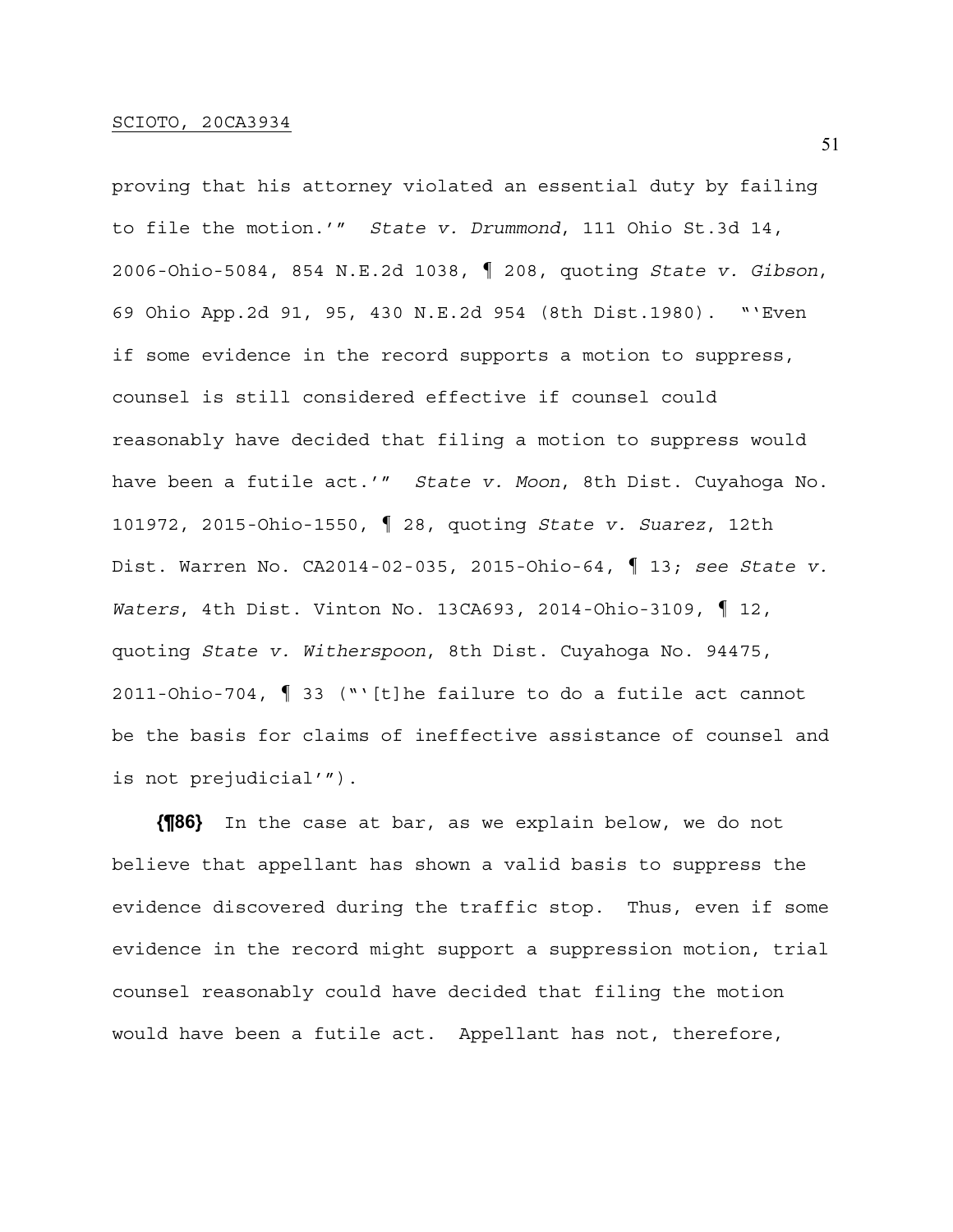shown that trial counsel violated an essential duty by failing to file a motion to suppress evidence.

C

**{¶87}** The Fourth and Fourteenth Amendments to the United States Constitution, as well as Section 14, Article I of the Ohio Constitution, protect individuals against unreasonable governmental searches and seizures. *Delaware v. Prouse*, 440 U.S. 648, 662, 99 S.Ct. 1391, 1400, 59 L.Ed.2d 660 (1979); *State v. Gullett*, 78 Ohio App.3d 138, 143, 604 N.E.2d 176 (1992). "[S]earches [and seizures] conducted outside the judicial process, without prior approval by judge or magistrate, are per se unreasonable under the Fourth Amendment—subject only to a few specifically established and well-delineated exceptions." *Katz v. United States*, 389 U.S. 347, 357, 88 S.Ct. 507, 514, 19 L.Ed.2d 576 (1967); *State v. Roberts*, 110 Ohio St.3d 71, 2006- Ohio-3665, 850 N.E.2d 1168, ¶ 98.

**{¶88}** A traffic stop initiated by a law enforcement officer constitutes a seizure within the meaning of the Fourth Amendment. *Whren v. United States*, 517 U.S. 806, 809–810, 116 S.Ct. 1769, 135 L.Ed.2d 89 (1996); *Prouse*, 440 U.S. at 653. Thus, a traffic stop must comply with the Fourth Amendment's general reasonableness requirement. *Id.* An officer's decision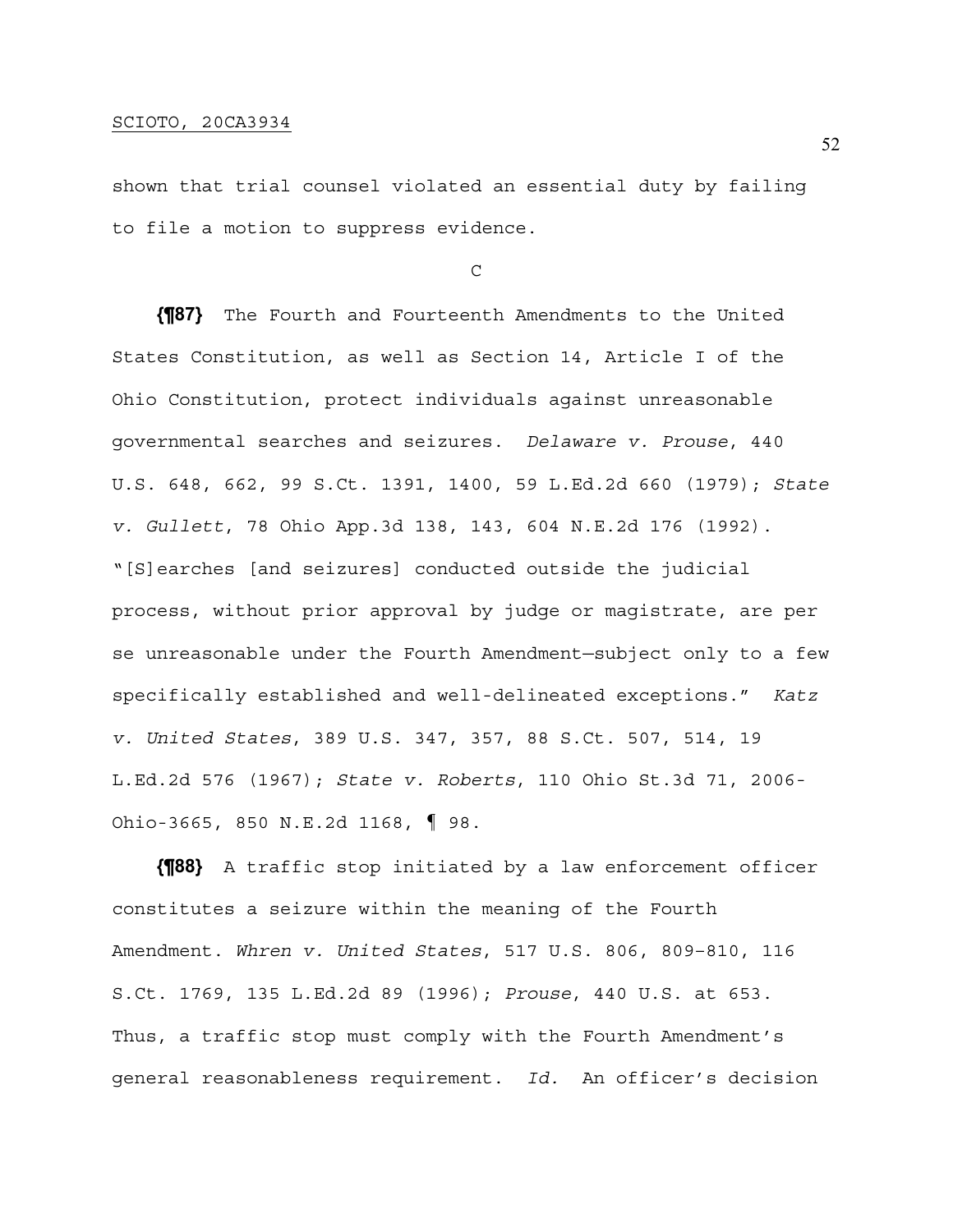to stop a vehicle is reasonable when the officer has probable cause or reasonable suspicion to believe that a traffic violation has occurred. *Whren*, 517 U.S. at 810 (citations omitted); *accord State v. Mays*, 119 Ohio St.3d 406, 2008-Ohio-4539, 894 N.E.2d 1204, ¶ 23; *Dayton v. Erickson*, 76 Ohio St.3d 3, 11–12, 665 N.E.2d 1091 (1996). Law enforcement officers also may stop a vehicle if they have reasonable suspicion "that criminal activity '"may be afoot."'" *United States v. Arvizu*, 534 U.S. 266, 273, 122 S.Ct. 744, 151 L.Ed.2d 740 (2002), quoting *United States v. Sokolow*, 490 U.S. 1, 7, 109 S.Ct. 1581, 104 L.Ed.2d 1 (1989), quoting *Terry v. Ohio*, 392 U.S. 1, 30, 88 S.Ct. 1868, 20 L.Ed.2d 889 (1968); *accord State v. Tidwell*, 165 Ohio St.3d 57, 2021-Ohio-2072, 175 N.E.3d 527, ¶ 19 (officer may "make an investigatory stop, including a traffic stop, of a person if the officer has reasonable suspicion to believe that the person is or is about to be engaged in criminal activity").

**{¶89}** Courts that are reviewing whether an officer had a reasonable suspicion or probable cause to stop a vehicle must consider the "totality of circumstances" as "viewed through the eyes of the reasonable and prudent police officer on the scene who must react to events as they unfold." *State v. Andrews*, 57 Ohio St.3d 86, 87-88, 565 N.E.2d 1271 (1991). The totality-of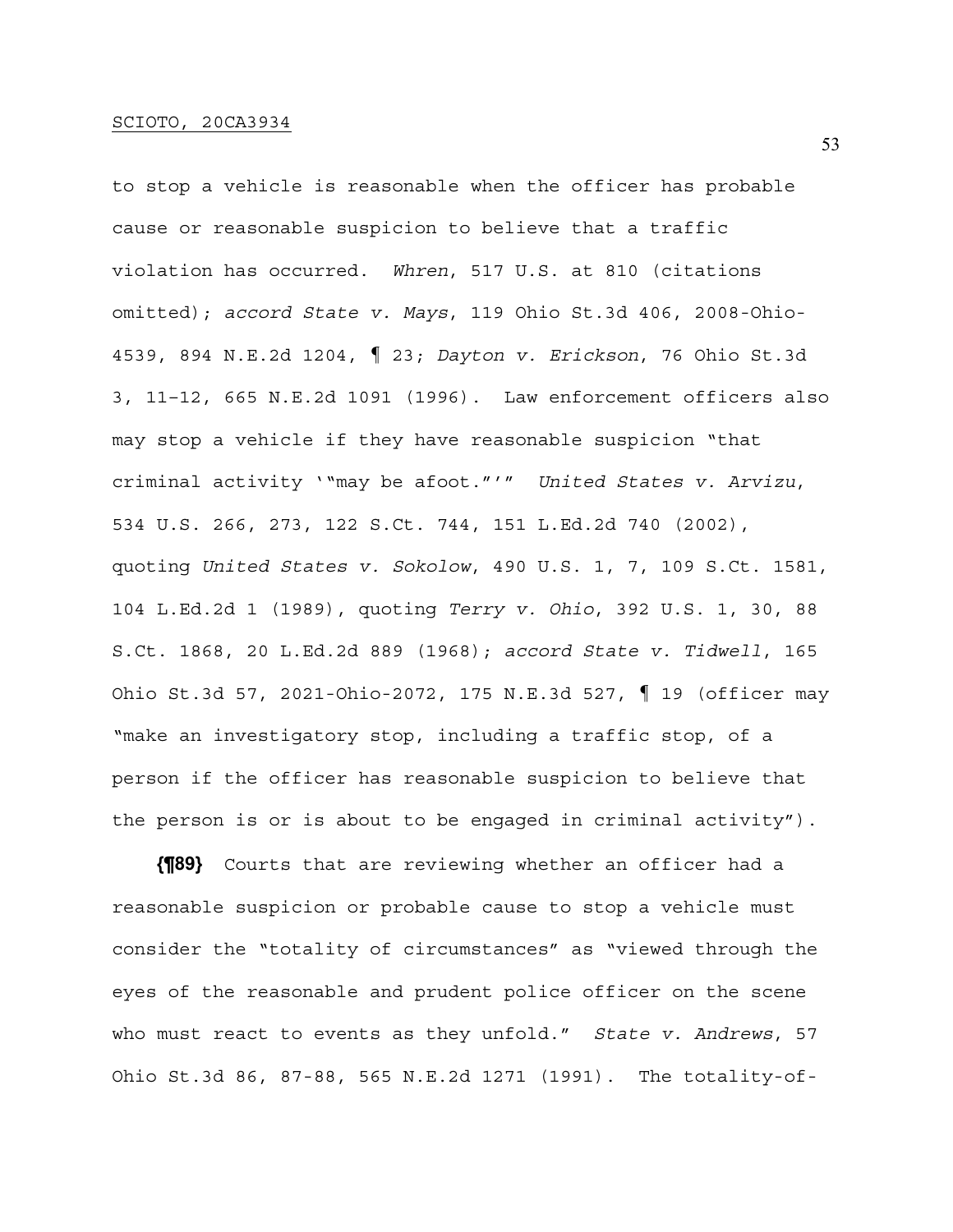the-circumstances approach "allows officers to draw on their own experience and specialized training to make inferences from and deductions about the cumulative information available to them that 'might well elude an untrained person.'" *Arvizu*, 534 U.S. at 273, quoting *United States v. Cortez*, 449 U.S. 411, 418, 101 S.Ct. 690, 66 L.Ed.2d 621 (1981).

1

**{¶90}** Appellant first argues that Trooper Lewis did not have a reasonable suspicion to stop the vehicle.7 Appellant asserts that the trooper did not articulate any facts to suggest that the driver of the vehicle committed a traffic violation. Appellant thus contends that in the absence of a traffic violation, Lewis lacked any reasonable suspicion to stop the vehicle.

**{¶91}** Law enforcement officers need not necessarily observe a distinct traffic violation in order to conduct an investigative stop of an automobile. *See State v. Hawkins*, 158 Ohio St.3d 94, 2019-Ohio-4210, 140 N.E.3d 577, ¶ 21-24. In *Hawkins*, for example, the court held that an officer possessed

 $^7$  Passengers in a vehicle, as well as the driver, have standing to challenge the constitutionality of a traffic stop. *Brendlin v. California*, 551 U.S. 249, 259, 127 S.Ct. 2400, 168 L.Ed.2d 132 (2007); *State v. Carter*, 69 Ohio St.3d 57, 63, 630 N.E.2d 355 (1994).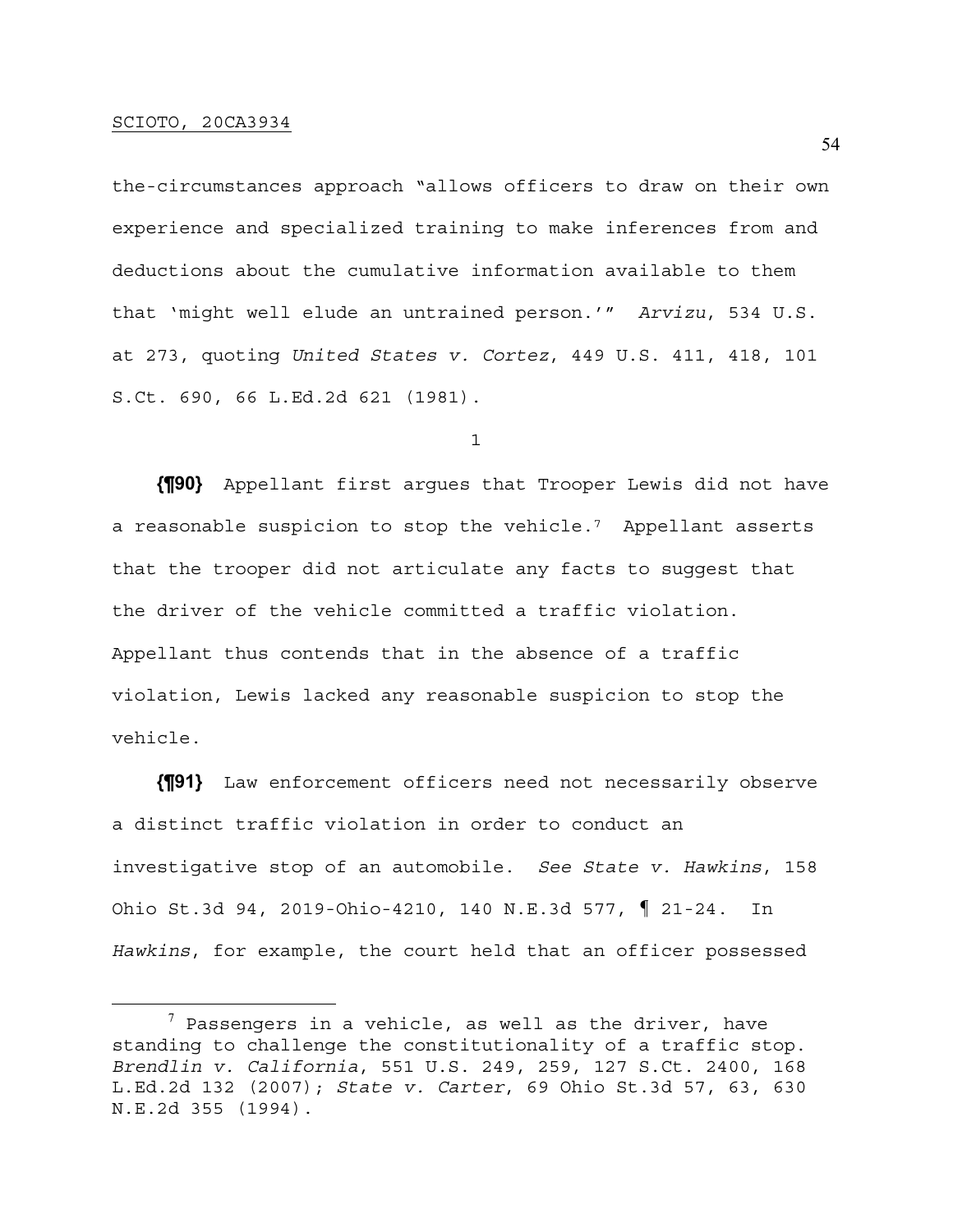reasonable suspicion to stop a vehicle when the color of the vehicle did not match the color listed on the vehicle's registration and when the officer stated that, "in his experience, the color discrepancy could signify that the vehicle either was stolen or had an illegal license plate." *Id.* at ¶ 24. The court explained that even though "color discrepancy" may not be a crime and could have "an innocent explanation," this color discrepancy may nevertheless give an officer reasonable suspicion to believe that criminal activity is afoot. *Id.* at ¶ 23. The court reasoned:

To assign noncriminal behavior no weight would "seriously undercut the 'totality of the circumstances' principle which governs the existence *vel non* of 'reasonable suspicion.'" [*Arvizu*, 534 U.S.] at 274-275. Behavior and circumstances that are noncriminal by nature may "be unremarkable in one instance \* \* \* while quite unusual in another." *Id.* at 276, 122 S.Ct. 744. An officer is "entitled to make an assessment of the situation in light of his specialized training and familiarity with the customs of the area's inhabitants." *Id.*

*Id.* at ¶ 23. Thus, the totality of the circumstances inquiry allows officers to consider all of the surrounding circumstances -– even seemingly innocuous ones -- when determining whether they have reasonable suspicion to believe that criminal activity may be afoot. *See Arvizu*, 534 U.S. at 275-276 (a vehicle's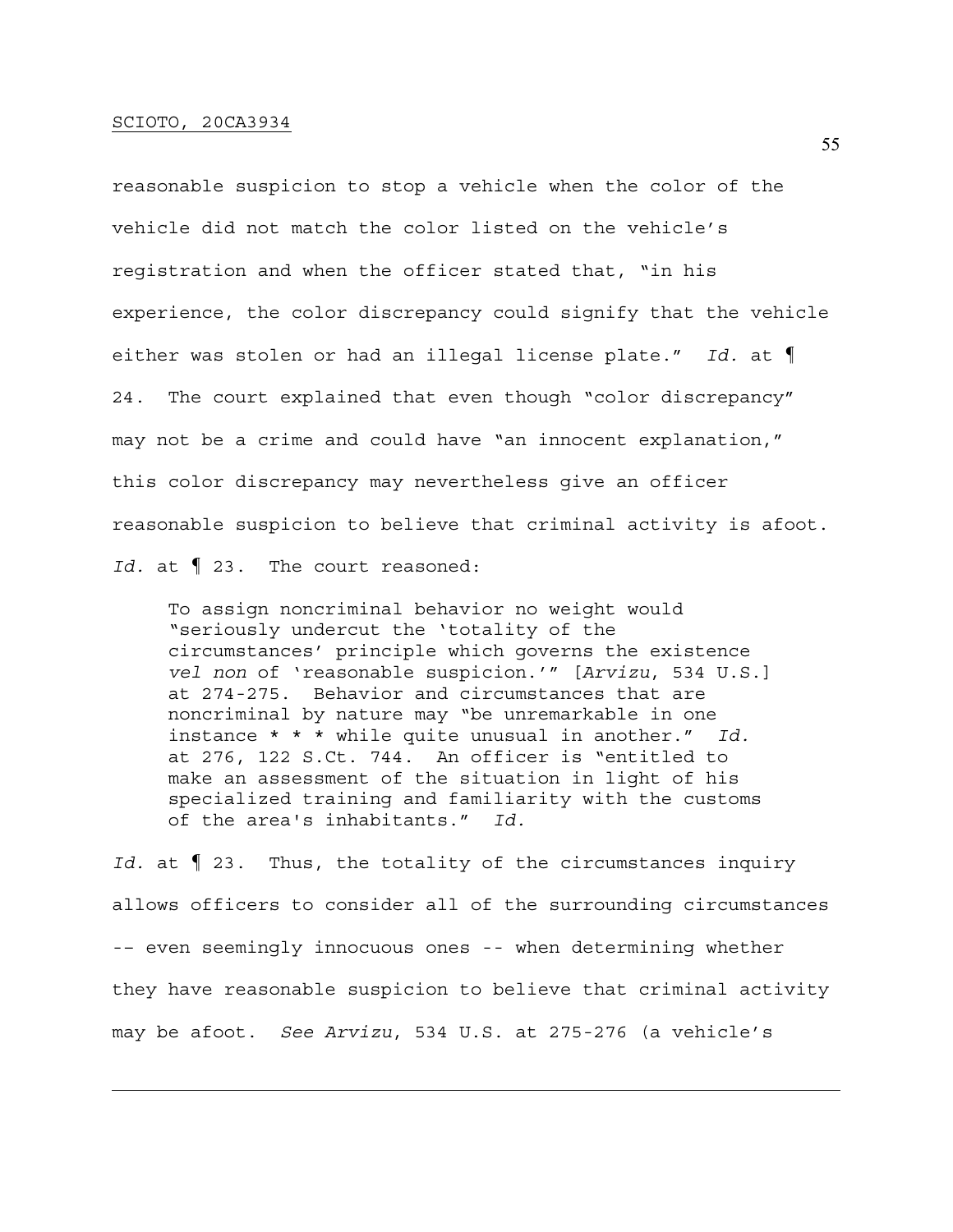deceleration may give an officer reasonable suspicion to stop a vehicle depending upon the totality of the circumstances present in the case).

**{¶92}** In the case sub judice, Trooper Lewis articulated several factors to support his belief that criminal activity might be afoot. First, Lewis noted that the vehicle was a rental car. The trooper explained that, in his experience, individuals who transport drugs commonly use rental cars as a means to avoid detection. Additionally, Lewis observed that the vehicle (1) failed to maintain a safe distance from the vehicle traveling in front of it, (2) dropped its speed to 40 miles per hour while in a 55-mile-per-hour zone, and (3) made an unexpected lane change. The totality of the circumstances, therefore, would support a finding that Lewis possessed a reasonable suspicion that criminal activity may be afoot, and probable cause to believe that a traffic violation had occurred.

**{¶93}** Consequently, we do not agree with appellant that Trooper Lewis lacked a lawful basis to conduct the traffic stop. Trial counsel thus was not ineffective for failing to file a motion to suppress evidence on this basis.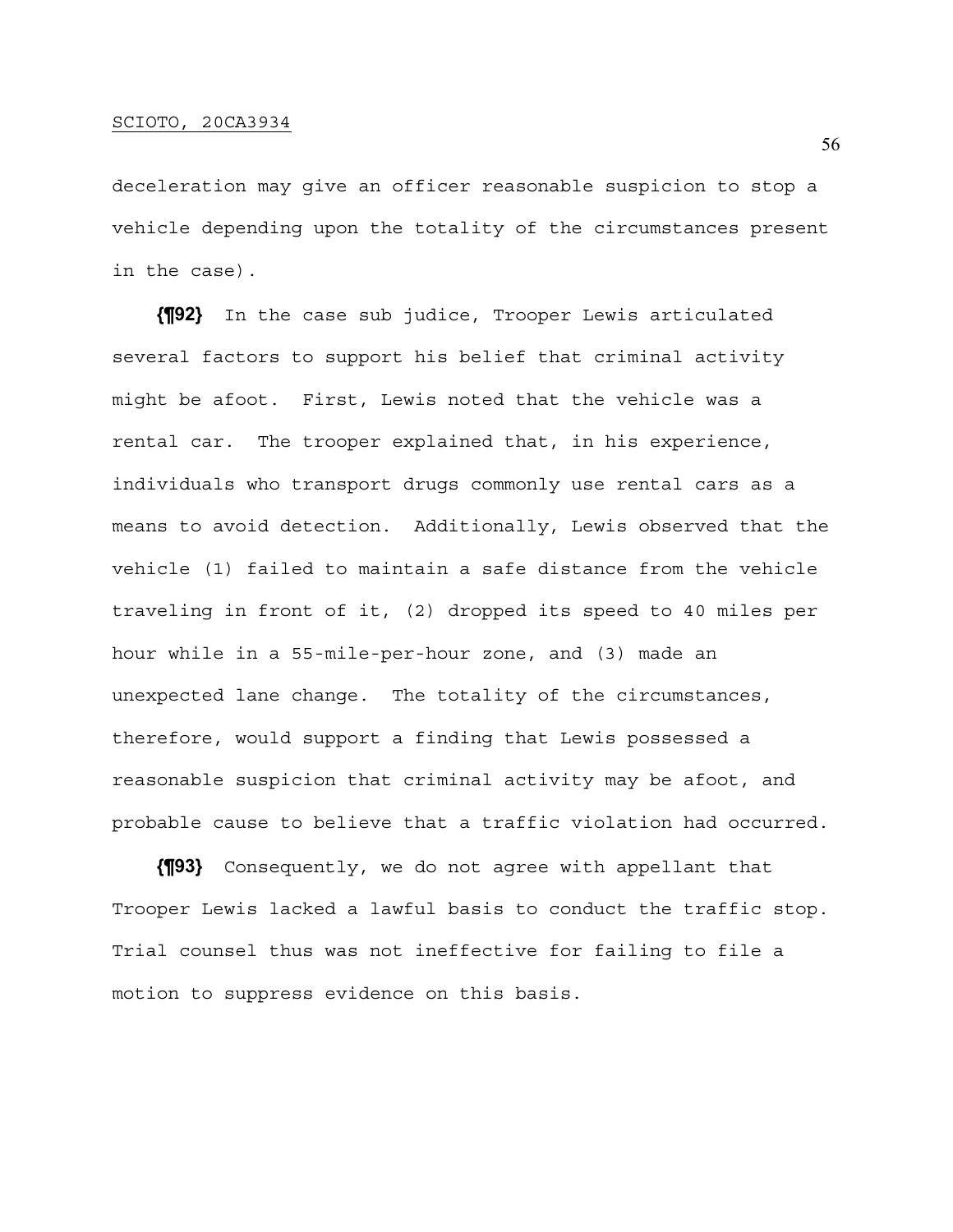2

**{¶94}** To the extent appellant contends that trial counsel performed ineffectively by failing to file a motion to suppress evidence based upon Trooper Lewis' pat-down search of McKee, appellant lacks standing to challenge the search of McKee. *Rakas v. Illinois*, 439 U.S. 128, 133–134, 99 S.Ct. 421, 58 L.Ed.2d 387 (1978), quoting *Alderman v. United States*, 394 U.S. 165, 174, 89 S.Ct. 961, 22 L.Ed.2d 176 (1969) ("'Fourth Amendment rights are personal rights which \* \* \* may not be vicariously asserted'"). Instead, "defendants may only claim the benefits of the exclusionary rule if their Fourth Amendment rights have been violated." *State v. Horsley*, 4th Dist. Scioto No. 12CA3473, 2013-Ohio-901, ¶ 16.

**{¶95}** Consequently, in light of the fact that appellant lacks standing to challenge the legality of Trooper Lewis' search of the driver, trial counsel was not ineffective for failing to file a motion to suppress evidence on this basis.

3

**{¶96}** Appellant further claims that his suppression motion would have had a reasonable probability of success because the troopers did not observe any unlawful activity to permit them to search the vehicle. We do not agree.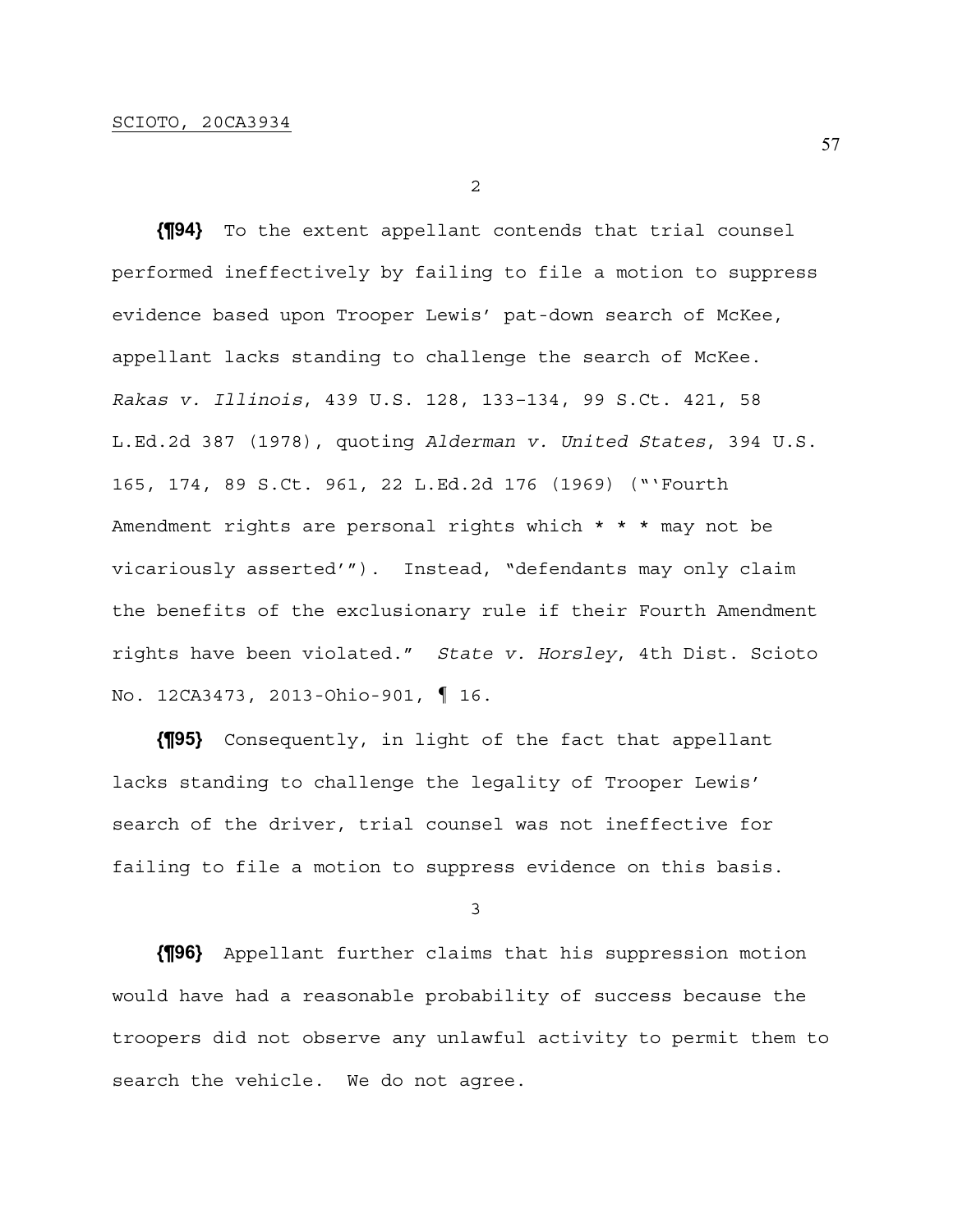**{¶97}** When a law enforcement officer has probable cause to believe that a vehicle contains contraband, the officer may search a validly stopped motor vehicle based upon the wellestablished automobile exception to the warrant requirement. *State v. Moore*, 90 Ohio St.3d 47, 51, 734 N.E.2d 804 (2000), citing *Maryland v. Dyson*, 527 U.S. 465, 466, 119 S.Ct. 2013, 144 L.Ed.2d 442 (1999); *see State v. Lang*, 117 Ohio App.3d 29, 36, 689 N.E.2d 994 (1st Dist.1996) (discovery of cocaine in a vehicle in plain view provided probable cause to search the remainder of the vehicle for contraband). Furthermore, "Ohio courts have held that the production of drugs by an occupant of a vehicle independently provides an officer with additional probable cause to believe that the vehicle contains evidence of contraband." *State v. Donaldson*, 6th Dist. Wood No. WD-18-034, 2019-Ohio-232, ¶ 29; *State v. Young*, 12th Dist. Warren No. CA2011-06-066, 2012-Ohio-3131, ¶ 32-33 (once driver admitted he possessed marijuana, officers obtained probable cause to search vehicle).

**{¶98}** Additionally, courts have held that the observance of marijuana "residue" or "flakes" will give officers "probable cause to search the entire vehicle." *State v. Gordon*, 5th Dist. Fairfield No. 14-CA-13, 2014-Ohio- 5027, ¶ 25 ("marijuana flakes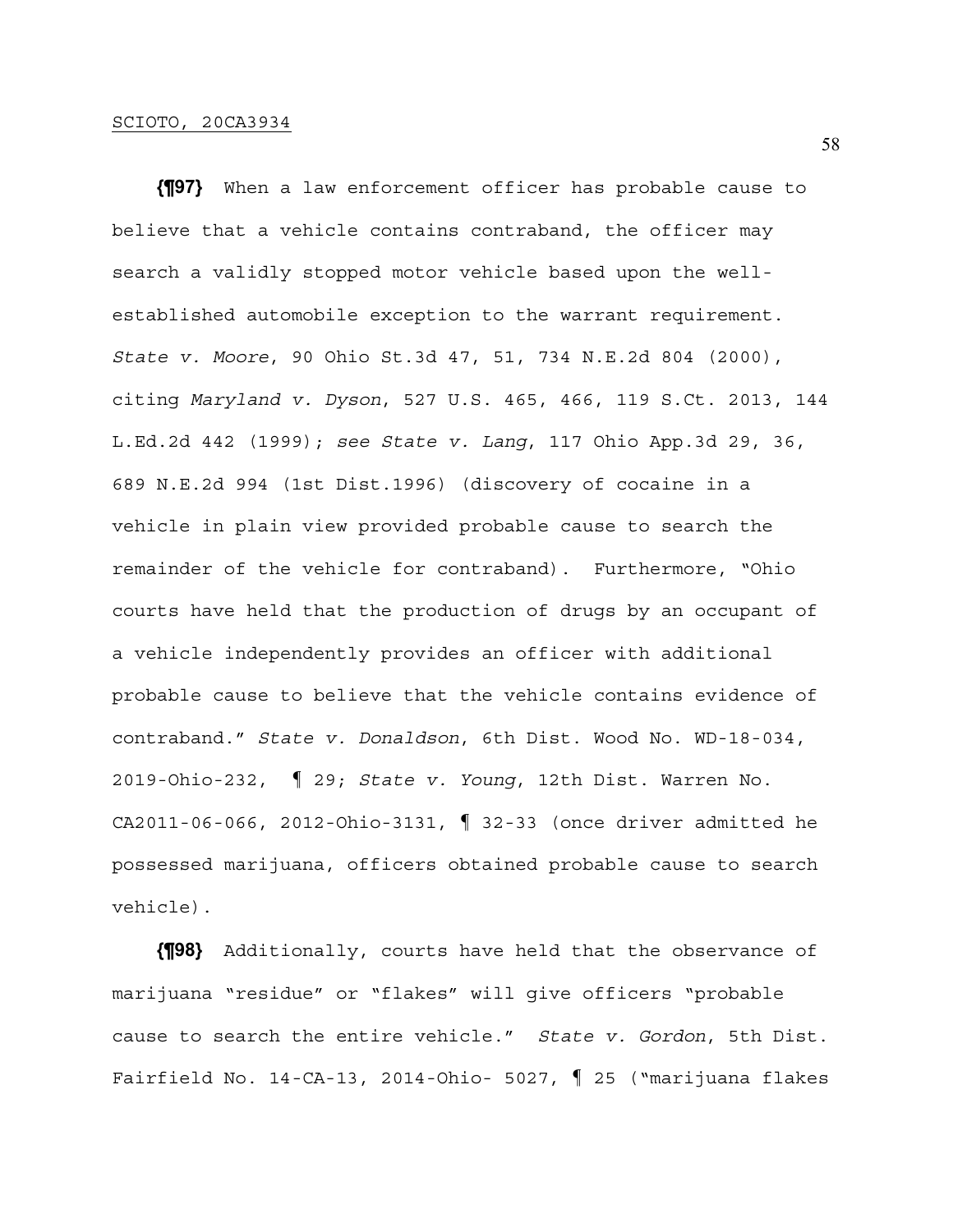in plain view on [a] driver's lap"); *State v. Stone*, 11th Dist. No.2007–P–0048, 2008–Ohio–2615, ¶ 26, citing *United States v. Moxley*, 6th Cir. No. 99–3453, 2000 WL 1234320, \*3 (Aug. 23, 2000) ("marijuana residue" found in a vehicle's interior "sufficient to establish not just reasonable suspicion, but probable cause to detain the suspect and to conduct a full search of his car"). *Contra State v. Grubbs*, 2017-Ohio-41, 80 N.E.3d 1075, ¶ 39 (6th Dist.) (marijuana flakes on an individual does not give officer probable cause to search the person).

**{¶99}** In the case at bar, Trooper Lewis testified that McKee dropped a plastic baggie that contained marijuana residue. This discovery gave the troopers probable cause to believe that the vehicle contained contraband. *E.g., Donaldson*; *Gordon*; *Young*. Thus, the troopers could properly search the vehicle.

**{¶100}** Consequently, we do not agree with appellant that trial counsel performed ineffectively by withdrawing the suppression motion because counsel reasonably could have determined that the motion was futile.

4

**{¶101}** Appellant next argues that trial counsel should have pursued a claim that some of his statements were obtained in violation of *Miranda*.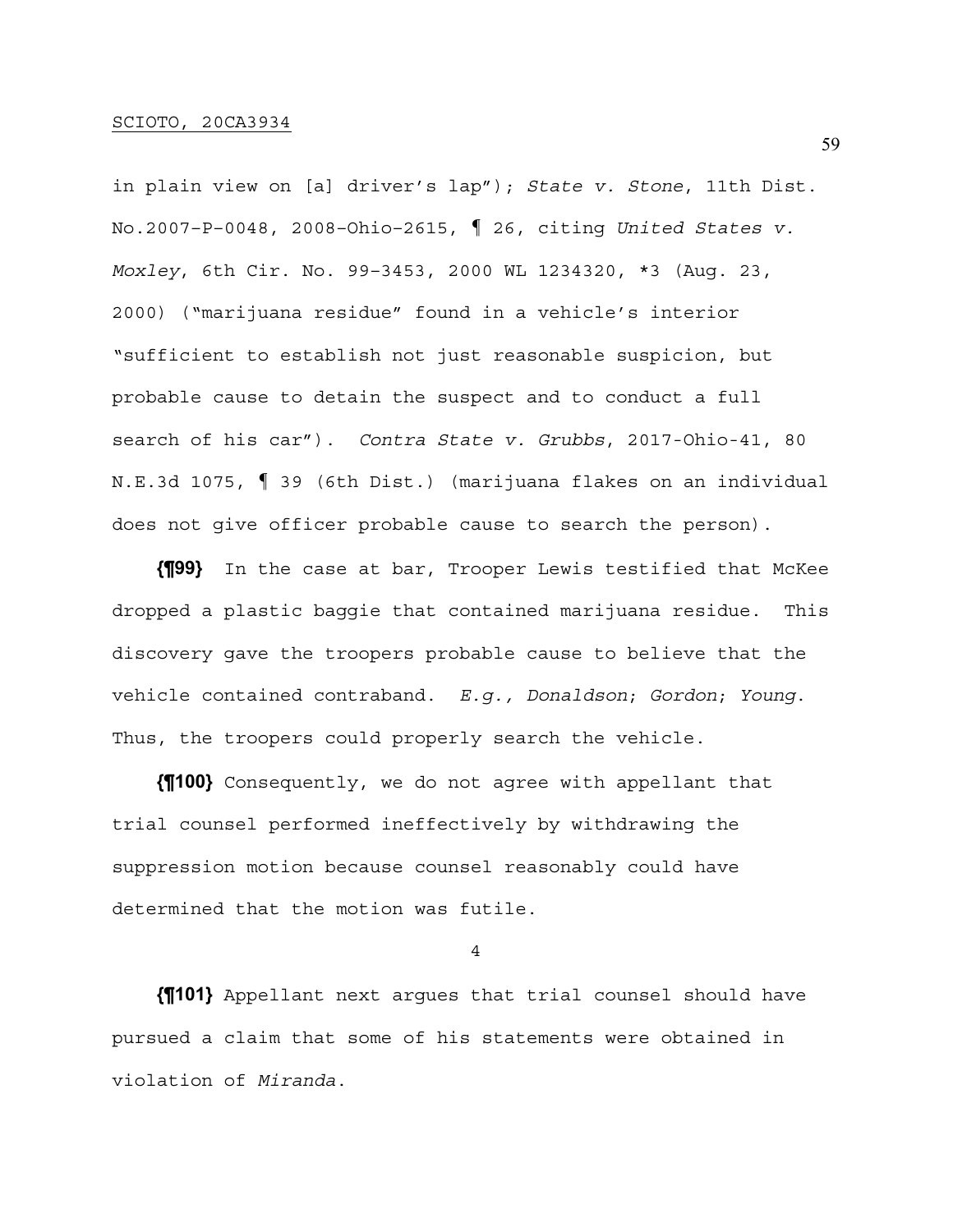**{¶102}** The Fifth Amendment to the United States Constitution provides that no person "shall be compelled in any criminal case to be a witness against himself." In order to safeguard a suspect's Fifth Amendment privilege against self-incrimination, law enforcement officers that seek to perform a custodial interrogation must warn the suspect "that he has the right to remain silent, that anything he says can be used against him in a court of law, that he has the right to the presence of an attorney, and that if he cannot afford an attorney one will be appointed for him prior to any questioning if he so desires." *Miranda*, 384 U.S. at 479. In the absence of these warnings, a suspect's incriminatory statements made during a custodial interrogation are inadmissible at trial. *Michigan v. Mosley*, 423 U.S. 96, 99–100, 96 S.Ct. 321, 46 L.Ed.2d 313 (1975) (footnote and citation omitted) ("[U]nless law enforcement officers give certain specified warnings before questioning a person in custody, and follow certain specified procedures during the course of any subsequent interrogation, any statement made by the person in custody cannot over his objection be admitted in evidence against him as a defendant at trial, even though the statement may in fact be wholly voluntary."); *Miranda*, 384 U.S. at 479 (no evidence stemming from result of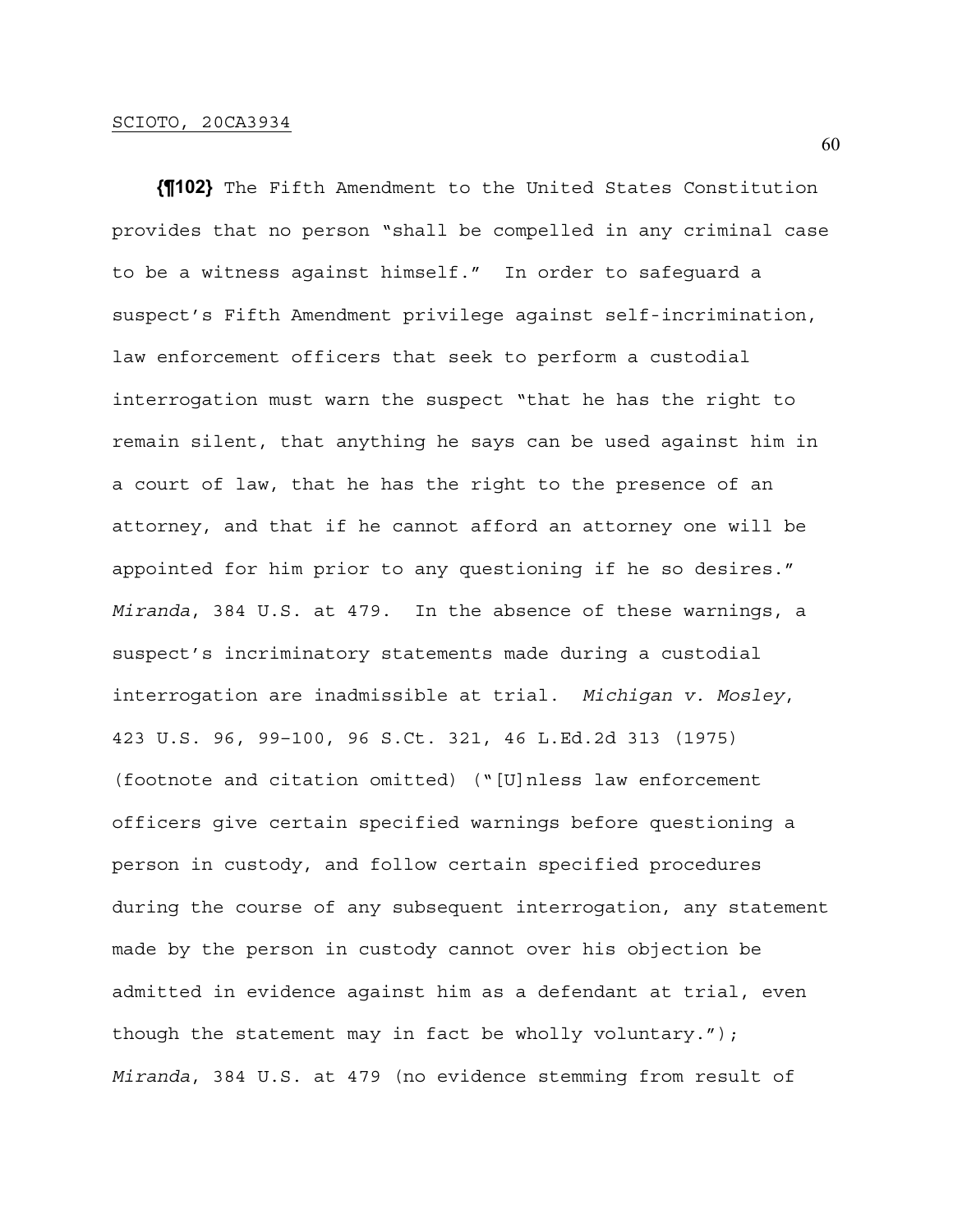custodial interrogation may be used against defendant unless procedural safeguards employed); *State v. Maxwell*, 139 Ohio St.3d 12, 2014–Ohio–1019, 9 N.E.3d 930, ¶ 113 ("the prosecution may not use statements, whether exculpatory or inculpatory, stemming from custodial interrogation of the defendant unless it demonstrates the use of procedural safeguards effective to secure the privilege against self-incrimination.").

**{¶103}** It is important to recognize that the *Miranda* rule does not protect every person who is subjected to police questioning; rather, the rule protects individuals subjected to "custodial interrogation." *Miranda* defined "custodial interrogation" as "questioning initiated by law enforcement officers after a person has been taken into custody or otherwise deprived of his freedom of action in any significant way." 384 U.S. at 444; *see also Stansbury v. California*, 511 U.S. 318, 322, 114 S.Ct. 1526, 128 L.Ed.2d 293 (1994); *Oregon v. Mathiason*, 429 U.S. 492, 495, 97 S.Ct. 711, 50 L.Ed.2d 714 (1977) (*Miranda* protection attaches "only where there has been such a restriction on a person's freedom as to render him in 'custody' "). Thus, "the requirement that police officers administer *Miranda* warnings applies only when a suspect is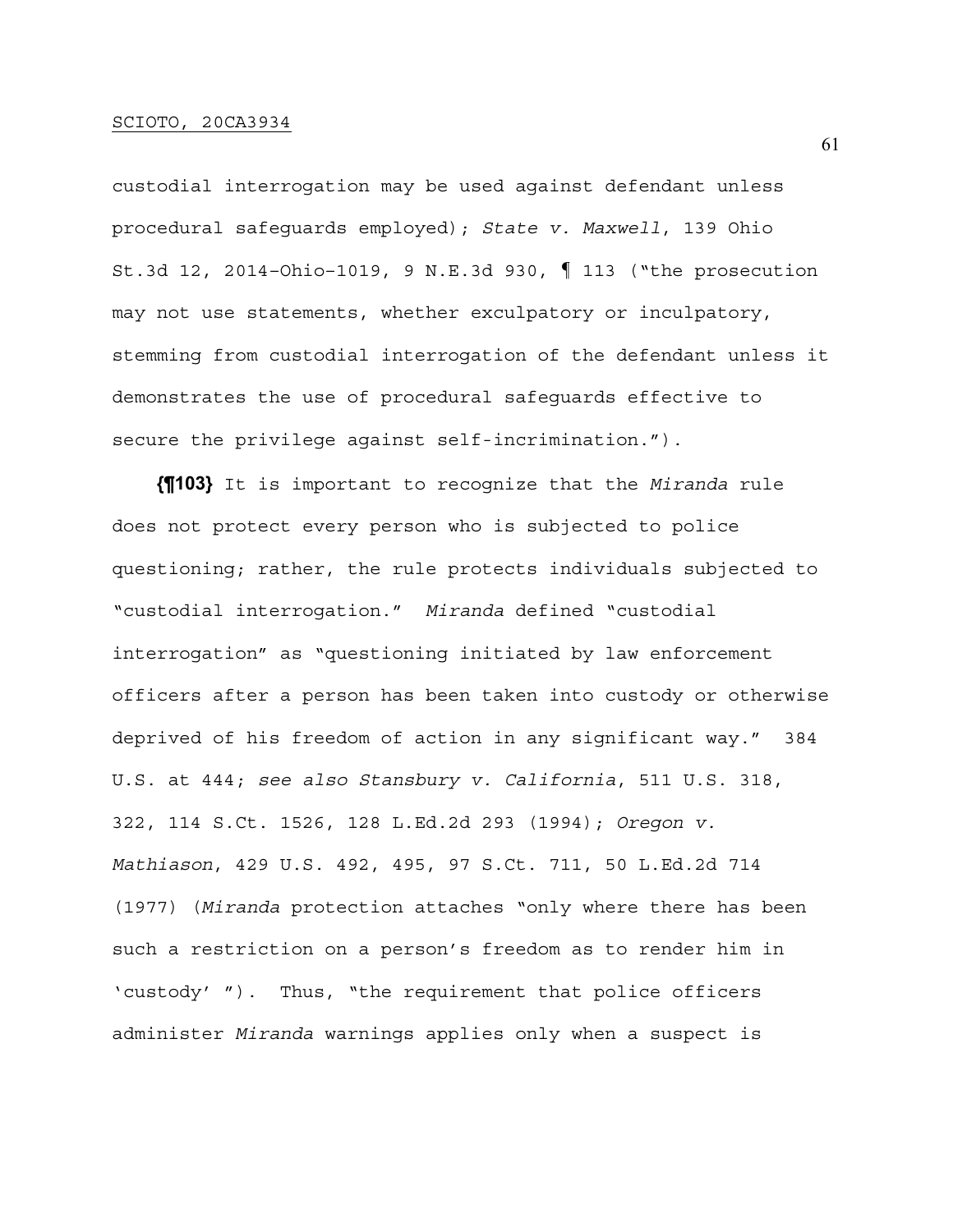subjected to both custody and interrogation." *State v. Dunn*, 131 Ohio St.3d 325, 2012–Ohio–1008, 964 N.E.2d 1037, ¶ 24.

**{¶104}** "Determining whether questioning is 'a custodial interrogation requiring *Miranda* warnings demands a fact-specific inquiry that asks whether a reasonable person in the suspect's position would have understood himself or herself to be in custody while being questioned.'" *State v. Myers*, 154 Ohio St.3d 405, 2018-Ohio-1903, 114 N.E.3d 1138, ¶ 57, quoting *Cleveland v. Oles*, 152 Ohio St.3d 1, 2017-Ohio-5834, 92 N.E.3d 810, ¶ 21. We observe that the custody determination "depends on the objective circumstances of the interrogation, not on the subjective views harbored by either the interrogating officers or the person being questioned." *State v. Henry*, 12th Dist. Preble No. CA2008-04-006, 2009-Ohio-434, ¶ 13. "[T]he only relevant inquiry is how a reasonable [person] in the suspect's position would have understood [the] situation." *Berkemer v. McCarty*, 468 U.S. 420, 442, 104 S.Ct. 3138, 82 L.Ed.2d 317 (1984).

**{¶105}** Moreover, determining whether an individual "has been 'interrogated,' \* \* \* focuses on police coercion, and whether the suspect has been compelled to speak by that coercion." *State v. Tucker*, 81 Ohio St.3d 431, 436, 692 N.E.2d 171 (1998).

62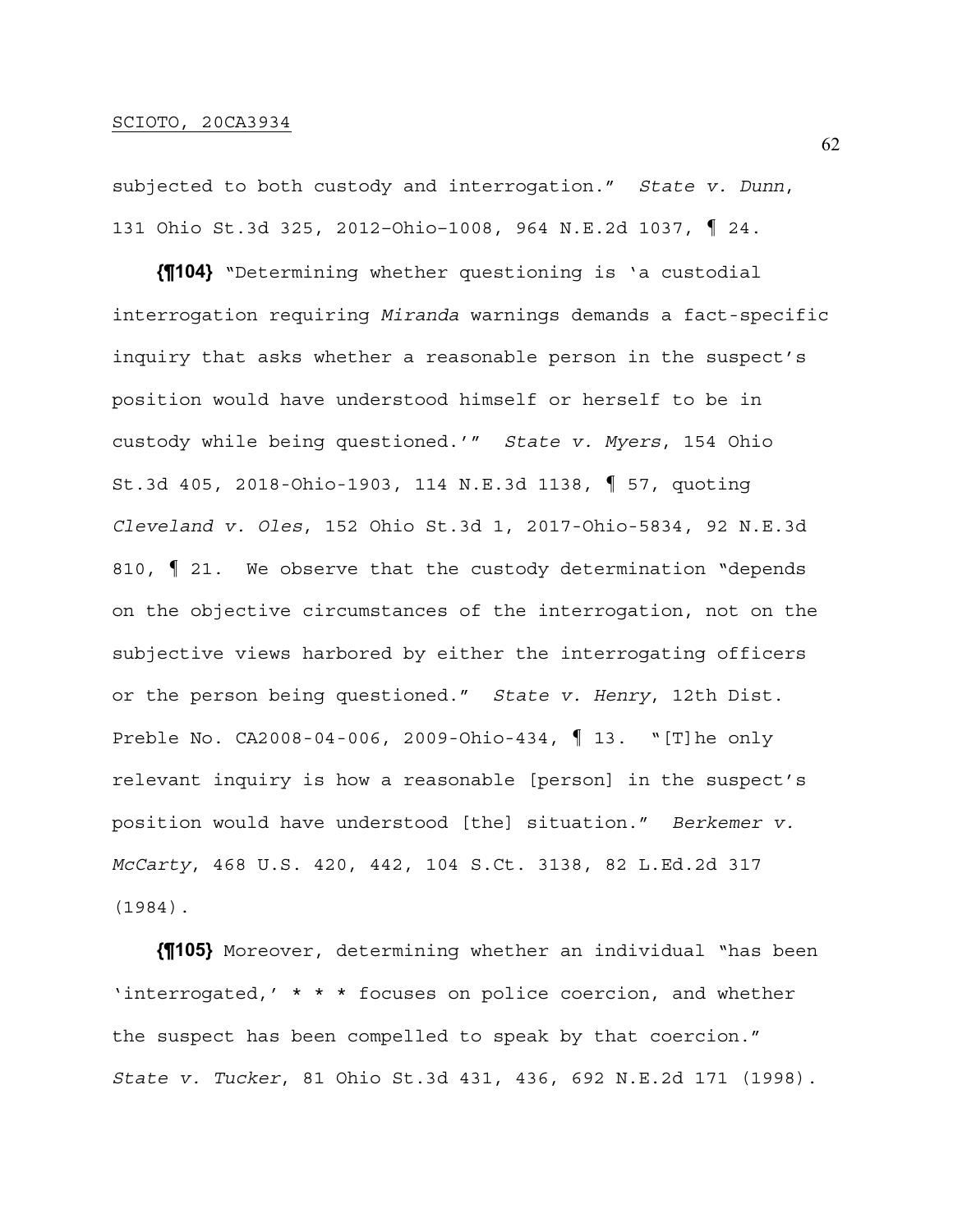An individual may feel compelled to speak not only "by express questioning, but also \* \* \* by the 'functional equivalent' of express questioning, i.e., 'any words or actions on the part of the police (other than those normally attendant to arrest and custody) that the police should know are reasonably likely to elicit an incriminating response from the suspect.'" *Id.*, quoting *Rhode Island v. Innis*, 446 U.S. 291, 300–301, 100 S.Ct. 1682, 64 L.Ed.2d 297 (1980). Consequently, a suspect who volunteers information without being asked any questions is not subject to a custodial interrogation and is not entitled to *Miranda* warnings. *Id.* at 438; *State v. McGuire*, 80 Ohio St.3d 390, 401, 686 N.E.2d 1112 (1997); *accord Miranda*, 384 U.S. at 478 (stating that "[v]olunteered statements of any kind are not barred by the Fifth Amendment and their admissibility is not affected by our holding today"). "Moreover, there is no requirement that officers interrupt a suspect in the course of making a volunteered statement to recite the *Miranda* warnings." *Tucker*, 81 Ohio St.3d at 438. Moreover, roadside questioning of a motorist detained pursuant to a routine traffic stop ordinarily does not constitute "custodial interrogation." *Berkemer v. McCarty*, 468 U.S. 420, 440, 104 S.Ct. 3138, 82 L.Ed.2d 317 (1984). If, however, the motorist "thereafter is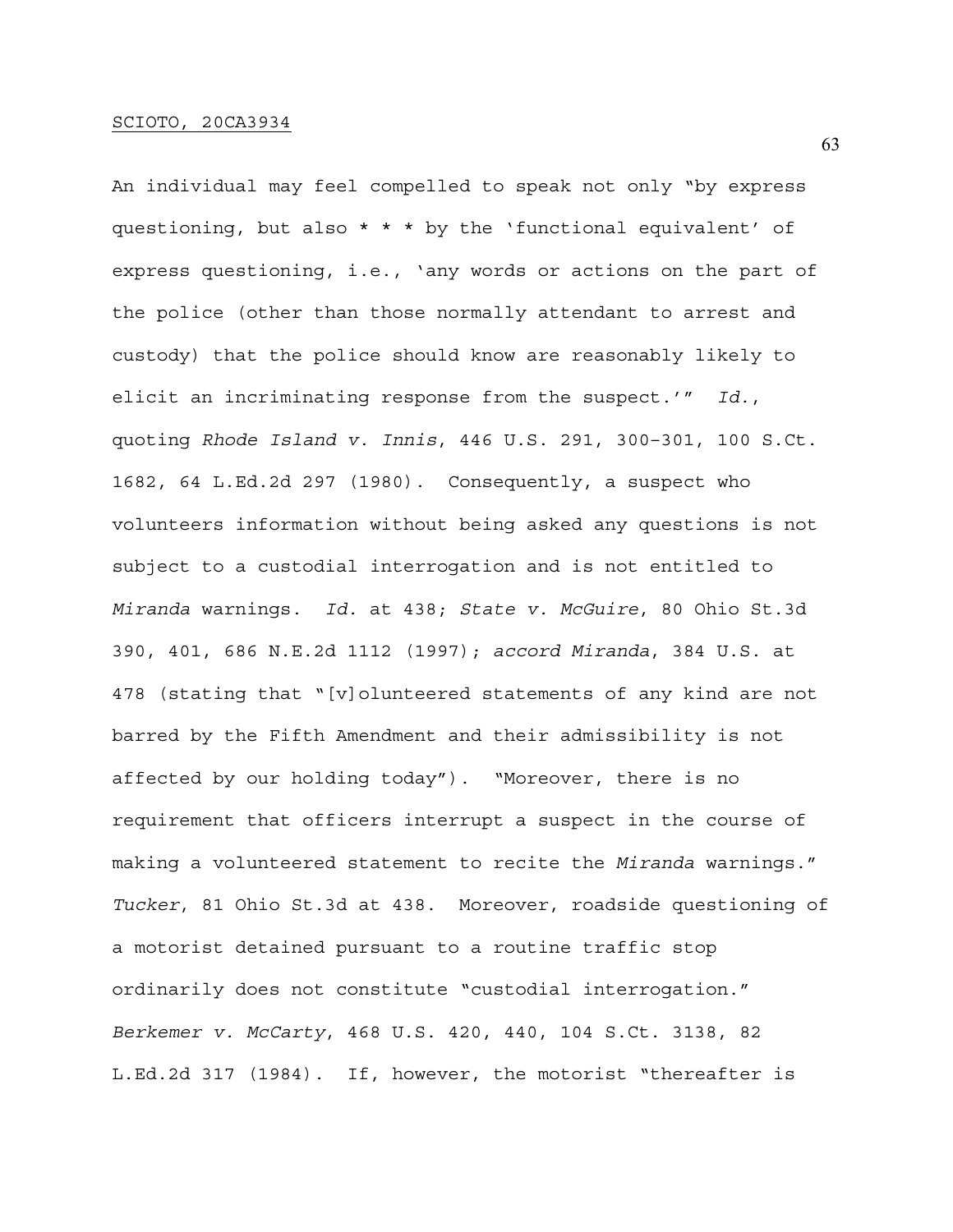subjected to treatment that renders him 'in custody' for practical purposes, he will be entitled to the full panoply of protections prescribed by *Miranda*." *Id.*; *accord State v. Farris*, 109 Ohio St.3d 519, 2006-Ohio-3255, 849 N.E.2d 985.

**{¶106}** In the case sub judice, appellant's brief does not identify precisely when the *Miranda* violation allegedly occurred, or what statements allegedly were obtained in violation of *Miranda*. We further note that the record shows that Trooper Lewis administered Miranda warnings before he revealed that the troopers had discovered heroin in the vehicle. At that point, appellant volunteered that he is a truck driver and that he and his companions were driving to Kentucky to visit "some females." Appellant has not, therefore, shown that his suppression motion had a reasonable probability of success.

**{¶107}** Consequently, we disagree with appellant that trial counsel was ineffective for withdrawing the motion to suppress.

D

**{¶108}** Appellant also asserts that trial counsel was ineffective for failing to file a motion for separate trials. Appellant claims that by holding a joint trial, Whitehead and appellant "both were able to assert their Fifth Amendment rights against self-incrimination," and the failure to seek separate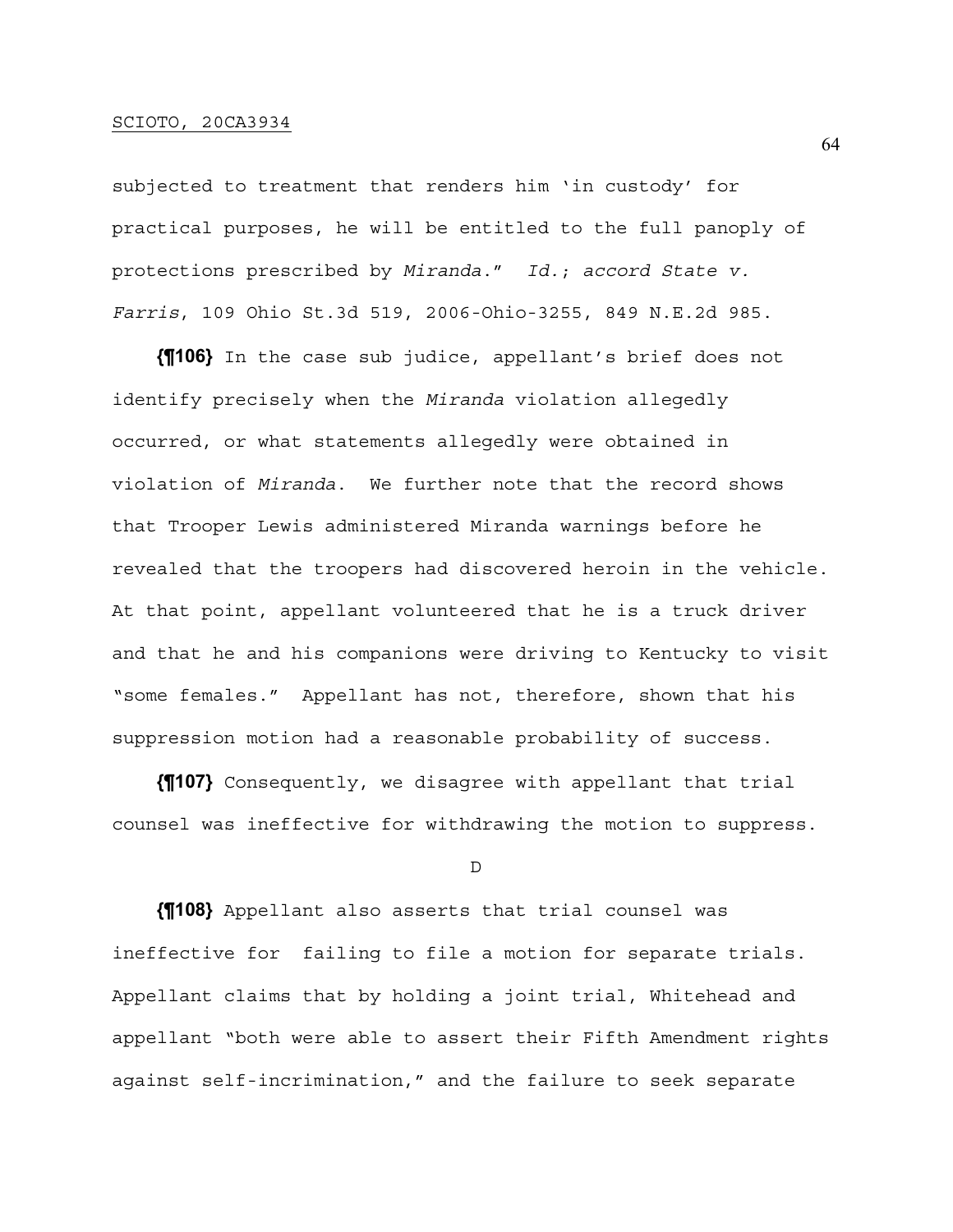trials deprived appellant of his right to cross-examine Whitehead.

**{¶109}** Crim.R. 8(B) specifies that multiple defendants may be joined in a single indictment "if they are alleged to have participated in the same act or transaction or in the same series of acts or transactions constituting an offense or offenses, or in the same course of criminal conduct."

**{¶110}** As a general rule, the law favors joinder of defendants and the avoidance of multiple trials. *E.g., State v. Gordon,* 152 Ohio St.3d 528, 2018-Ohio-259, 98 N.E.3d 251, ¶ 18. Joint trials "conserve[] judicial and prosecutorial time, lessen[] the not inconsiderable expenses of multiple trials, diminish[] inconvenience to witnesses, and minimize[] the possibility of incongruous results in successive trials before different juries." *State v. Thomas*, 61 Ohio St.2d 223, 225, 400 N.E.2d 401 (1980); *accord Zafiro v. United States*, 506 U.S. 534, 537, 113 S.Ct. 933, 122 L.Ed.2d 317 (1993), quoting *Richardson v. Marsh*, 481 U.S. 200, 209, 107 S.Ct. 1702, 95 L.Ed.2d 176 (1987) (joint trials "promote efficiency and 'serve the interests of justice by avoiding the scandal and inequity of inconsistent verdicts'").

65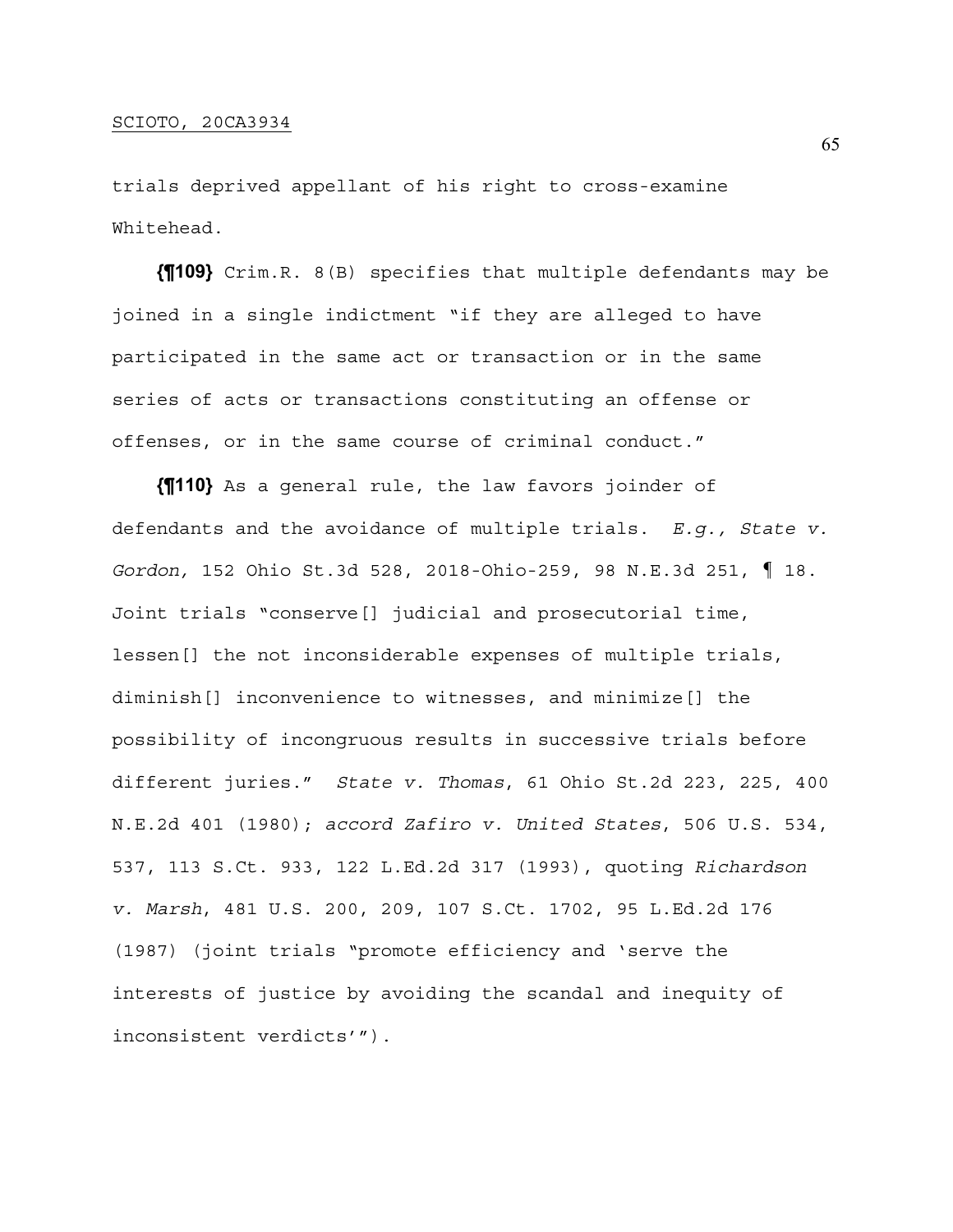**{¶111}** If, however, joinder prejudices a defendant, Crim.R. 14 gives a trial court discretion to sever the trials. Crim.R. 14 states: "If it appears that a defendant \* \* \* is prejudiced by a joinder of \* \* \* defendants \* \* \* for trial together \* \* \*, the court shall \* \* \* grant a severance of defendants, or provide such other relief as justice requires."

**{¶112}** To establish that a trial court's refusal to sever a trial constitutes an abuse of discretion, a defendant must establish that holding combined trials prejudiced the defendant's rights. *Gordon* at ¶ 21*; State v. Schaim* , 65 Ohio St.3d 51, 59, 600 N.E.2d 661 (1992)*.* The test is

whether a joint trial is so manifestly prejudicial that the trial judge is required to exercise his or her discretion in only one way—by severing the trial. \* \* \* A defendant must show clear, manifest and undue prejudice and violation of a substantive right resulting from failure to sever.

*State v. Schiebel*, 55 Ohio St.3d 71, 89, 564 N.E.2d 54 (1990), quoting *United States v. Castro*, 887 F.2d 988, 996 (9th Cir. 1989. Moreover, a defendant must provide "the trial court with sufficient information so that it [can] weigh the considerations favoring joinder against the defendant's right to a fair trial." *State v. Torres*, 66 Ohio St.2d 340, 421 N.E.2d 1288 (1981), syllabus.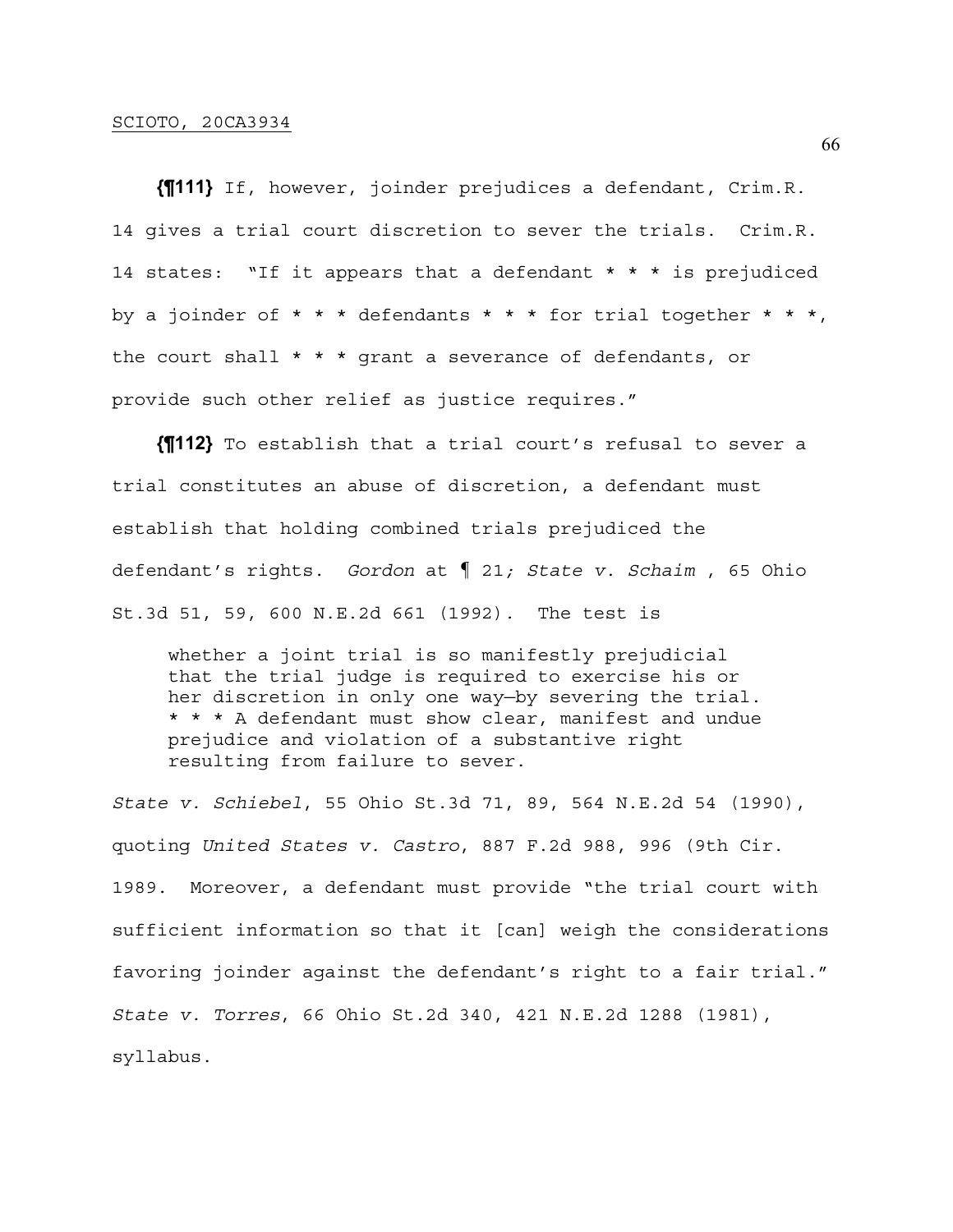**{¶113}** We observe that "defendants are not entitled to severance merely because they may have a better chance of acquittal in separate trials." *Zafiro*, 506 U.S. at 540. Additionally, "a trial court does not abuse its discretion in refusing to grant severance where the prejudicial aspects of joinder are too general and speculative." *State v. Payne*, 10th Dist. Franklin App. No. 02AP–723, 2003–Ohio–4891.

**{¶114}** In the case sub judice, appellant did not explain precisely how being unable to cross-examine Whitehead prejudiced his defense. Appellant did not identify testimony that he might have been able to elicit in a separate trial, and whether that testimony would have led to a different outcome. Here, appellant can only speculate.

**{¶115}** Therefore, we do not agree with appellant that trial counsel performed ineffectively for the failure to file a motion for separate trials.

E

**{¶116}** Appellant further asserts that trial counsel was ineffective for failing to object to the state's motion to amend the indictment.

**{¶117}** First, we note that because appellant specifically agreed to the amendment, appellant invited any error that may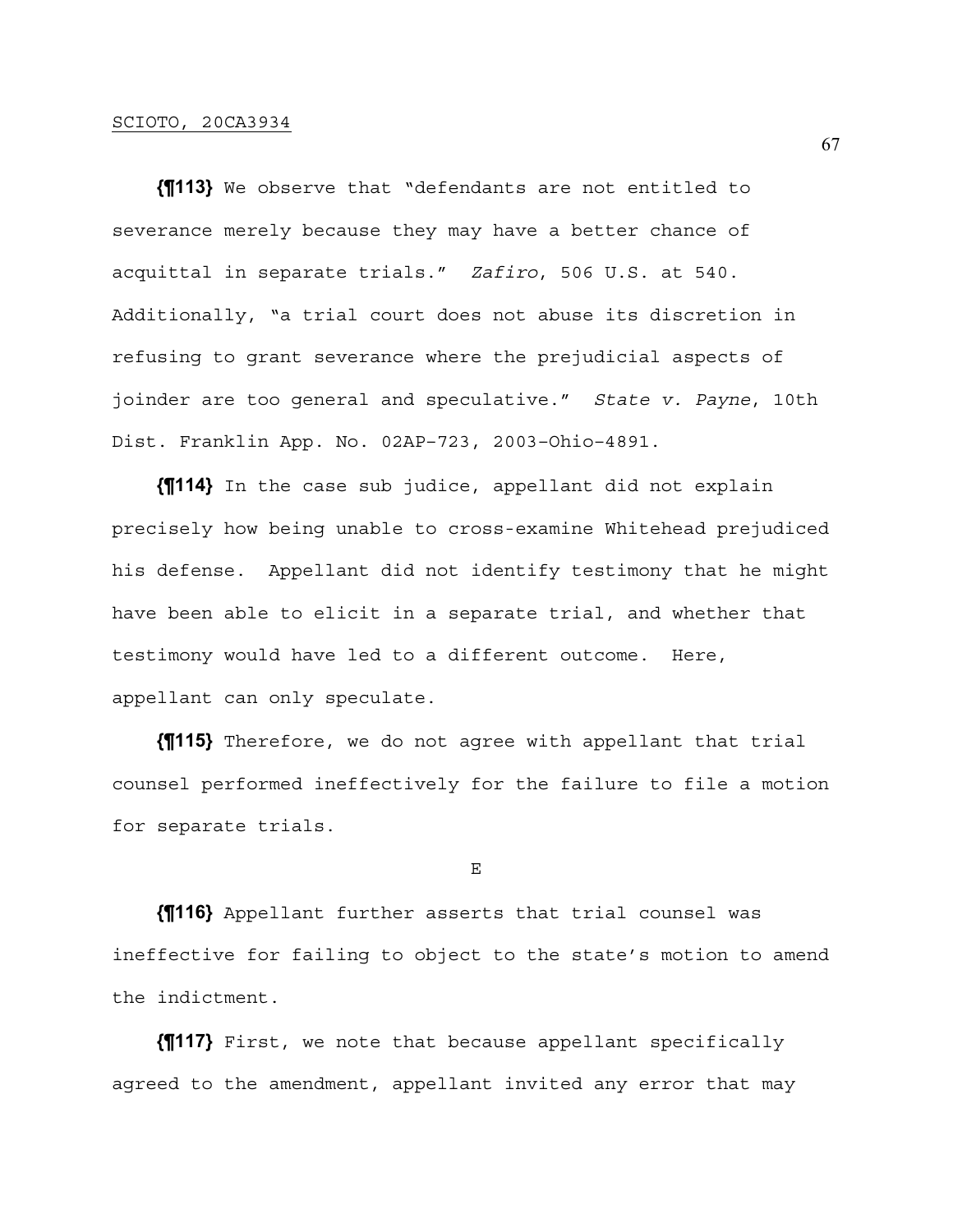have occurred. The invited-error doctrine precludes a litigant from "'tak[ing] advantage of an error which [the litigant] invited or induced.'" *State v. Ford*, 158 Ohio St.3d 139, 2019- Ohio-4539, 140 N.E.3d 616, ¶ 279, quoting *Hal Artz Lincoln-Mercury, Inc. v. Ford Motor Co., Lincoln-Mercury Div.*, 28 Ohio St.3d 20, 502 N.E.2d 590 (1986), paragraph one of the syllabus. The doctrine generally applies "'when a party has asked the court to take some action later claimed to be erroneous, or affirmatively consented to a procedure the trial judge proposed.'" *Id.*, quoting *State v. Campbell*, 90 Ohio St.3d 320, 324, 738 N.E.2d 1178 (2000). In the criminal context, the doctrine prevents a defendant from making "'an affirmative \* \* \* decision at trial and then complain[ing] on appeal that the result of that decision constitutes reversible error.'" *State v. Doss*, 8th Dist. Cuyahoga No. 84433, 2005-Ohio-775, ¶ 7, quoting *United States v. Jernigan*, 341 F.3d 1273, 1290 (11th Cir. 2003); *accord State v. Brunner*, 4th Dist. Scioto No. 18CA3848, 2019-Ohio-3410, ¶ 15.

**{¶118}** Assuming, arguendo, that appellant had not invited any error, as we explain below we do not believe that trial counsel was ineffective for failing to object to the amendment.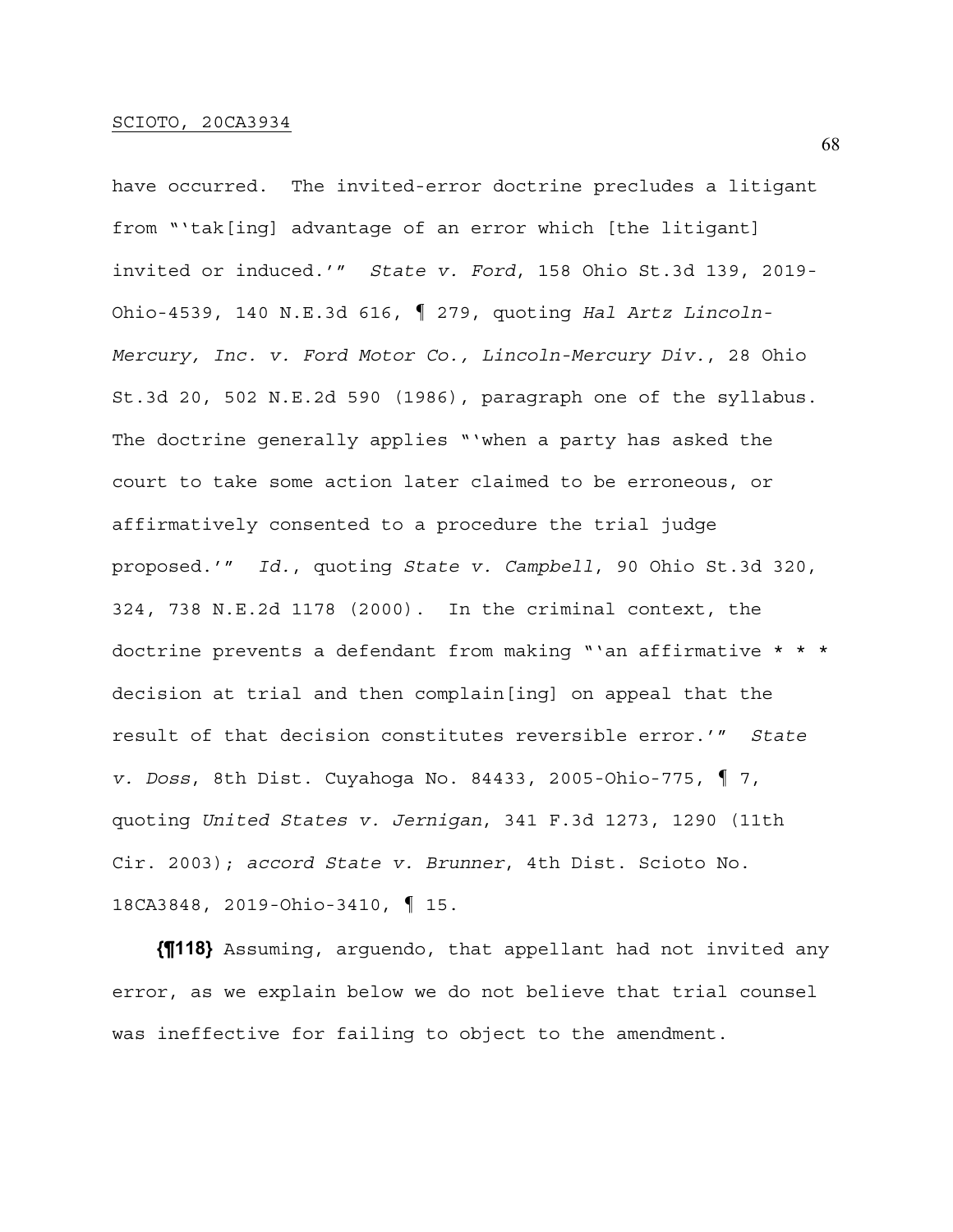**{¶119}** Crim.R. 7(D) provides that a court may amend an indictment "at any time before, during, or after a trial  $* * *$ , provided no change is made in the name or identity of the crime charged." Thus, an amendment is "proper when the amendment [does] not change the penalty or the degree of the offense." *State v. Davis*, 121 Ohio St.3d 239, 2008-Ohio-4537, 903 N.E.2d 609, ¶ 6. Moreover, "[a]s long as the state complies with Crim.R. 7(D), it may cure a defective indictment by amendment, even if the original indictment omits an essential element of the offense with which the defendant is charged." *State v. Pepka*, 125 Ohio St.3d 124, 2010-Ohio-1045, 926 N.E.2d 611, ¶ 15.

**{¶120}** In the case sub judice, appellant did not argue that the amendment changed the penalty or the degree of the offense. Moreover, the record does not support such an argument. Although the amendment changed the elements of the offense from "sell or offer" to sell to "ship, transport, or deliver," the name of the offense and the penalty remained the same before and after the amendment. Consequently, trial counsel did not need to raise a meritless argument. *See State v. Maxwell*, 139 Ohio St.3d 12, 2014-Ohio-1019, 9 N.E.3d 930, ¶ 70 (amendment that simply changes certain element of offense without changing the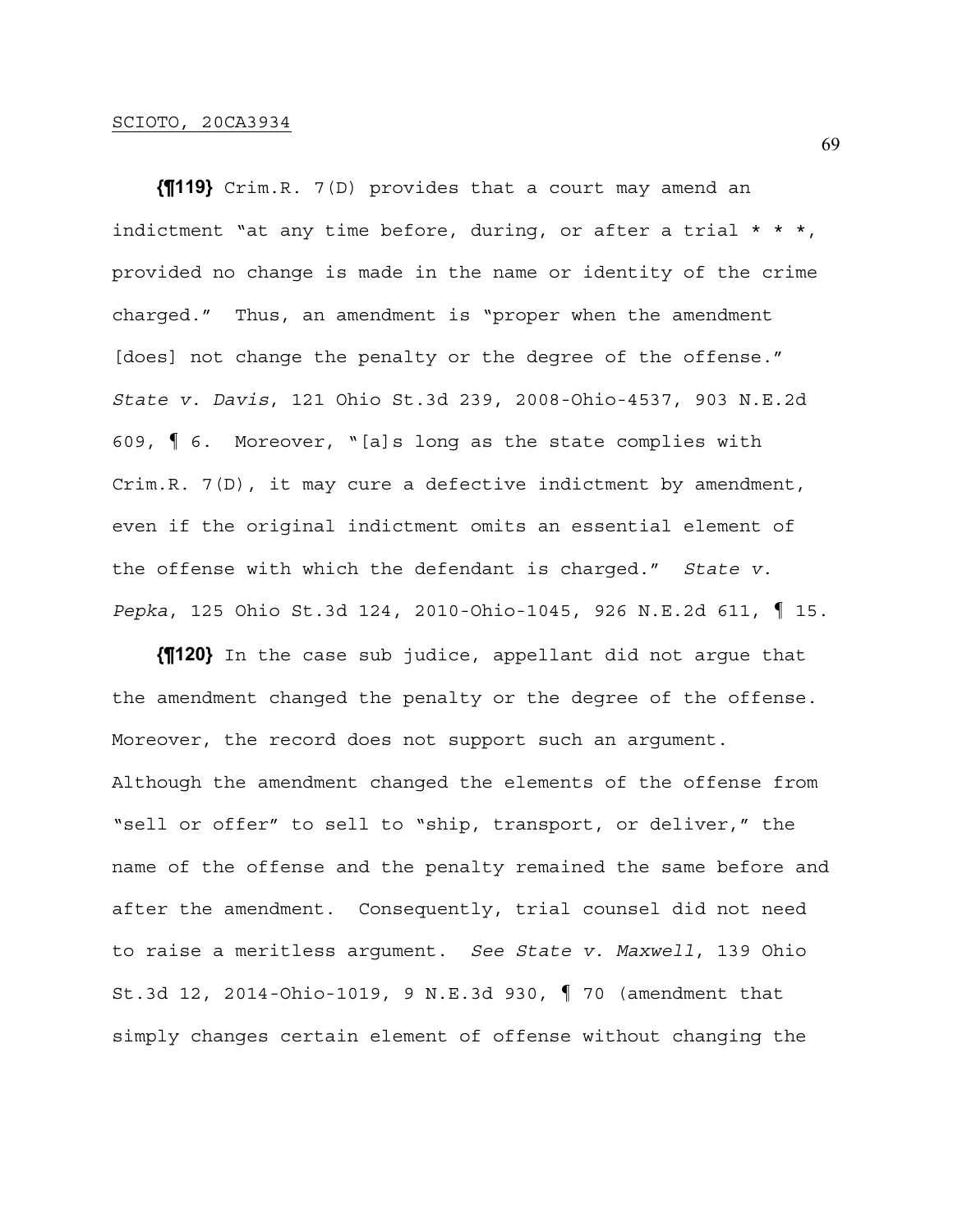name of the offense or the penalty does not constitute an improper amendment under Crim.R. 7(D)).

F

**{¶121}** Appellant also claims that counsel's failures constitute plain error. However, because that counsel was not ineffective, appellant's plain-error argument is without merit.

**{¶122}** Accordingly, based upon the foregoing reasons, we overrule appellant's fourth assignment of error.

V

**{¶123}** In his fifth assignment of error, appellant asserts that the trial court erred by sentencing him to serve eight years in prison. In particular, appellant argues that the trial court penalized him after he rejected the state's plea offer and chose instead to exercise his right to a jury trial.

**{¶124}** When reviewing felony sentences, appellate courts apply the standard of review outlined in R.C. 2953.08(G)(2). *State v. Prater*, 4th Dist. Adams No. 18CA1069, 2019-Ohio-2745, ¶ 12, citing *State v. Graham*, 4th Dist. Adams No. 17CA1046, 2018- Ohio-1277, ¶ 13. Under R.C. 2953.08(G)(2), "[t]he appellate court's standard for review is not whether the sentencing court abused its discretion." Instead, R.C. 2953.08(G)(2) specifies that an appellate court may increase, reduce, modify, or vacate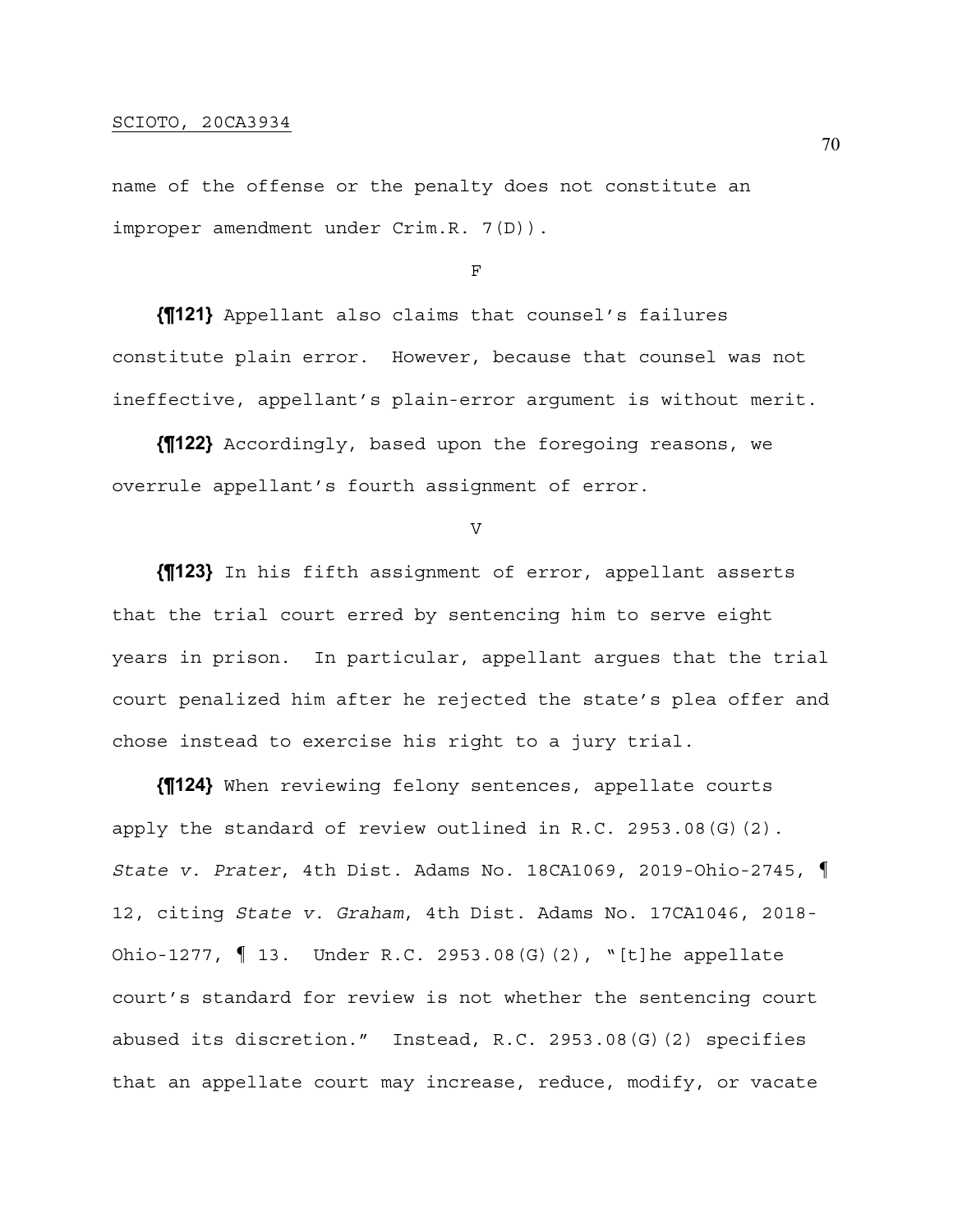and remand a challenged felony sentence if the court clearly and convincingly finds either:

 (a) That the record does not support the sentencing court's findings under division (B) or (D) of section 2929.13, division (B)(2)(e) or (C)(4) of section 2929.14, or division (I) of section 2929.20 of the Revised Code, whichever, if any, is relevant; (b) That the sentence is otherwise contrary to law.

**{¶125}** A defendant bears the burden to establish, by clear and convincing evidence, (1) that a sentence is either contrary to law or (2) that the record does not support the specified findings under R.C. 2929.13(B), R.C. 2929.13(D), R.C. 2929.14(B)(2)(e), 2929.14(C)(4), or R.C. 2929.20(I). *State v. Behrle*, 4th Dist. Adams No. 20CA1110, 2021-Ohio-1386, ¶ 48; *State v. Shankland*, 4th Dist. Washington Nos. 18CA11 and 18CA12, 2019-Ohio-404, ¶ 20. "[C]lear and convincing evidence is that measure or degree of proof which is more than a mere 'preponderance of the evidence,' but not to the extent of such certainty as is required 'beyond a reasonable doubt' in criminal cases, and which will produce in the mind of the trier of facts a firm belief or conviction as to the facts sought to be established." *Cross v. Ledford*, 161 Ohio St. 469, 120 N.E.2d 118 (1954), paragraph three of the syllabus.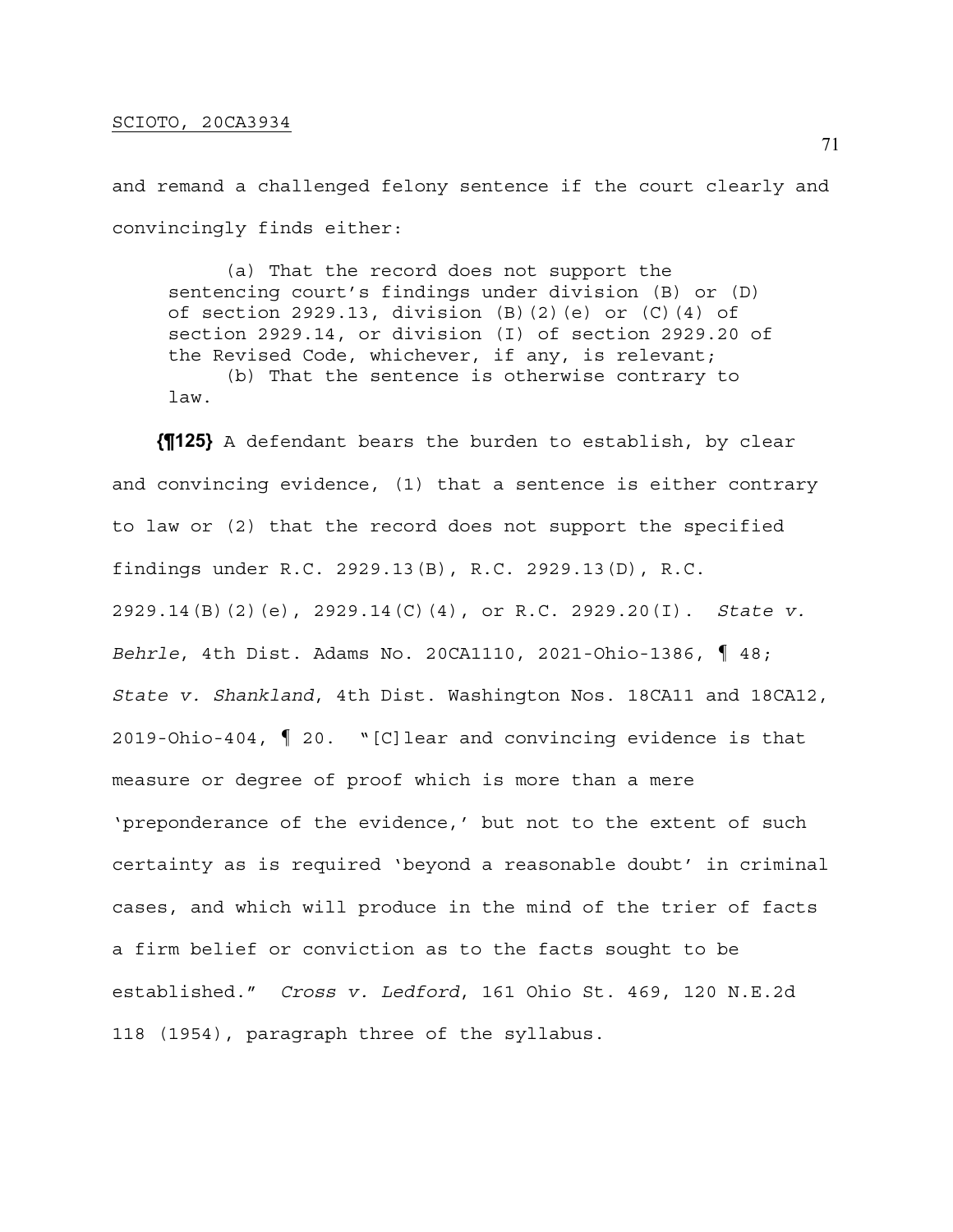**{¶126}** We additionally observe that "[n]othing in R.C. 2953.08(G)(2) permits an appellate court to independently weigh the evidence in the record and substitute its judgment for that of the trial court concerning the sentence that best reflects compliance with R.C. 2929.11 and 2929.12." *State v. Jones*, 163 Ohio St.3d 242, 2020-Ohio-6729, 169 N.E.3d 649, ¶ 42. Furthermore, "an appellate court's determination that the record does not support a sentence does not equate to a determination that the sentence is 'otherwise contrary to law' as that term is used in R.C. 2953.08(G)(2)(b)." *Id.* at ¶ 32. Consequently, appellate courts cannot review a felony sentence when "the appellant's sole contention is that the trial court improperly considered the factors of R.C. 2929.11 or 2929.12 when fashioning that sentence." *State v. Stenson*, 6th Dist. Lucas No. L-20-1074, 2021-Ohio-2256, ¶ 9, citing *Jones* at ¶ 42; *accord State v. Orzechowski*, 6th Dist. Wood No. WD-20-029, 2021-Ohio-985, ¶ 13 ("In light of *Jones*, assigning error to the trial court's imposition of sentence as contrary to law based solely on its consideration of R.C. 2929.11 and 2929.12 is no longer grounds for this court to find reversible error."); *State v. Loy*, 4th Dist. Washington No. 19CA21, 2021-Ohio-403, ¶ 30.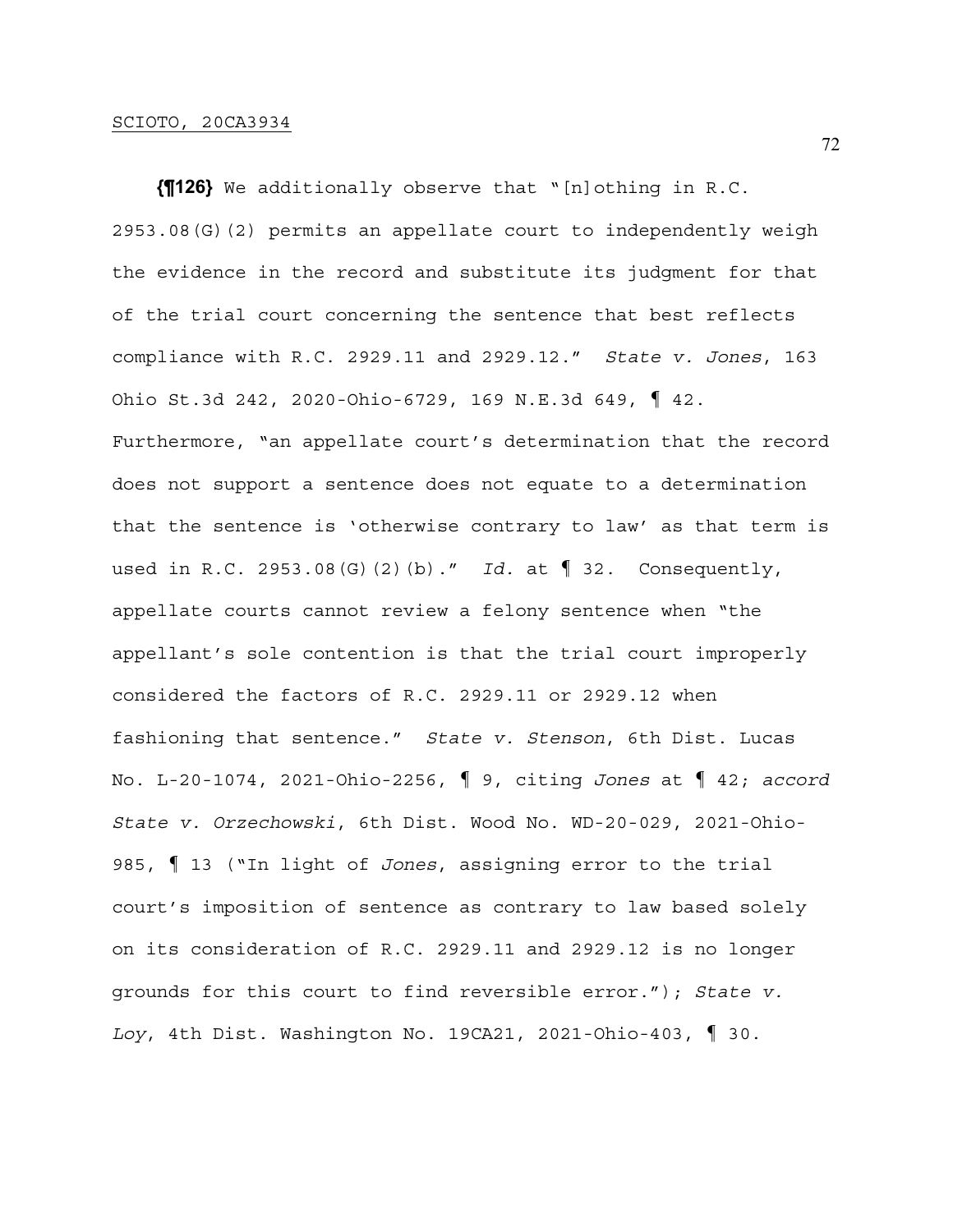**{¶127}** In the case sub judice, appellant did not argue that the record fails to support the specified findings under R.C. 2929.13(B), R.C. 2929.13(D), R.C. 2929.14(B)(2)(e), 2929.14(C)(4), or R.C. 2929.20(I). Instead, he appears to challenge the trial court's decision not to impose the shortest prison term. Appellant contends that he has no criminal record and that "no aggravating circumstances" exist. R.C. 2953.02(G)(2) does not, however, allow this court to independently review the record to determine whether the trial court chose an appropriate sentence. *See Jones, supra*; State v. Hughes, 4th Dist. Adams No. 21CA1127, 2021-Ohio-3127, ¶ 41 ("R.C. 2953.08(G)(2) does not give appellate courts broad authority to review sentences to determine if they are supported by the record"). We therefore are unable to consider whether the record supports the trial court's decision to impose an eight-year prison term. We may, however, review whether appellant's sentence is "contrary to law."

**{¶128}** "[A] sentence vindictively imposed on a defendant for exercising his constitutional right to a jury trial is contrary to law." *State v. Rahab*, 150 Ohio St.3d 152, 2017-Ohio-1401, 80 N.E.3d. 431, ¶ 8, citing *State v. O'Dell*, 45 Ohio St.3d 140, 147, 543 N.E.2d 1220 (1989), and *Bordenkircher v. Hayes*, 434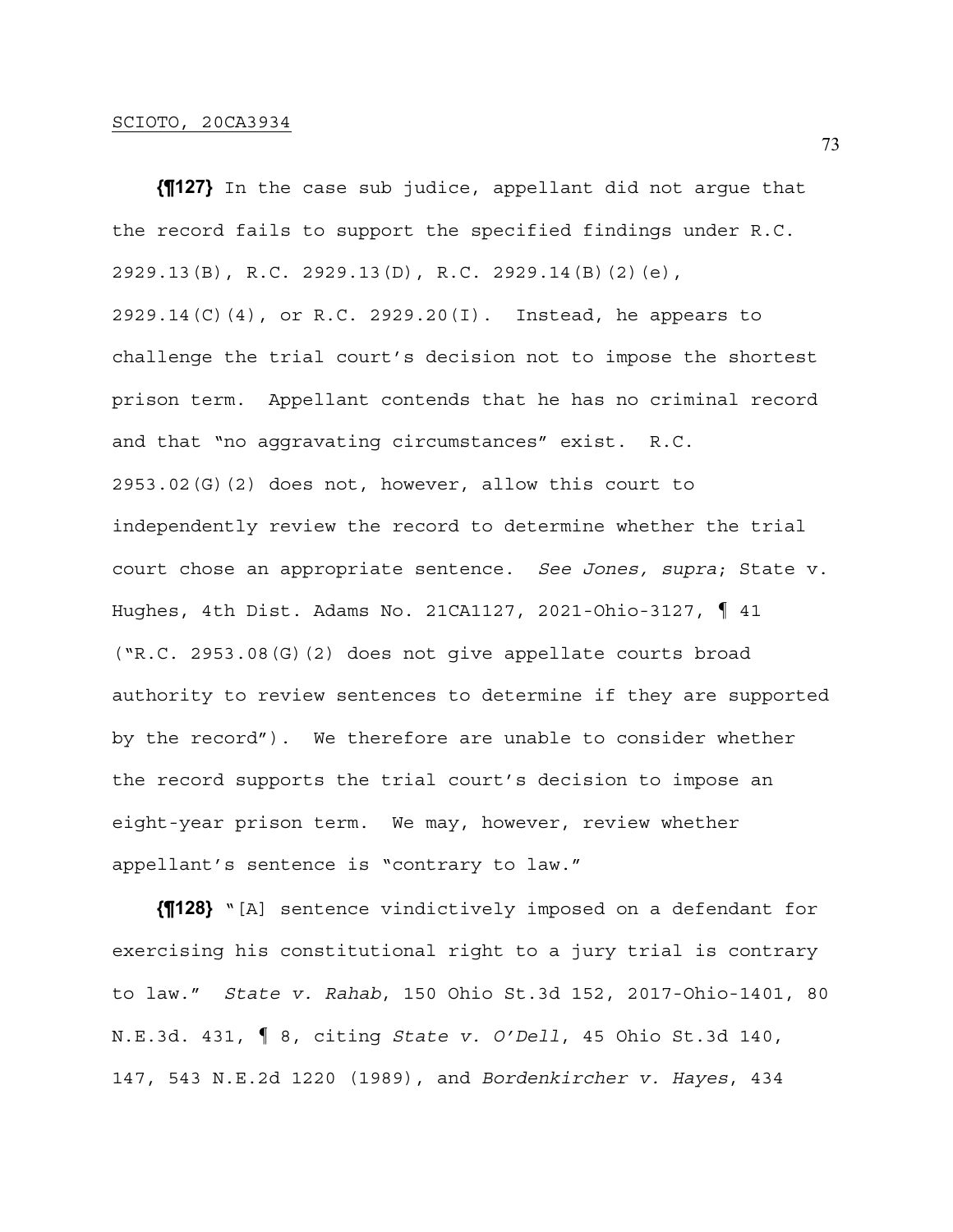## SCIOTO, 20CA3934

U.S. 357, 363, 98 S.Ct. 663, 54 L.Ed.2d 604 (1978) ("'[t]o punish a person because he has done what the law plainly allows him to do is a due process violation of the most basic sort \* \* \*.'"). Thus, a trial court must not act vindictively when it imposes a sentence upon a defendant who chooses to maintain his not guilty plea and proceed to trial.

**{¶129}** We further note "there is not a presumption of vindictiveness when a defendant rejects a plea bargain and is subsequently sentenced to a harsher term." *Id.* at ¶ 3. Instead, the defendant must establish that "the judge acted vindictively." *Id.*

**{¶130}** Appellate courts review vindictive-sentence claims by beginning "with the presumption that the trial court considered the appropriate sentencing criteria." *Id.* at ¶ 19. Then, courts "review the entire record—the trial court's statements, the evidence adduced at trial, and the information presented during the sentencing hearing—to determine whether there is evidence of actual vindictiveness." *Id.* A reviewing court "will reverse the sentence only if [the court] clearly and convincingly find the sentence is contrary to law because it was imposed as a result of actual vindictiveness on the part of the

74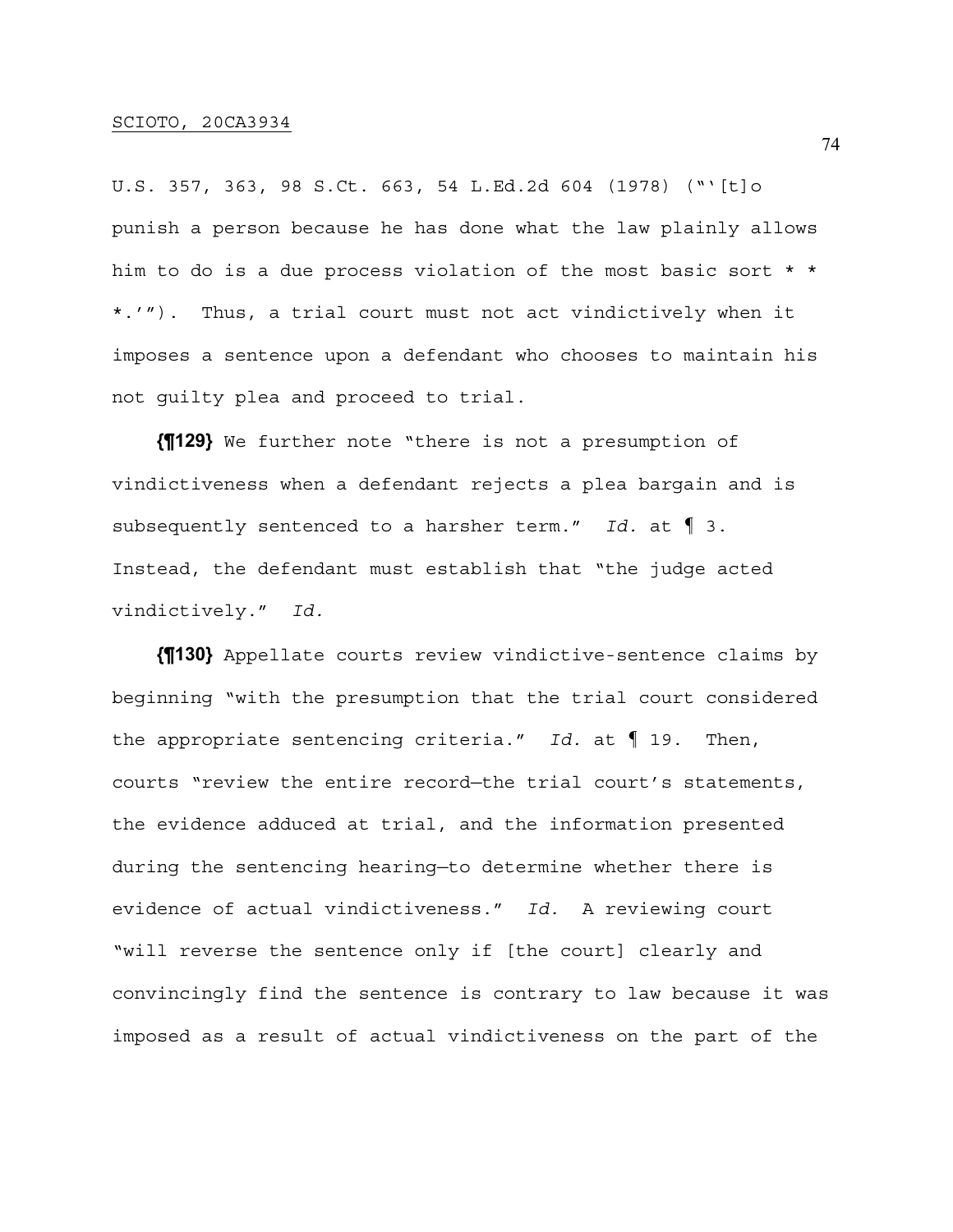trial court." *Id.*, citing R.C. 2953.08(G)(2); *State v. Taylor*, 4th Dist. No. 16CA1028, 2017-Ohio-4395, 93 N.E.3d 1, ¶ 25.

**{¶131}** In the case sub judice, we do not believe that the record clearly and convincingly shows that the trial court's eight-year prison sentence is a result of actual vindictiveness. Appellant does not point to any statement in the record or any other indication to suggest that the court acted vindictively as a result of appellant's decision to reject the plea offer and to proceed to trial. As the *Rahab* court noted, "there are legitimate reasons a defendant who rejects a plea may end up receiving a harsher sentence." *Id.* at ¶ 17. The court explained:

 Acceptance of responsibility is an appropriate sentencing consideration. Moreover, a plea bargain is, after all, a bargain. In the bargain, the prosecutor achieves certain benefits: a forgoing of the risk that the defendant will be found not guilty, relief from the burden of trying the case and a concomitant ability to devote prosecutorial resources to other cases, and limitations on the defendant's right to appeal an agreed sentence, see R.C. 2953.08(D)(1). In return, the prosecutor is able to offer the defendant certain sentencing considerations. Both sides exchange risk about the outcome for an enhanced degree of certainty. For the bargain to be worth anything to the defendant (at least in most cases), the defendant must have a reasonable probability of receiving a more lenient sentence than he would following trial and conviction.

*Id.* (citation omitted).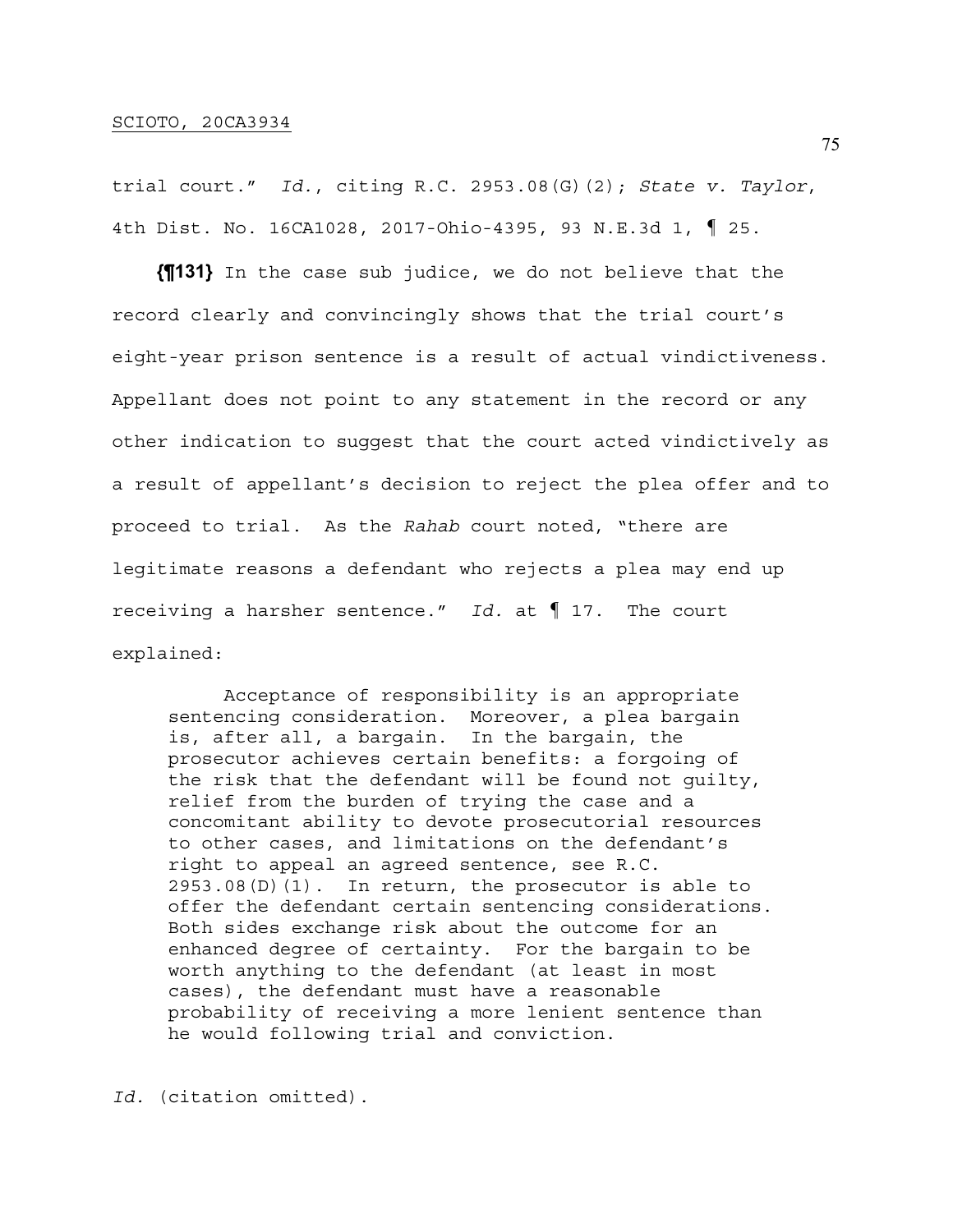**{¶132}** We therefore reject appellant's argument that the trial court acted vindictively by imposing an eight-year prison sentence. Instead, the trial court reasonably could have determined, after hearing all of the evidence presented at trial, that appellant's conduct warranted an eight-year prison term.

**{¶133}** Appellant also appears to assert that the trial court erred by imposing an eight-year prison sentence without stating, on the record or otherwise, that the court considered a presentence investigation report. We observe, however, that a presentence investigation report is only required if a trial court imposes community control. Crim.R. 32.2 states: "Unless the defendant and the prosecutor in the case agree to waive the presentence investigation report, the court shall, in felony cases, order a presentence investigation and report before imposing community control sanctions or granting probation." R.C. 2951.03(A)(1) specifically states that "[n]o person who has been convicted of or pleaded guilty to a felony shall be placed under a community control sanction until a written presentence investigation report has been considered by the court." *Accord State v. Amos*, 140 Ohio St.3d 238, 2014-Ohio-3160, 17 N.E.3d 528, ¶ 15 ("the plain text of Crim.R. 32.2 and R.C.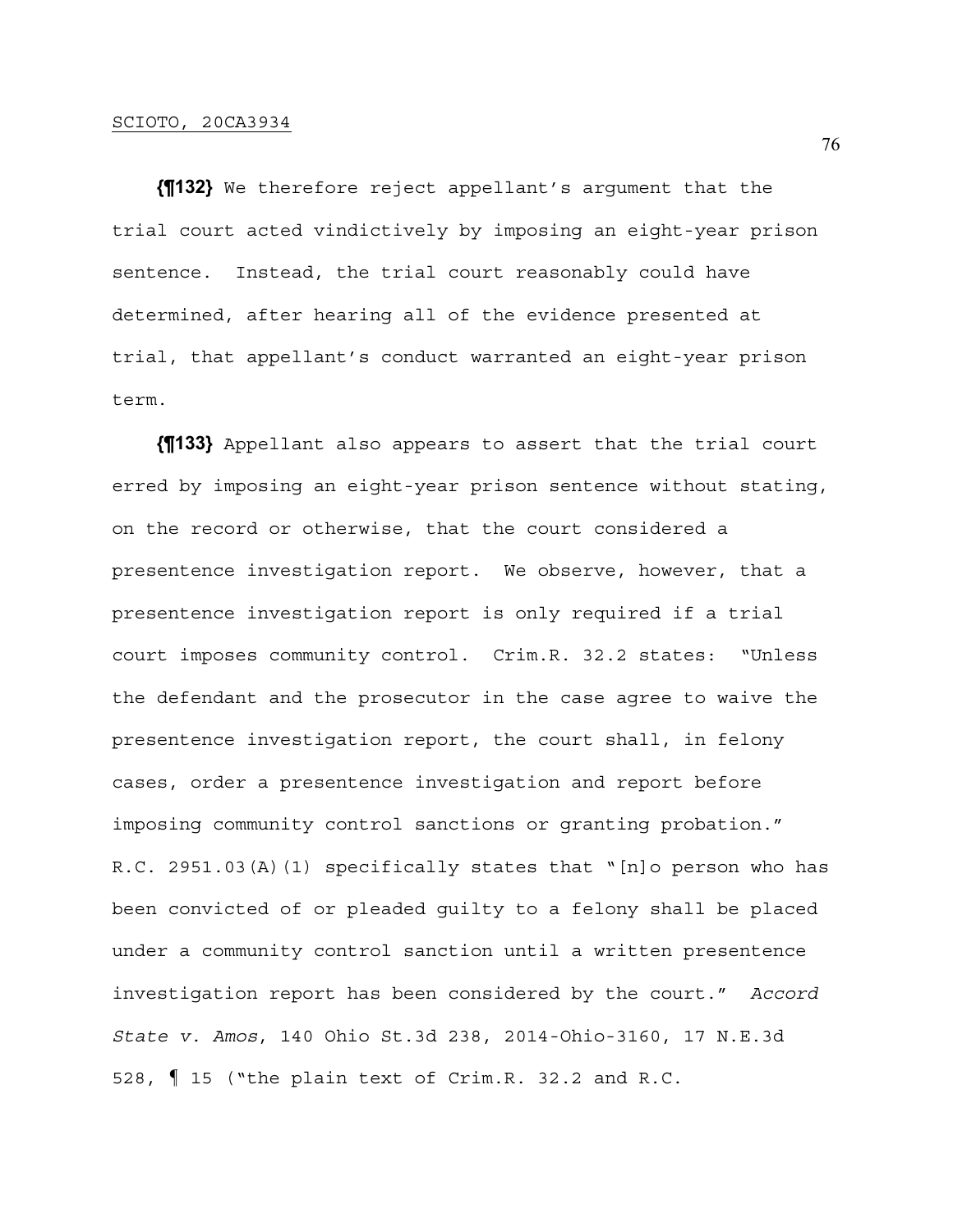2951.03(A)(1) also places an unavoidable duty on the trial court to obtain a presentence investigation report in every felony case in which a prison sentence is not imposed"); *State v. Dennis*, 2017-Ohio-4437, 93 N.E.3d 277, ¶ 25 (8th Dist.) ("a presentence investigation report is not required if the court imposes a prison term").

**{¶134}** In the case at bar, the trial court imposed a prison term. Thus, assuming, arguendo, that the trial court did not consider a presentence investigation report as appellant alleges, no error occurred.

**{¶135}** We further note that appellant alleges that the trial court participated in the plea negotiations. However, even if the record supports appellant's assertion, and even if the court arguably erred by doing so, appellant does not explain how the court's participation impacted the outcome of the proceedings or otherwise affects our analysis of whether his sentence is contrary to law.

**{¶136}** Accordingly, based upon the foregoing reasons, we overrule appellant's fifth assignment of error and affirm the trial court's judgment.

## JUDGMENT AFFIRMED.